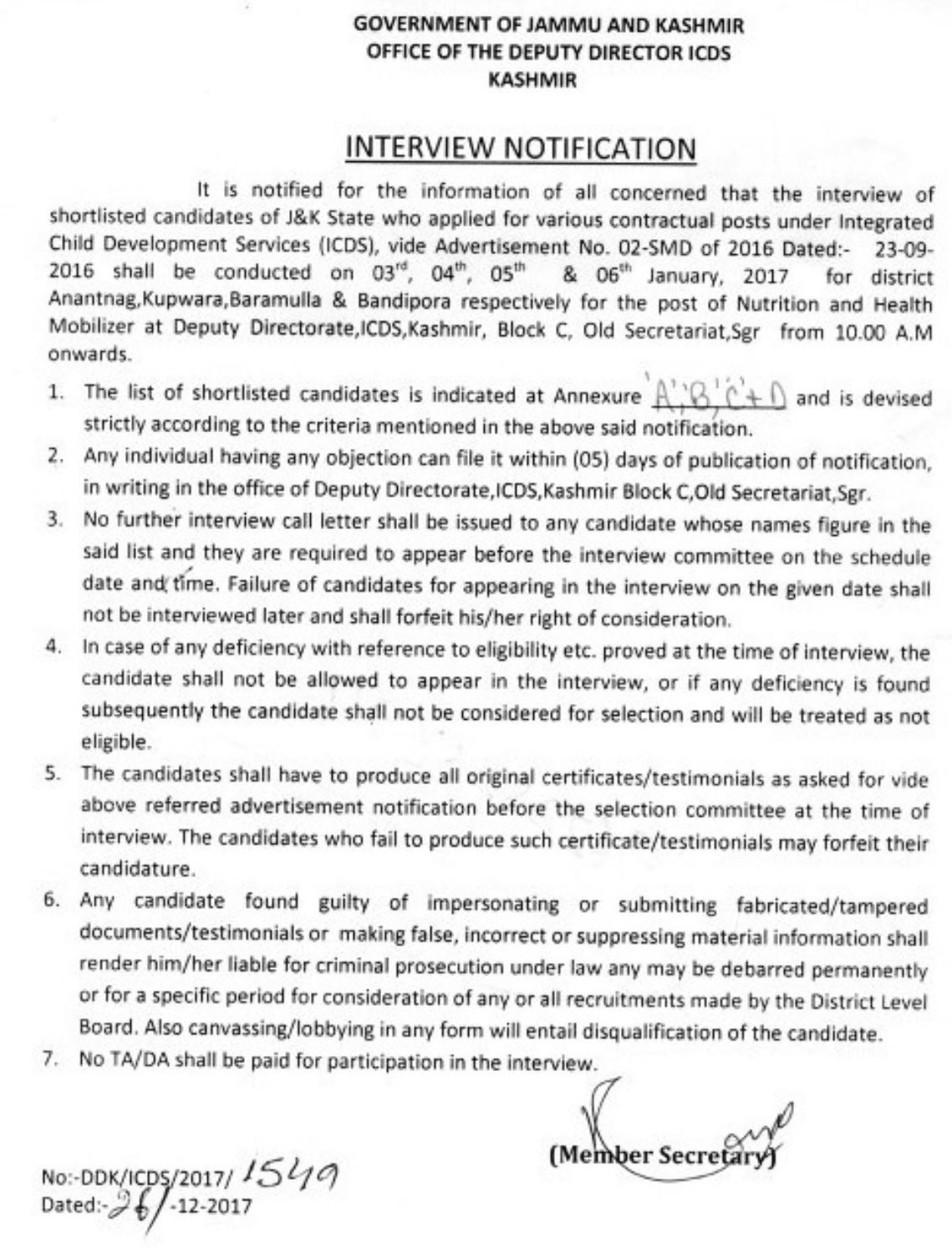#### Annexure 'A'

# District Anantnag

# PROJECT ACHABAL

| S.No | Index<br>No.21 | Name                         | Father's<br>name/Mother's /<br>Spouse Name | Permanent Address/Present<br>mailing Address                   |
|------|----------------|------------------------------|--------------------------------------------|----------------------------------------------------------------|
| 01   | 2560           | AABID IBRAHIM<br><b>BHAT</b> | <b>MOHD IBRAHIM BHAT</b>                   | <b>BANA DAILGAM ANGBANA</b><br>DAILGAM ANG                     |
| 02   | 2447           | SADAF FAYAZ                  | <b>FAYAZ AH SOFI</b>                       | <b>SHERPORA</b><br>ANANTNAGSHERPORA<br><b>ANANTRNAG</b>        |
| 03   | 899            | <b>NADIA BASHIR</b>          | <b>BASHIR AHMAD</b>                        | ACHABAL<br>ANANTNAGACHABAL<br><b>ANANTNAG</b>                  |
| 04   | 935            | SHAZIA AYOUB                 | <b>MOHD AYOUB GANIE</b>                    | <b>THAJIWARA</b><br>ACHABALTHAJIWARA<br><b>ACHABAL</b>         |
| 05   | 749            | <b>SUMAIRA RASHID</b>        | <b>AB.RASHID MALIK</b>                     | <b>HANJI DANTER</b><br>ANANTNAGHANJI DANTER<br>ANANTNAG        |
| 06   | 2706           | MIR UZMA ASHRAF              | <b>MOHD ASHRAF MIR</b>                     | LALEN ANGLALEN ANG                                             |
| 07   | 1366           | SHAFIA JAN                   | <b>MOHD YOUSUF BHAT</b>                    | <b>BANGI NOWGAM(ANG)</b><br><b>BANGI NOWGAM(ANG)</b>           |
| 08   | 1861           | RUBIYA RASHID                | AB RASHID DAR                              | <b>TAKYA BEHRAM</b><br>ANANTNAGTAKYA BEHRAM<br><b>ANANTNAG</b> |
| 09   | 2443           | <b>BISMA JAN</b>             | <b>GH NABI WANI</b>                        | KAMAD ANANTNAGKAMAD<br>ANANTNAG                                |
| 10   | 2484           | <b>ABID HUSSAIN BHAT</b>     | <b>MOHD YOUSUF BHAT</b>                    | <b>BONGINOWGAM</b><br>ANANTNAGBONGINOWGAM<br><b>ANANTNAG</b>   |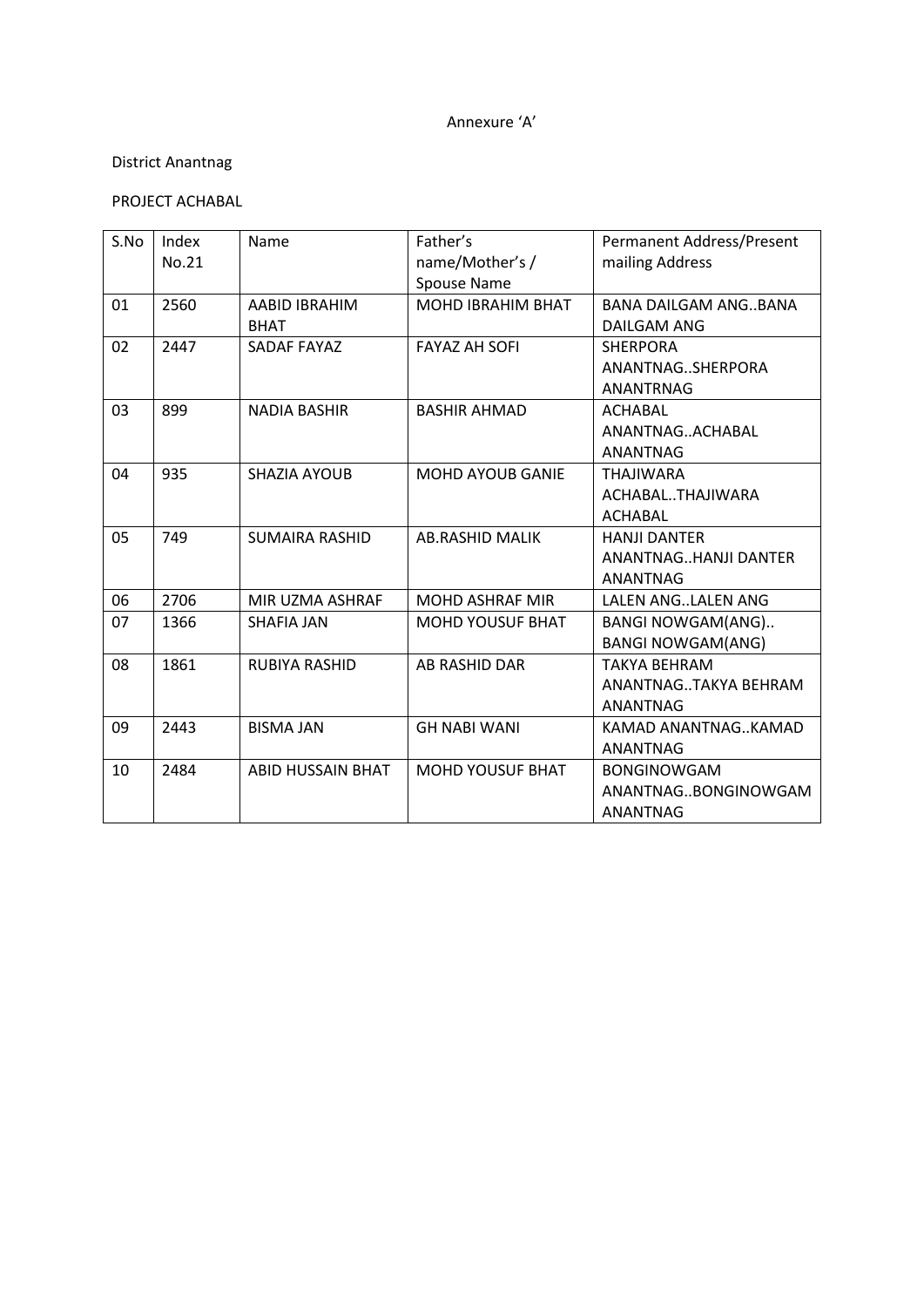### PROJECT SHANGUS

| S.No | Index | <b>Name</b>            | Father's name/Mother's    | Permanent                |
|------|-------|------------------------|---------------------------|--------------------------|
|      | No.2  |                        | / Spouse Name             | Address/Present mailing  |
|      |       |                        |                           | <b>Address</b>           |
| 01   | 803   | <b>RIFAT HUSSAIN</b>   | M HUSSAIN KANTH           | <b>ZAIDIPORA</b>         |
|      |       |                        |                           | KHABALZAIDIPORA          |
|      |       |                        |                           | <b>KHABAL</b>            |
| 02   | 2084  | <b>HUMEERA JAN</b>     | <b>GH NABI RATHER</b>     | <b>AUDSOO TAILWANI</b>   |
|      |       |                        |                           | ANANTNAGAUDSOO           |
|      |       |                        |                           | <b>TAILWANI ANANTNAG</b> |
| 03   | 2886  | <b>DR ASHISH KOUL</b>  | <b>SH NANA JI</b>         | <b>UTTERSOO</b>          |
|      |       |                        |                           | ANANTNAGUTTERSOO         |
|      |       |                        |                           | <b>ANANTNAG</b>          |
| 04   | 2054  | <b>BINTUL ISLAM</b>    | <b>GHULAM NABI BHAT</b>   | SHAHI HAMDAN             |
|      |       |                        |                           | NOWGAM ANTSHAHI          |
|      |       |                        |                           | <b>HAMDAN NOWGAM ANT</b> |
| 05   | 838   | <b>HUMAIRA RAMZAN</b>  | <b>MOHD RAMZAN RATHER</b> | <b>NOWGAM</b>            |
|      |       |                        |                           | SHANGUSNOWGAM            |
|      |       |                        |                           | <b>SHANGUS</b>           |
| 06   | 2579  | MUZAFFAR AHMAD         | <b>BASHIR AHMAD WANI</b>  | <b>KHANPORA</b>          |
|      |       | <b>WANI</b>            |                           | SHANGUSKHANPORA          |
|      |       |                        |                           | <b>SHANGUS</b>           |
| 07   | 1063  | <b>MOHD RAFI KHAN</b>  | AB JABBAR KHAN            | SHANGUSSHANGUS           |
| 08   | 290   | <b>SYED UZMA TARIQ</b> | <b>SYED TARIQ AHMAD</b>   | T B SHAH T B SHAH        |
| 09   | 2534  | <b>MUNEER AH WANI</b>  | <b>MOHD HUSSAIN WANI</b>  | SHANGUSSHANGUS           |
| 10   | 2772  | <b>RUFAIDA MANSOOR</b> | <b>MANSOOR HUSSAIN</b>    | <b>KADAPORA</b>          |
|      |       |                        |                           | ANGKADAPORA ANG          |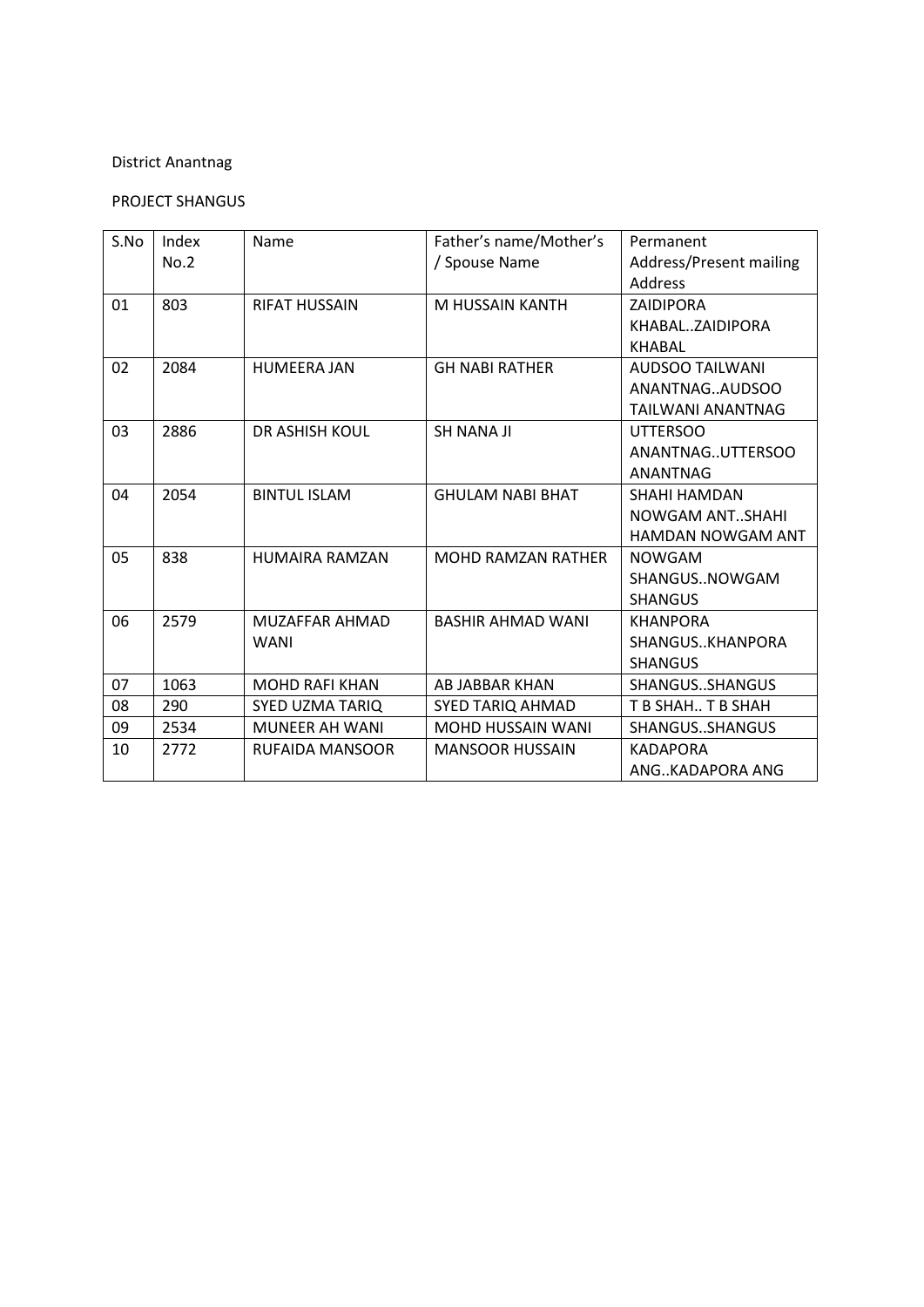# PROJECT BIJBEHARA

| S.No | Index | Name                     | Father's name/Mother's | Permanent                 |
|------|-------|--------------------------|------------------------|---------------------------|
|      | No.2  |                          | / Spouse Name          | Address/Present mailing   |
|      |       |                          |                        | Address                   |
| 01   | 430   | NOORUL HASSAN            | <b>GH HASSAN KHAJA</b> | BIJBEHARA., BIJBEHARA     |
| 02   | 874   | SHAHZADA AKHTER          | <b>ALI MOHD THOKER</b> | <b>KANDWAN</b>            |
|      |       |                          |                        | BIJBERARAKANDWAN          |
|      |       |                          |                        | <b>BIJBEHARA</b>          |
| 03   | 1714  | SALIMA FAROOQ            | FAROOQ AHMAD           | SADAR BAZAR               |
|      |       |                          | <b>BANDAY</b>          | BIJBEHARASADAR            |
|      |       |                          |                        | <b>BAZAR BIJBEHARA</b>    |
| 04   | 1257  | <b>BASHARAT MAQBOOL</b>  | MOHD MAQBOOL WANI      | NEW HOUSING COLONY        |
|      |       |                          |                        | <b>BUBEHARA., NEW</b>     |
|      |       |                          |                        | <b>HOUSING COLONY</b>     |
|      |       |                          |                        | <b>BIJBEHARA</b>          |
| 05   | 2858  | <b>AFSHAN</b>            | AHMADULLAH TAK         | <b>BABA MAH BIJBEHARA</b> |
|      |       |                          |                        | <b>BABA MAH BIJBEHARA</b> |
| 06   | 349   | <b>RUFIDA NISAR</b>      | NISAR AHMAD SALROO     | BIJBEHARA., BIJBEHARA     |
| 07   | 2774  | <b>JALAL UD DIN BHAT</b> | AB HAMID BHAT          | <b>HAFIZ ABAD</b>         |
|      |       |                          |                        | LOKTIPORAHAFIZ ABAD       |
|      |       |                          |                        | <b>LOKTIPORA</b>          |
| 08   | 1310  | <b>TOWSEEF NABI</b>      | <b>GH NABI RATHER</b>  | <b>DIRHAMA</b>            |
|      |       |                          |                        | SRIGUFWARADIRHAMA         |
|      |       |                          |                        | <b>SRIGUFWARA</b>         |
| 09   | 2649  | <b>SUMIA NAZIR</b>       | <b>NAZIR AH GATOO</b>  | <b>HOUSING COLONY</b>     |
|      |       |                          |                        | <b>BIJBEHARA HOUSING</b>  |
|      |       |                          |                        | <b>COLONY BIJBEHARA</b>   |
| 10   | 1395  | <b>BILAL AH GANAI</b>    | AB RAHMAN GANAI        | <b>LAKTIPORA</b>          |
|      |       |                          |                        | BIJBEHARALAKTIPORA        |
|      |       |                          |                        | <b>BIJBEHARA</b>          |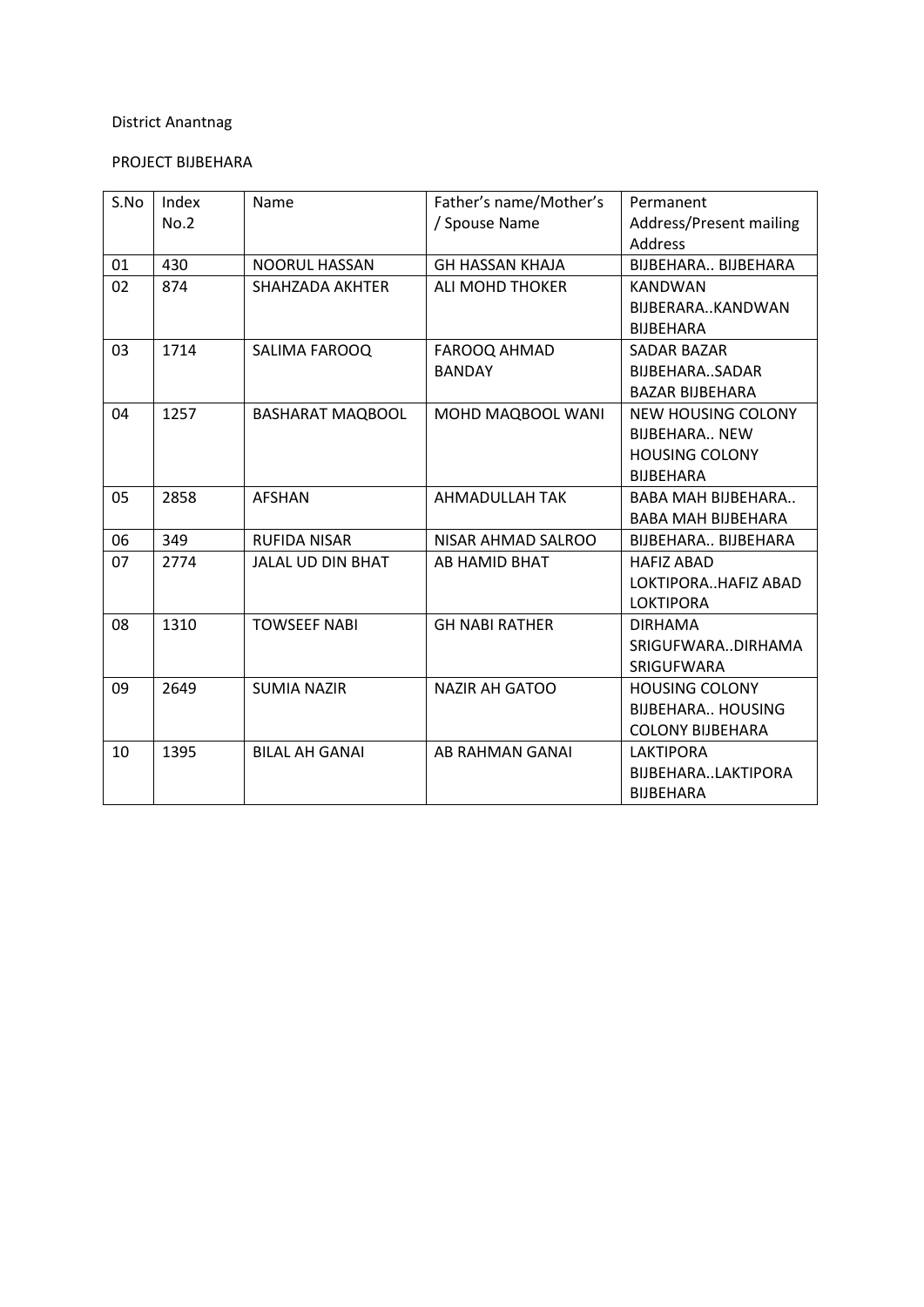# PROJECT KHOVRIPORA

| S.No | Index | Name                     | Father's name/Mother's   | Permanent                 |
|------|-------|--------------------------|--------------------------|---------------------------|
|      | No.2  |                          | / Spouse Name            | Address/Present mailing   |
|      |       |                          |                          | <b>Address</b>            |
| 01   | 922   | <b>NUSRAT MANZOOR</b>    | <b>MANZOOR AHMAD</b>     | <b>ABDOBRED</b>           |
|      |       |                          | <b>BAWANI</b>            | AISHMUQAMABDOBRED         |
|      |       |                          |                          | AISHMUQAM                 |
| 02   | 1107  | <b>MANZOOR WASIM MIR</b> | <b>GH RASOOL MIR</b>     | PAIBUGH MATTAN            |
|      |       |                          |                          | ANANTNAGPAIBUGH           |
|      |       |                          |                          | <b>MATTAN ANANTNAG</b>    |
| 03   | 2757  | <b>JOZY FAROOQ</b>       | FAROOQ AH MIR            | <b>MATTAN</b>             |
|      |       |                          |                          | ANANTNAGMATTAN            |
|      |       |                          |                          | <b>ANANTNAG</b>           |
| 04   | 16    | <b>TANSEEMA MANZOOR</b>  | <b>MANZOOR AHMAD DAR</b> | <b>NANIL ANGNANIL ANG</b> |
| 05   | 731   | <b>TAVIQEER UN NISA</b>  | <b>MOHD SHARIEF BHAT</b> | <b>HUTMURAH MATTAN</b>    |
|      |       |                          |                          | ANANTNAGHUTMURAH          |
|      |       |                          |                          | <b>MATTAN</b>             |
| 06   | 1227  | <b>TAWSEEF</b>           | <b>MOHD YOUSUF GANIE</b> | <b>SEER HAMDAN</b>        |
|      |       |                          |                          | ANANTNAGSEER              |
|      |       |                          |                          | <b>HAMDAN ANANTNAG</b>    |
| 07   | 203   | <b>TAUSEEFA BASHIR</b>   | <b>BASHIR AHMAD BHAT</b> | <b>HUTMARHA</b>           |
|      |       |                          |                          | ANGHUTMARH ANG            |
| 08   | 1805  | <b>ASMA JAN</b>          | M AKBAR WANI             | <b>SILIGAM</b>            |
|      |       |                          |                          | ANANTNAGSILIGAM           |
|      |       |                          |                          | ANANTNAG                  |
| 09   | 2370  | RAZIA RASHID             | AB RASHID BHAT           | <b>KHAYAL</b>             |
|      |       |                          |                          | ANANTNAGKHAYAL            |
|      |       |                          |                          | <b>ANANTNAG</b>           |
| 10   | 2442  | <b>BUNAFSHA ATTER</b>    | <b>MANZOOR AHMAD</b>     | K P ROAD ANANTNAGKP       |
|      |       |                          | <b>ATTER</b>             | ROAD ANANTNAG             |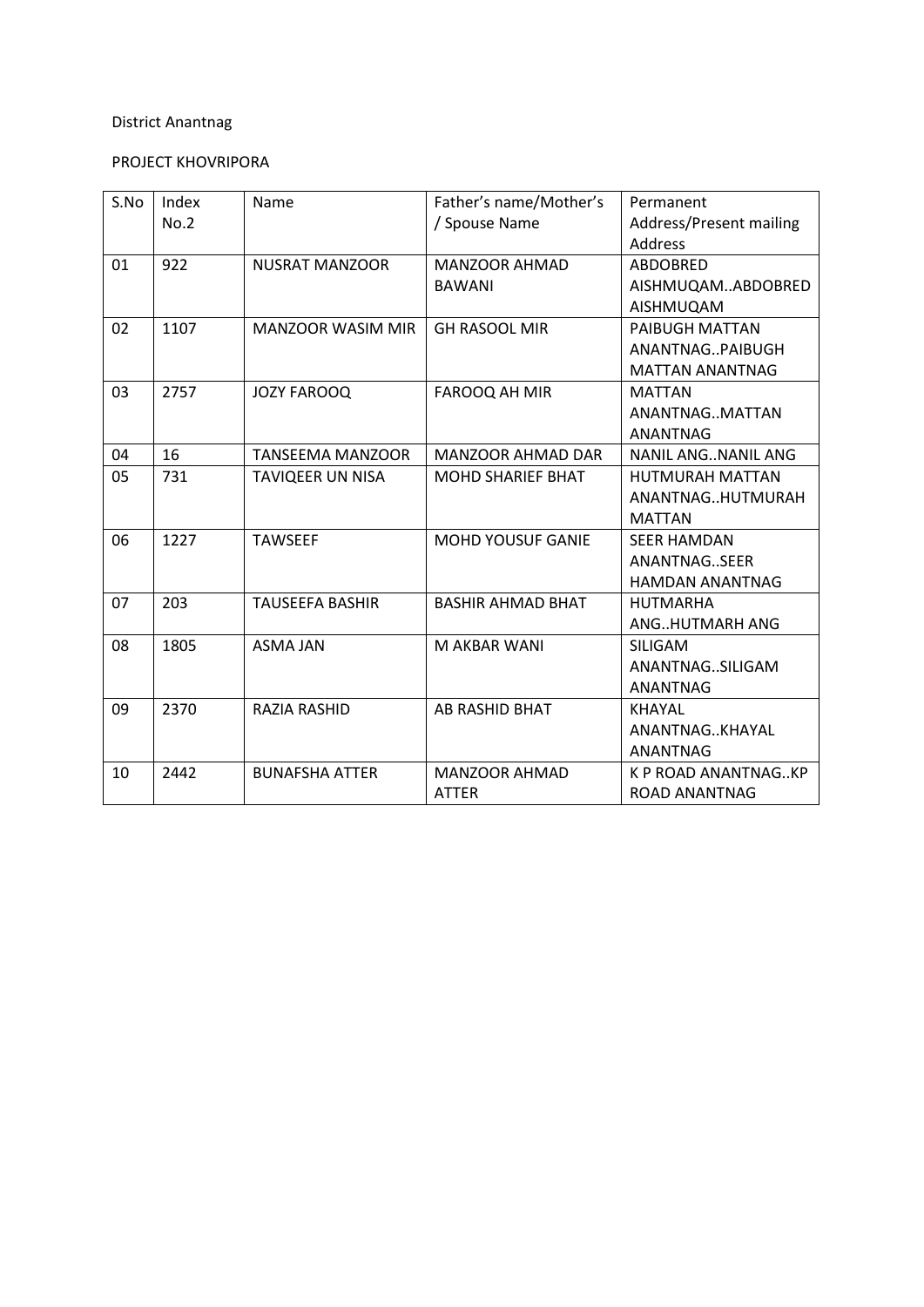# PROJECT LARKIPORA

| S.No | Index | Name                   | Father's name/Mother's   | Permanent               |
|------|-------|------------------------|--------------------------|-------------------------|
|      | No.2  |                        | / Spouse Name            | Address/Present mailing |
|      |       |                        |                          | Address                 |
| 01   | 2107  | <b>SUMAIRAH JAN</b>    | PEERZADA MOHAMMAD        | DORUDORU                |
|      |       |                        | <b>ALTAF</b>             |                         |
| 02   | 606   | <b>RIDWANA</b>         | <b>GH MUSTAFA LALA</b>   | <b>ARABAL DORU</b>      |
|      |       |                        |                          | ANGARABAL DORU ANG      |
| 03   | 698   | <b>WANI ANJUM</b>      | <b>SONA ULAH WANI</b>    | AR DEHRANA DORUAR       |
|      |       |                        |                          | <b>DEHRANA DORU</b>     |
| 04   | 2326  | SAMIULLAH              | <b>MALIK AHMADULLAH</b>  | <b>PETHBUGH</b>         |
|      |       |                        |                          | DIALGAMPETHBUGH         |
|      |       |                        |                          | <b>DIALGAM</b>          |
| 05   | 463   | <b>SHAHEENA AKHTER</b> | AB REHMAN MALIK          | NADOORANADOORA          |
| 06   | 949   | <b>MUHAMMAD RASHID</b> | <b>GH JEELANI</b>        | <b>NOWPORA</b>          |
|      |       | <b>JEELANI</b>         |                          | SHAHABADNOWPORA         |
|      |       |                        |                          | SHAHABAD                |
| 07   | 2705  | YUNUS AHMAD            | <b>SHAMAS U DIN WANI</b> | <b>HOSPITAL ROAD</b>    |
|      |       |                        |                          | <b>VERINAG DORU</b>     |
|      |       |                        |                          | ANGHOSPITAL ROAD        |
|      |       |                        |                          | <b>VERINAG DORU ANG</b> |
| 08   | 2525  | SALMA                  | <b>GH JEELANI</b>        | <b>DOORU SHAHABAD</b>   |
|      |       |                        |                          | ANGDOORU SHAHABAD       |
|      |       |                        |                          | <b>ANG</b>              |
| 09   | 2683  | SHAZIA                 | <b>SHAMAS U DIN</b>      | <b>HOSPITAL ROAD</b>    |
|      |       |                        |                          | <b>VERINAG DORU</b>     |
|      |       |                        |                          | ANGHOSPITAL ROAD        |
|      |       |                        |                          | <b>VERINAG DORU ANG</b> |
| 10   | 2711  | <b>SANAM AFROZ</b>     | REYAZ AHMAD PADDAR       | <b>KHAMGUND</b>         |
|      |       |                        |                          | <b>VERINAGKHAMGUND</b>  |
|      |       |                        |                          | <b>VERINAG</b>          |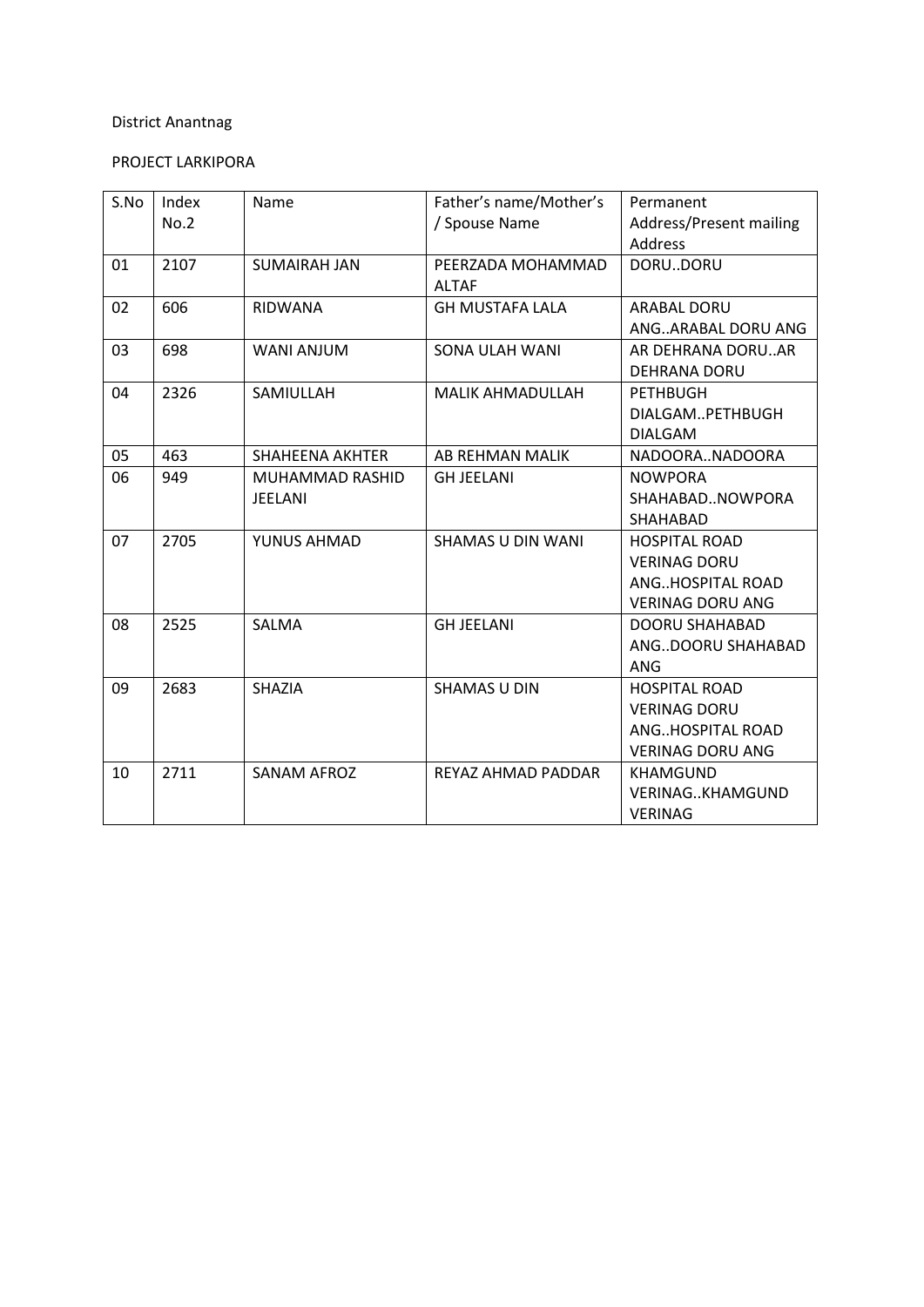### PROJECT BRENG

| S.No | Index<br>No.2 | Name                      | Father's name/Mother's<br>/ Spouse Name | Permanent<br>Address/Present mailing<br><b>Address</b>      |
|------|---------------|---------------------------|-----------------------------------------|-------------------------------------------------------------|
| 01   | 136           | <b>FARHEENA</b>           | <b>IFTIKHAR AH</b>                      | AKINGAM<br>ANANTNAGAKINGAM<br><b>ANANTNAG</b>               |
| 02   | 1297          | <b>TAHIRA YOUSUF</b>      | MOHD YOUSUF ZAGOO                       | NAGAM KOKERNAG<br>ANGNAGAM KOKERNAG<br><b>ANG</b>           |
| 03   | 1594          | <b>SHAH SURIYA JABEEN</b> | <b>KHURSHEED MALIK</b>                  | <b>NAGAM</b><br>KOKERNAGNAGAM<br><b>KOKERNAG</b>            |
| 04   | 158           | <b>SUMIAH MANZOOR</b>     | MANZOOR AH BEG                          | <b>BADOORA AKUGAM</b><br>KOKERNAGBADOORA<br>AKUGAM KOKERNAG |
| 05   | 2688          | <b>SHAFIA ALI</b>         | <b>GH ALI WANI</b>                      | AKINGAM ANANTNAG<br>AKINGAM ANANTNAG                        |
| 06   | 1882          | <b>MUSSAYAR NISA</b>      | M MUNAWAR WAGAY                         | <b>BIDDER HAYAT</b><br>PORABIDDER HAYAT<br><b>PORA</b>      |
| 07   | 1447          | <b>BILAL AH WANI</b>      | <b>GH HASSAN WANI</b>                   | HILLER ARHAMAHILLER<br>ARHAMA                               |
| 08   | 288           | <b>NUSRAT JAN</b>         | <b>NAZIR AH BHAT</b>                    | HILLER ARHAMAHILLER<br>ARHAMA                               |
| 09   | 2379          | <b>SHAHLEELA NAZIR</b>    | NAZIR AHMAD GANIE                       | <b>ADLACHH</b><br>MAGAMADLACHH<br><b>MAGAM</b>              |
| 10   | 328           | MUDASIR AH WANI           | <b>GH NABI WANI</b>                     | <b>TAKIA MAGAM</b><br>ANGTAKIA MAGAM<br><b>ANG</b>          |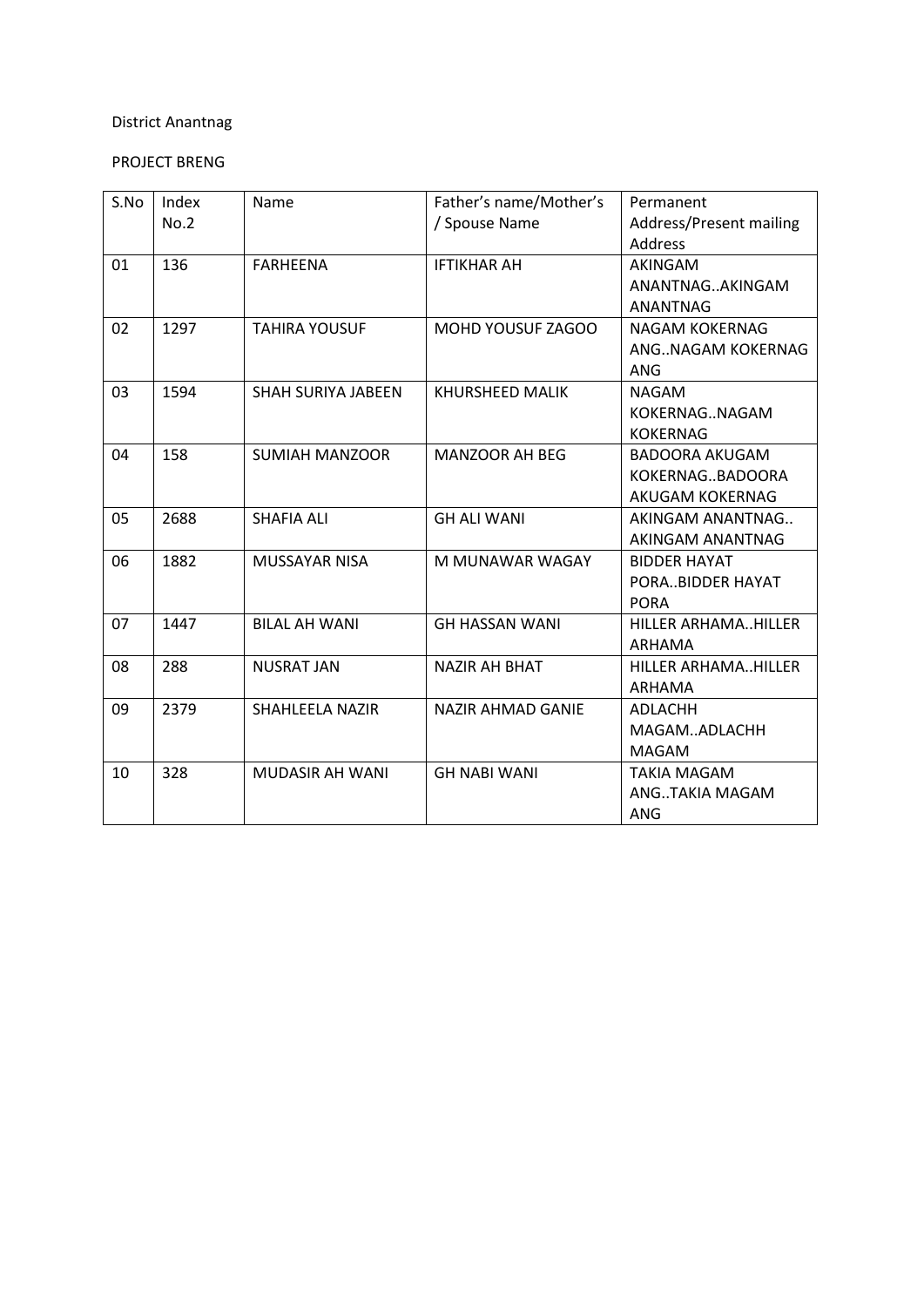# PROJECT ANANTNAG

| S.No | Index<br>No.2 | Name                | Father's name/Mother's<br>/ Spouse Name | Permanent<br>Address/Present mailing<br>Address                         |
|------|---------------|---------------------|-----------------------------------------|-------------------------------------------------------------------------|
| 01   | 1102          | SAHARA SAYEED       | MOHD SAYEED KHAD                        | <b>GAZIABAD</b><br>ANANTNAGGAZIABAD<br>ANANTNAG                         |
| 02   | 123           | <b>NIGHAT JAN</b>   | AB RASHID DAGGA                         | <b>NAI BASTI</b><br>ANANTNAGNAI BASTI<br>ANANTNAG                       |
| 03   | 342           | <b>UZMA</b>         | <b>MOHD ALTAF MISGAR</b>                | <b>GULSHANABAD</b><br>ANGGULSHANABAD<br>ANG                             |
| 04   | 1948          | <b>ABID HUSSAIN</b> | <b>MOHD YOUSUF DAR</b>                  | <b>ZADIPORA</b><br>ANANTNAGZADIPORA<br>ANANTNAG                         |
| 05   | 1072          | SABAH               | M SALEEM                                | <b>IQBAL ABAD K P ROAD</b><br>PEHROOIQBAL ABAD K<br>P ROAD PEHROO       |
| 06   | 1001          | <b>AIMAN ANJUM</b>  | AB MAJEED WANI                          | <b>GULSANABAD LANE NO 1</b><br>K P ROADGULSANABAD<br>LANE NO 1 K P ROAD |
| 07   | 2816          | <b>MOHSINA KHAN</b> | MOHD AEJAZ KHAN                         | <b>QAZI GUNED</b><br>ANANTNAGQAZIGUND<br><b>ANANTNAG</b>                |
| 08   | 197           | NAZIA NAZIR         | NAZIR AHMAD WAGAY                       | KHAWAJA MIR ALI ANG<br>KHAWAJA MIR ALI ANG                              |
| 09   | 2830          | AABRU FAROOQ        | FAROOQ AHMAD<br><b>KAKPURI</b>          | LAL CHOCK<br>ANANTNAGLAL CHOCK<br><b>ANANTNAG</b>                       |
| 10   | 902           | AABROO ASHRAF       | <b>MOHD ASHRAF KANU</b>                 | <b>QAZI MOHALLAQAZI</b><br><b>MOHALLA</b>                               |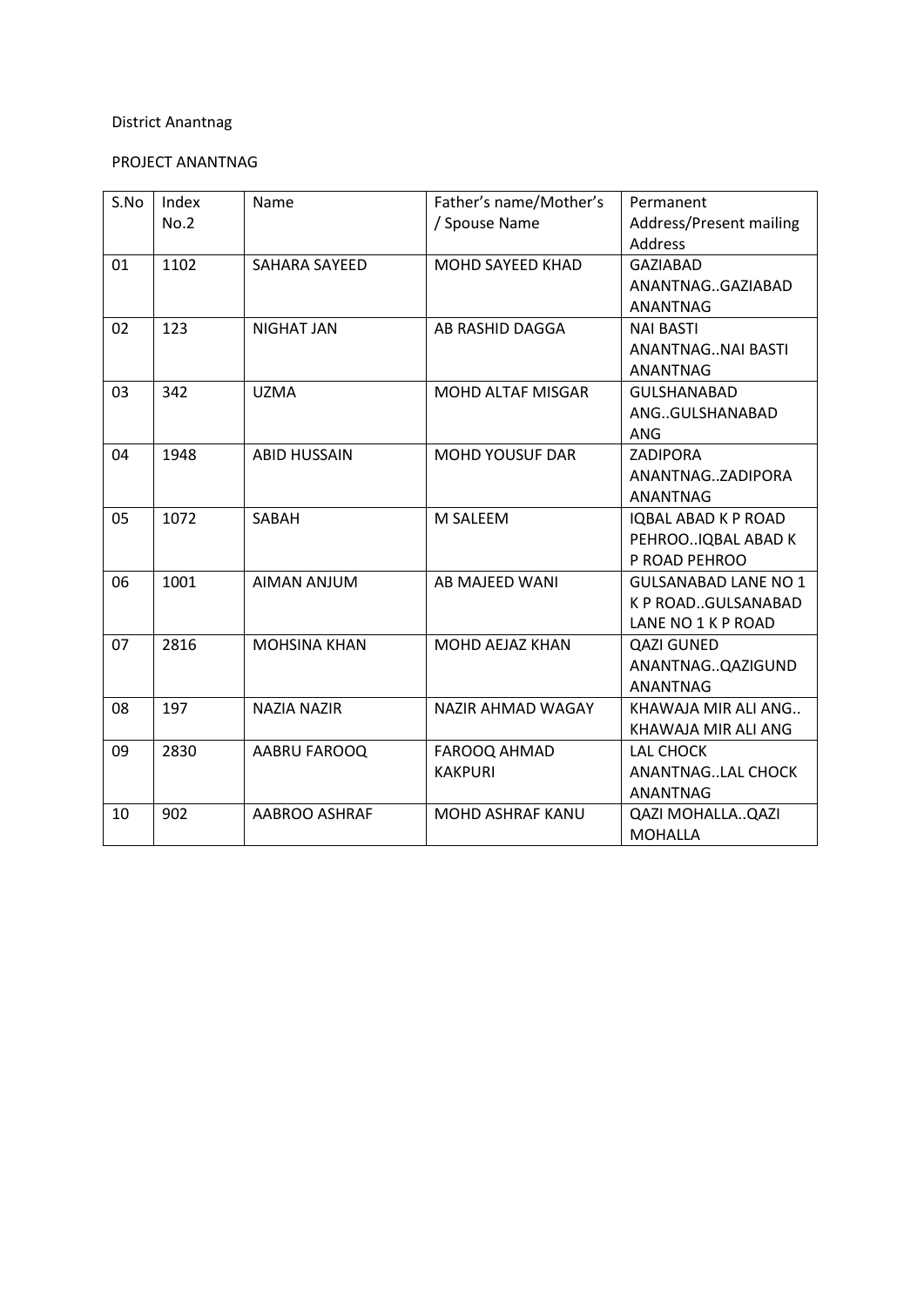# PROJECT QAZIGUND

| S.No | Index | Name                  | Father's name/Mother's  | Permanent                  |
|------|-------|-----------------------|-------------------------|----------------------------|
|      | No.2  |                       | / Spouse Name           | Address/Present mailing    |
|      |       |                       |                         | Address                    |
| 01   | 543   | MIR TARIQ GUL         | <b>GH MD MIR</b>        | SADORA                     |
|      |       |                       |                         | ANANTNAGSADORA             |
|      |       |                       |                         | <b>ANANTNAG</b>            |
| 02   | 2575  | SHUGUFTA SHEM         | <b>SYED UD DIN</b>      | <b>LOWER</b>               |
|      |       | <b>BUKHARI</b>        |                         | MUNDAHLOWER                |
|      |       |                       |                         | <b>MUNDAH</b>              |
| 03   | 735   | <b>MALIK NEYAZ AD</b> | <b>MALIK MD YOUSUF</b>  | <b>CHANDIAN</b>            |
|      |       |                       |                         | PAJANCHANDIAN              |
|      |       |                       |                         | PAJAN                      |
| 04   | 1174  | NIYAZ AHMAD MIR       | <b>GH MOHAMMAD MIR</b>  | <b>AKHRAN</b>              |
|      |       |                       |                         | NOWPORAAKHRAN              |
|      |       |                       |                         | <b>NOWPORA</b>             |
| 05   | 2803  | <b>ANJMUN AYOUB</b>   | <b>MD AYOUB GANIE</b>   | PANZATHPANZATH             |
| 06   | 1032  | <b>RUQIA MAJEED</b>   | AB MAJEED BHAT          | <b>CHANDIAN PANJAN</b>     |
|      |       |                       |                         | QAZIGUNDCHANDIAN           |
|      |       |                       |                         | PANJAN QAZIGUND            |
| 07   | 744   | <b>BASHIR AHMAD</b>   | <b>SONAULLAH SHEIKH</b> | <b>FURRAH DISTT</b>        |
|      |       |                       |                         | ANGFURRAH DISTT ANG        |
| 08   | 2801  | <b>HINNA RASHID</b>   | AB RASHID MIR           | <b>BAMTHAN KATRAN</b>      |
|      |       |                       |                         | QAZIGUNDBAMTHAN            |
|      |       |                       |                         | <b>KATRAN QAZIGUND</b>     |
| 09   | 2808  | <b>SHOWKAT HASSEN</b> | <b>AB GANI DAR</b>      | <b>VESSU QAZIGUNDVESSU</b> |
|      |       | <b>DAR</b>            |                         | QAZIGUND                   |
| 10   | 641   | DR BILAL NABI BANDAY  | <b>GH MOHAMMAD</b>      | <b>CHOWGAM</b>             |
|      |       |                       | <b>BANDAY</b>           | QAZIGUNDCHOWGAM            |
|      |       |                       |                         | QAZIGUND                   |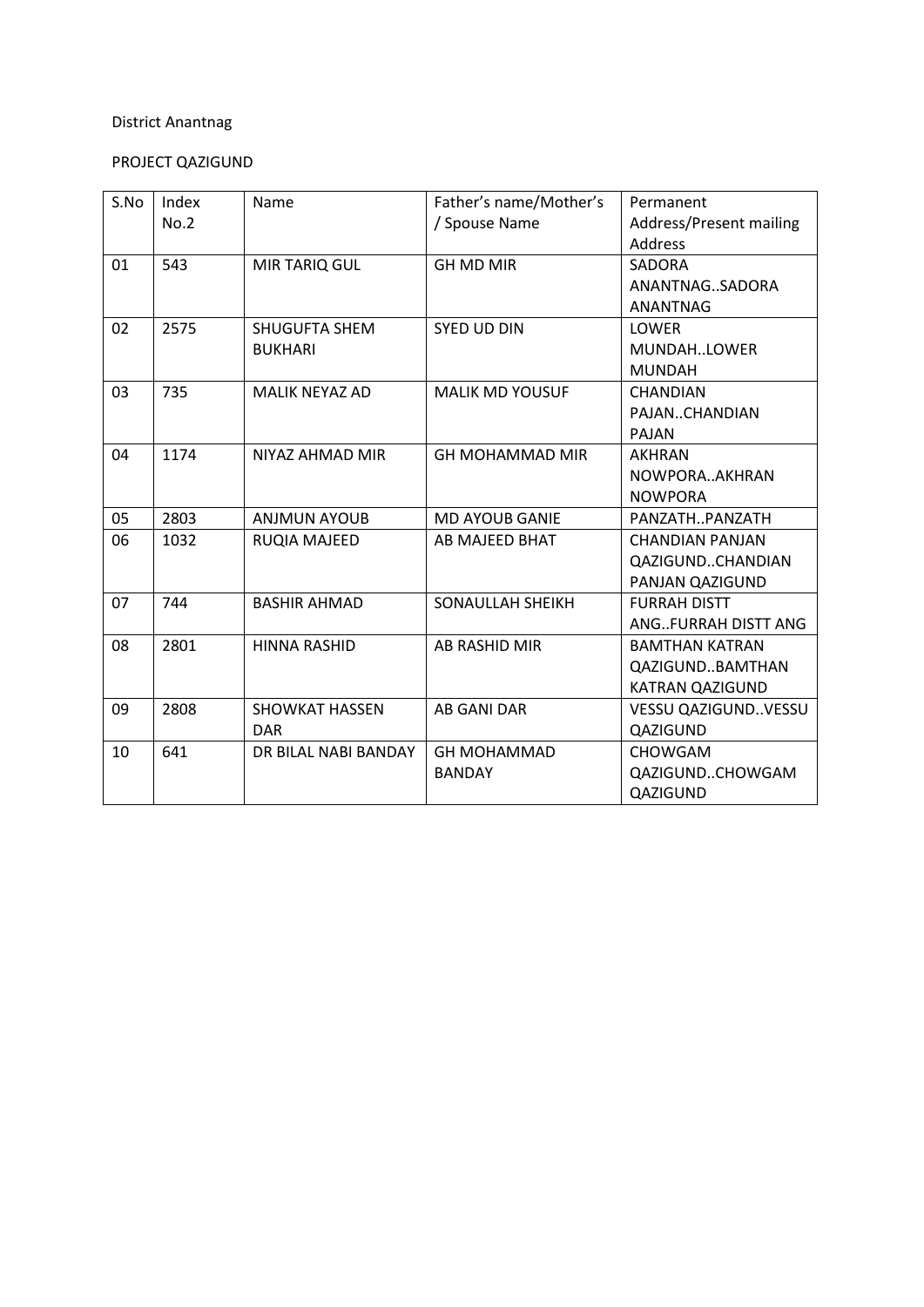#### PROJECT KUPWARA

| S.No | Index | Name                  | Father's /Mother's /    | Permanent Address/Present |
|------|-------|-----------------------|-------------------------|---------------------------|
|      | No.2  |                       | Spouse Name             | mailing Address           |
| 01   | 292   | <b>IQBAL AHMAD</b>    | GH MOHI DI WANI         | <b>BATERGAM</b>           |
|      |       | <b>WANI</b>           |                         | KUPWARABATERGAM KUPWARA   |
| 02   | 3025  | <b>SHEEBA AKHTER</b>  | AB MAJEED DAR           | <b>JAGGERPORA</b>         |
|      |       |                       |                         | HANDWARAJAGGERPORA        |
|      |       |                       |                         | <b>HANDWARA</b>           |
| 03   | 135   | <b>TAJAMUL SAYED</b>  | <b>MOHD SAYED LONE</b>  | <b>HALMATPORA</b>         |
|      |       |                       |                         | KUPWARAHALMATPORA         |
|      |       |                       |                         | <b>KUPWARA</b>            |
| 04   | 2708  | RAJA AASIF MOHI U     | <b>GH MOHI U DIN</b>    | KANDI KUPWARAKANDI        |
|      |       | <b>DIN</b>            |                         | <b>KUPWARA</b>            |
| 05   | 2208  | <b>SOFI SHAFAT</b>    | SOFI MOHD RAMZAN        | ARAMPORA                  |
|      |       | <b>HUSAIN</b>         |                         | KUPWARAARAMPORA           |
|      |       |                       |                         | <b>KUPWARA</b>            |
| 06   | 505   | <b>SHAYISTA</b>       | LATE MOHD               | <b>DUDWAN BRANWARI</b>    |
|      |       | <b>MUZAFAR</b>        | <b>MUZAFFER</b>         | KUPWARADUDWAN BRANWARI    |
|      |       |                       |                         | <b>KUPWARA</b>            |
| 07   | 25    | <b>MOHD ASIF LONE</b> | AB AHAD LONE            | BOHIPORA KUPWARABOHIPORA  |
|      |       |                       |                         | <b>KUPWARA</b>            |
| 08   | 1407  | PIR MOHD JUNAID       | PIR MOHD AKBAR          | NAGRIMALPORANAGRIMALPORA  |
| 09   | 1879  | <b>AASIF JABAR</b>    | ABDUL JABAR             | KANDI KHASS KUPWARAKANDI  |
|      |       | <b>MAGRAY</b>         | <b>MAGRAY</b>           | <b>KHASS KUPWARA</b>      |
| 10   | 1451  | RAISHID HUSSAIN       | <b>FAYEZ AH TANTRAY</b> | BOHIPORA KUPWARABOHIPORA  |
|      |       | <b>TANTRAY</b>        |                         | <b>KUPWARA</b>            |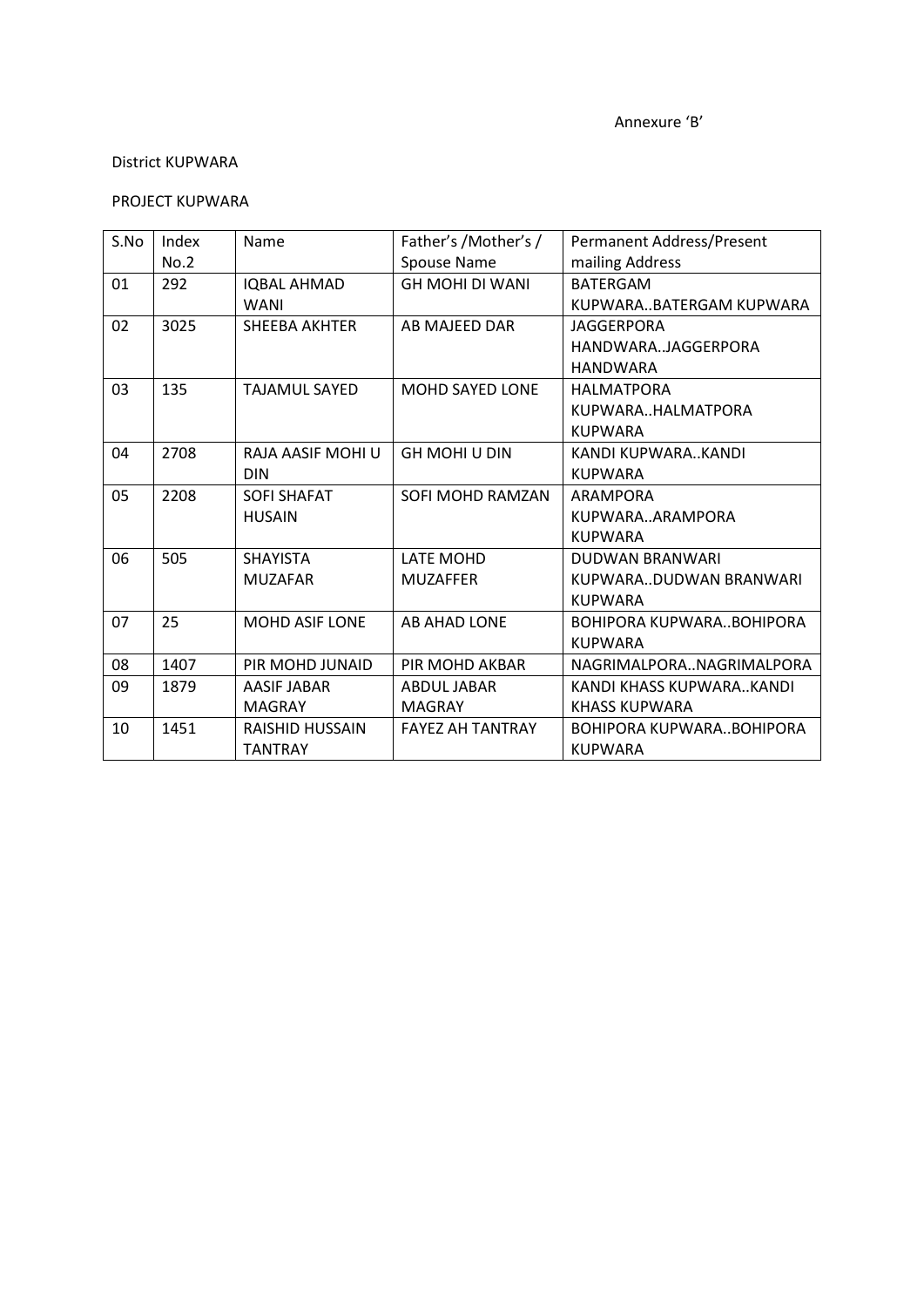# PROJECT TREHGAM

| S.No | Index<br>No.2 | Name                           | Father's /Mother's /<br>Spouse Name       | Permanent<br>Address/Present mailing<br><b>Address</b>       |
|------|---------------|--------------------------------|-------------------------------------------|--------------------------------------------------------------|
| 01   | 748           | MAHMOODA BANO                  | <b>ABDUL KABIR MIR</b>                    | <b>KUNAN</b><br>POSHPORAKUNAN<br><b>POSHPORA</b>             |
| 02   | 441           | <b>UBAIDA AKBAR</b>            | <b>SHEIKH MOHD AKBAR</b>                  | <b>SHEIKHPORA</b><br>TREHGAMSHEIKHPORA<br><b>TREHGAM</b>     |
| 03   | 658           | KIFAYAT HUSSAIN<br><b>WANI</b> | <b>GH MOHD WANI</b>                       | <b>HAYEEN</b><br>TREHGAMHAYEEN<br><b>TREHGAM</b>             |
| 04   | 11            | <b>TOUSEEF AHMAD LONE</b>      | <b>MOHD AMIN LONE</b>                     | <b>HIRRI PAYEEN</b><br>KUPWARAHIRRI PAYEEN<br><b>KUPWARA</b> |
| 05   | 2204          | YASIR RASHID<br><b>MASOODI</b> | AB RASHID MASOODI                         | <b>DOLIPORA</b><br>TREHGAMDOLIUPORA<br><b>TREHGAM</b>        |
| 06   | 690           | SHOAIB AHMAD LONE              | <b>GH AHMAD LONE</b>                      | HIRRI KUPWARAHIRRI<br><b>KUPWARA</b>                         |
| 07   | 1091          | SAFAYA JAMEEL                  | <b>MOHAMMAD</b><br><b>ASADULLAH MALIK</b> | <b>BUNPORA</b><br>TREHGAMBUNPORA<br><b>TREHGAM</b>           |
| 08   | 448           | SHAHBAZ AHMAD<br><b>MALIK</b>  | <b>GH AHMAD MALIK</b>                     | TREHGAMTREHGAM                                               |
| 09   | 1463          | <b>TAHMEENA BANO</b>           | M YOUSUF DAR                              | <b>AWOORA</b><br>KUPWARAAWOORA<br><b>KUPWARA</b>             |
| 10   | 2414          | SHAZIA MOHIDIN                 | <b>GH MOHIDIN BHAT</b>                    | <b>TREHGAM</b><br>KUPWARATREHGAM<br><b>KUPWARA</b>           |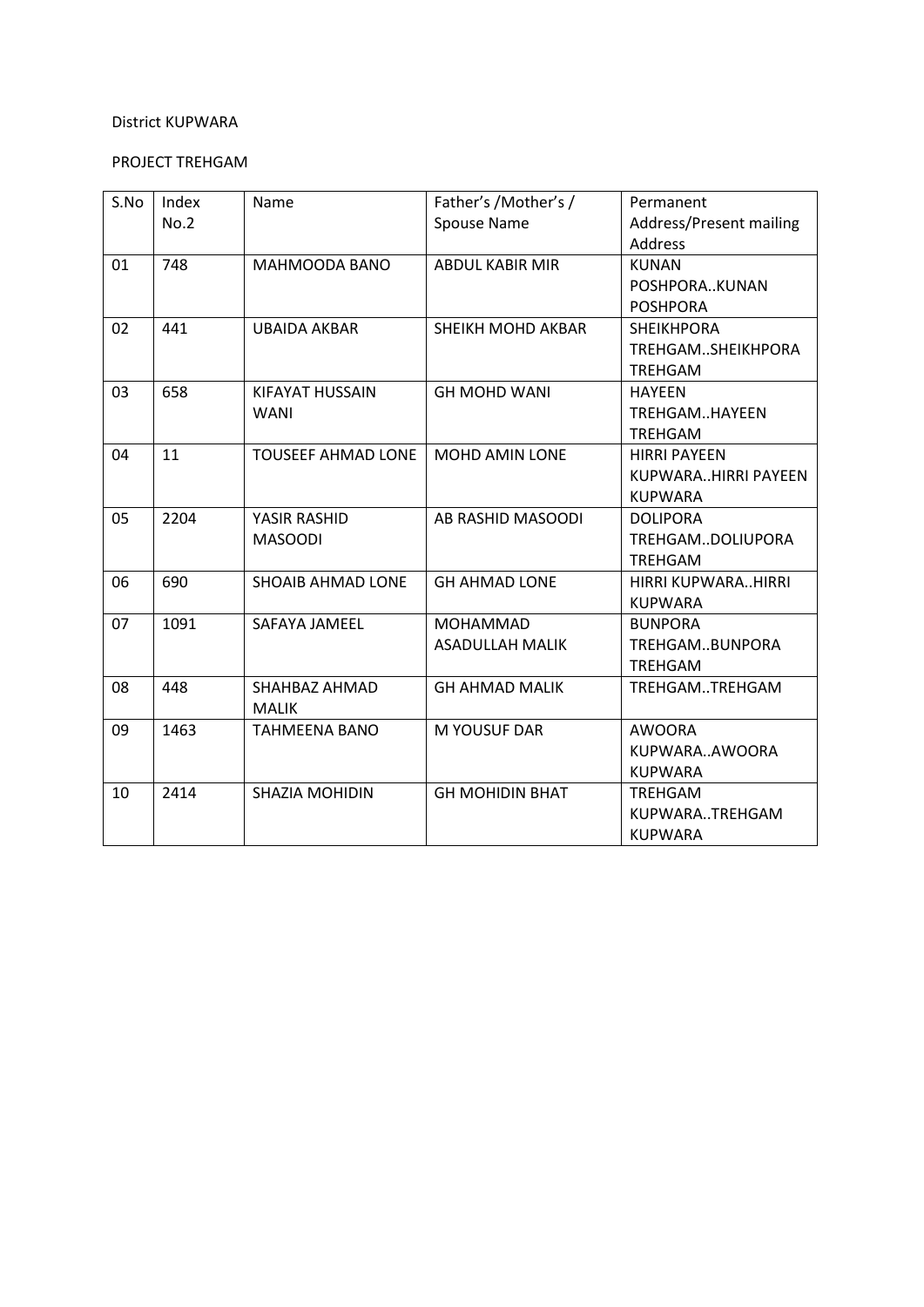# PROJECT TETWAL

| S.No | Index | Name                   | Father's /Mother's /     | Permanent                  |
|------|-------|------------------------|--------------------------|----------------------------|
|      | No.2  |                        | <b>Spouse Name</b>       | Address/Present mailing    |
|      |       |                        |                          | Address                    |
| 01   | 618   | <b>ISHTIYAZ NASEER</b> | <b>NASEER AHMAD</b>      | <b>TEDD KARNAH. TEDD</b>   |
|      |       | <b>MUGHAL</b>          | <b>MUGHAL</b>            | <b>KARNAH</b>              |
| 02   | 1170  | <b>FAYAZ AHMAD DIE</b> | <b>HAKAM UD DIN</b>      | <b>IBKOTE KARNAHIBKOTE</b> |
|      |       |                        |                          | <b>KARNAH</b>              |
| 03   | 609   | <b>BILAL AHMAD</b>     | MOHD IQBAL MUGHAL        | <b>TEDD KARNAH. TEDD</b>   |
|      |       | <b>MUGHAL</b>          |                          | <b>KARNAH</b>              |
| 04   | 20    | <b>MAJID QURESHI</b>   | <b>MEHBOOB AHMAD</b>     | <b>CHAMKOTE</b>            |
|      |       |                        | <b>QURESHI</b>           | KARNAHCHAMKOTE             |
|      |       |                        |                          | <b>KARNAH</b>              |
| 05   | 2672  | SOHAIL MAQSOOD         | MAQSOOD AHMAD            | <b>TEETWAL</b>             |
|      |       |                        |                          | KARNAHTEETWAL              |
|      |       |                        |                          | <b>KARNAH</b>              |
| 06   | 1171  | <b>AB MAJEED</b>       | <b>MANZOOR ALAHI</b>     | <b>IBKOTE KARNAHIBKOTE</b> |
|      |       |                        |                          | <b>KARNAH</b>              |
| 07   | 2295  | <b>LUBNA KHAN</b>      | <b>AIJAZ AHMAD KHAN</b>  | <b>CHANKOTE</b>            |
|      |       |                        |                          | KARNAHCHANKOTE             |
|      |       |                        |                          | <b>KARNAH</b>              |
| 08   | 1640  | <b>NASEEM MANVEER</b>  | <b>MANVEER AHMAD</b>     | <b>CHANIPORA PAYEEN</b>    |
|      |       |                        |                          | KARNAHCHANIPORA            |
|      |       |                        |                          | <b>PAYEEN</b>              |
| 09   | 199   | MAQSOOD UL HASSAN      | <b>GH MUSTUFA MUGHAL</b> | <b>BADARKOTE</b>           |
|      |       | <b>MUGHAL</b>          |                          | KARNAHBADARKOTE            |
|      |       |                        |                          | <b>KARNAHS</b>             |
| 10   | 552   | RAMEEZ AHMAD KHAN      | RAFIQ AHMAD KHAN         | <b>TEETWAL</b>             |
|      |       |                        |                          | KARNAHTEETWAL              |
|      |       |                        |                          | <b>KARNAH</b>              |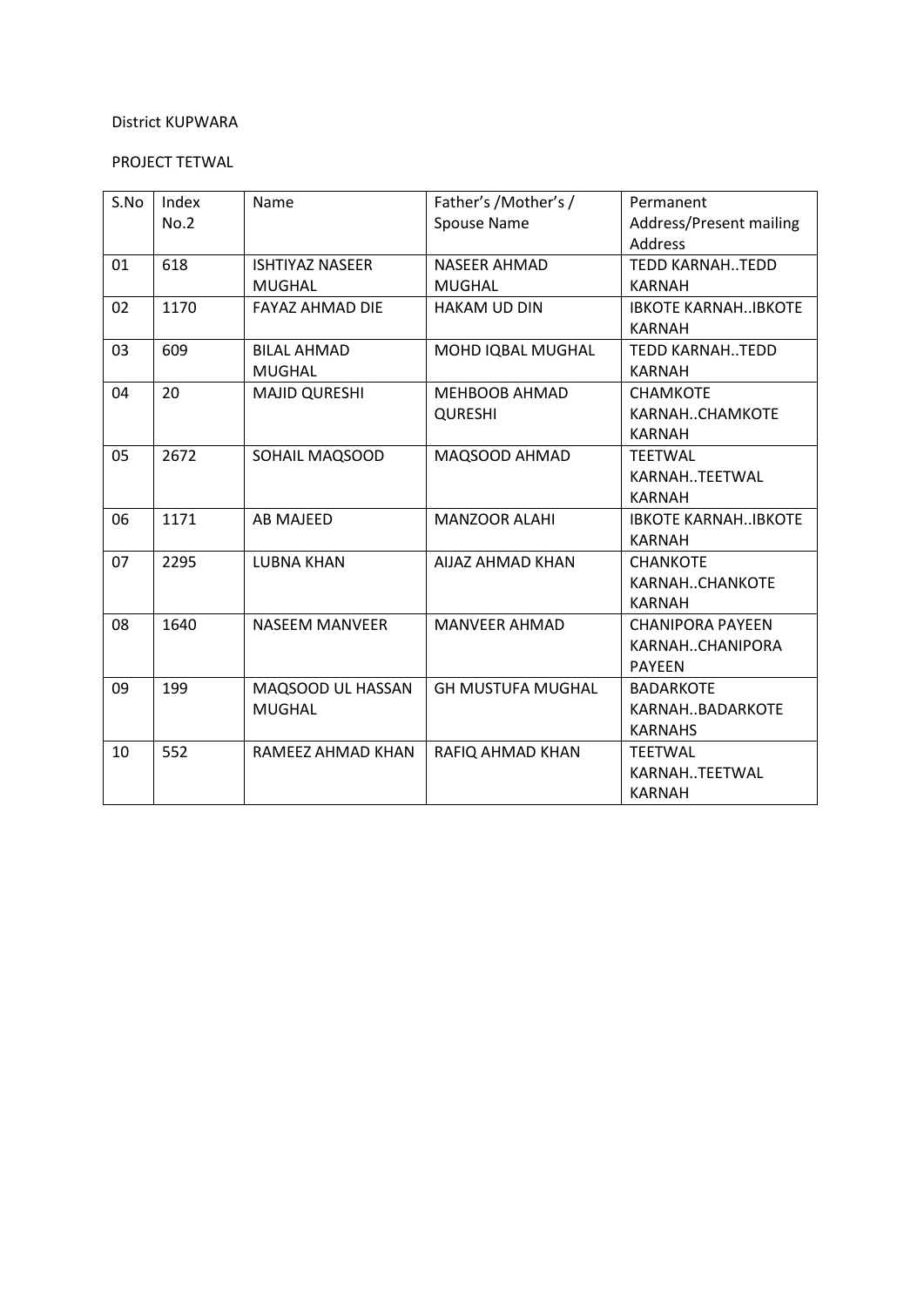# PROJECT TANGDAR

| S.No | Index | Name                    | Father's /Mother's /      | Permanent                 |
|------|-------|-------------------------|---------------------------|---------------------------|
|      | No.2  |                         | Spouse Name               | Address/Present mailing   |
|      |       |                         |                           | Address                   |
| 01   | 1083  | SAMINA KHURSHEED        | KHURSHEED ANWAR           | <b>TANGDHAR</b>           |
|      |       |                         |                           | KARNAHTANGDHAR            |
|      |       |                         |                           | <b>KARNAH</b>             |
| 02   | 109   | <b>SHAGUFTA FAROOQ</b>  | FAROOQ AHMAD MIR          | <b>BANDAY MOHALLA</b>     |
|      |       |                         |                           | BARAMULLA BANDAY          |
|      |       |                         |                           | <b>MOHALLA</b>            |
| 03   | 386   | <b>NAZIR ASHRAF</b>     | <b>MOHD ASHRAF</b>        | KANDI KARNAHKANDI         |
|      |       |                         |                           | <b>KARNAH</b>             |
| 04   | 988   | <b>KHALID MIR</b>       | <b>ABID MIR</b>           | DILDAR KARNAHDILDAR       |
|      |       |                         |                           | <b>KARNAH</b>             |
| 05   | 734   | <b>WASIM AHMAD BHAT</b> | MOHD MAQBOOL BHAT         | <b>GOMAL</b>              |
|      |       |                         |                           | TANGDHARGOMAL             |
|      |       |                         |                           | <b>TANGDHAR</b>           |
| 06   | 551   | <b>ISHRAT ASHRAF</b>    | <b>MOHD ASHRAF PASWAL</b> | <b>BAGH BELLA</b>         |
|      |       |                         |                           | <b>TANGDHARBAGH BELLA</b> |
|      |       |                         |                           | <b>TANGDHAR</b>           |
| 07   | 3112  | PEER ZAHOOR UL          | <b>SHABIR AHMAD PIR</b>   | KANDI KARNAHKANDI         |
|      |       | <b>ISLAM</b>            |                           | KARNAH                    |
| 08   | 2983  | MANZOOR AHMAD           | <b>ABDUL HAMID PIR</b>    | KANDI KARNAHKANDI         |
|      |       |                         |                           | <b>KARNAH</b>             |
| 09   | 2819  | REYAZ AHMAD             | <b>WALIAYAT ALI KHAN</b>  | DILDAR KARNAHDILDAR       |
|      |       |                         |                           | <b>KARNAH</b>             |
| 10   | 735   | <b>ISHRAT PARVEEN</b>   | MOHD MAQBOOL BHAT         | <b>GOMAL</b>              |
|      |       |                         |                           | TANGDHARGOMAL             |
|      |       |                         |                           | <b>TANGDHAR</b>           |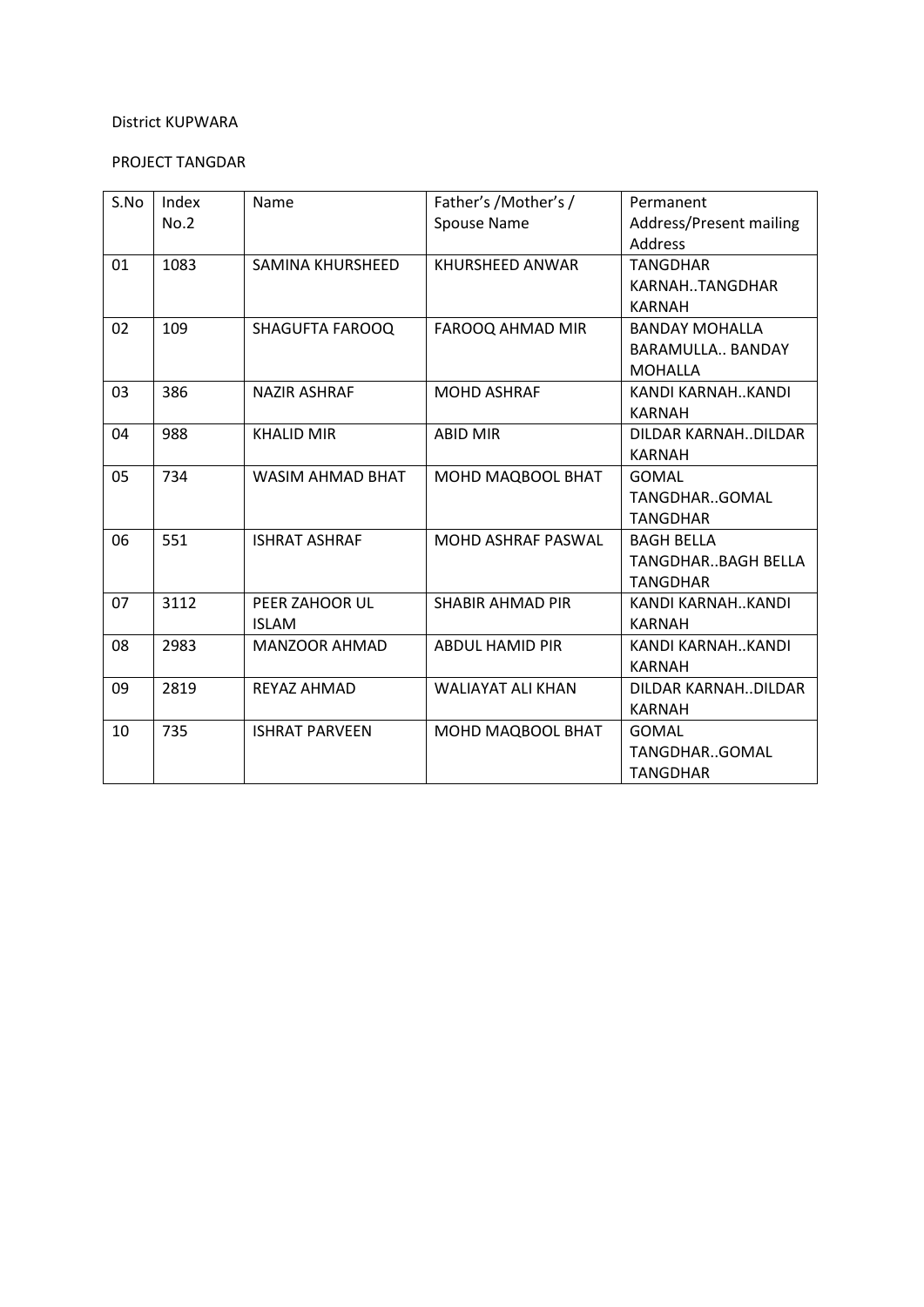# PROJECT SOGAM

| S.No | Index<br>No.2 | Name                                  | Father's / Mother's /<br><b>Spouse Name</b> | Permanent<br>Address/Present mailing<br>Address                                   |
|------|---------------|---------------------------------------|---------------------------------------------|-----------------------------------------------------------------------------------|
| 01   | 1484          | SHAHZADA SALEEMA<br><b>YOUNUS</b>     | <b>GH.HASSAN GANAIE</b>                     | SOGAM.SOGAM                                                                       |
| 02   | 1507          | <b>MOHAMMAD AKHTAR</b><br><b>BHAT</b> | <b>GH.MOHAMMAD BHAT</b>                     | <b>GUND MANEHAR</b><br>LOLAB.GUND MANEHAR<br><b>LOLAB</b>                         |
| 03   | 1261          | AADIL AHMAD PEER                      | KHAZIR MOHAMMAD<br><b>PEER</b>              | <b>ASTHANBHUTOO</b><br><b>DARPORA</b><br>LOLABASTHANBHUTOO<br><b>ARPORA LOLAB</b> |
| 04   | 207           | <b>TABASUM JAMEEL</b>                 | <b>HABIBULLAH BHAT</b>                      | LALPOM LOLABLALPOM<br><b>LOLAB</b>                                                |
| 05   | 3231          | SYED MOHAMMAD<br>ABID                 | AB RASHID SHAH                              | <b>MUQAM</b><br>LOLABMUQAM LOLAB                                                  |
| 06   | 69            | <b>FAISAL AHMAD LONE</b>              | <b>MOHAMAD SABIR LONE</b>                   | SOGAMSOGAM                                                                        |
| 07   | 2828          | PIRZADA MOHAMMAD<br><b>SALEEM</b>     | PEERZADA MOHAMMAD<br><b>AMIN SHAH</b>       | LASSIPORALASSIPORA                                                                |
| 08   | 2768          | KULSOOMA KHAZIR                       | TARIQ AHMAD MIR                             | SOGAM LOLABSOGAM<br><b>LOLAB</b>                                                  |
| 09   | 1021          | MASHOOQ NAWAB                         | <b>MOHAMMAD NAWAB</b><br><b>TANTRAY</b>     | <b>KRUSON LOLAB</b><br>(SOGAM)KRUSON<br>LOLAB (SOGAM)                             |
| 10   | 1112          | AB HALEEM MIR                         | <b>JEHANGIR MIR</b>                         | <b>DOURSHWANI LOLAB</b><br>(SOGAM)DOURSHWANI<br>LOLAB (SOGAM)                     |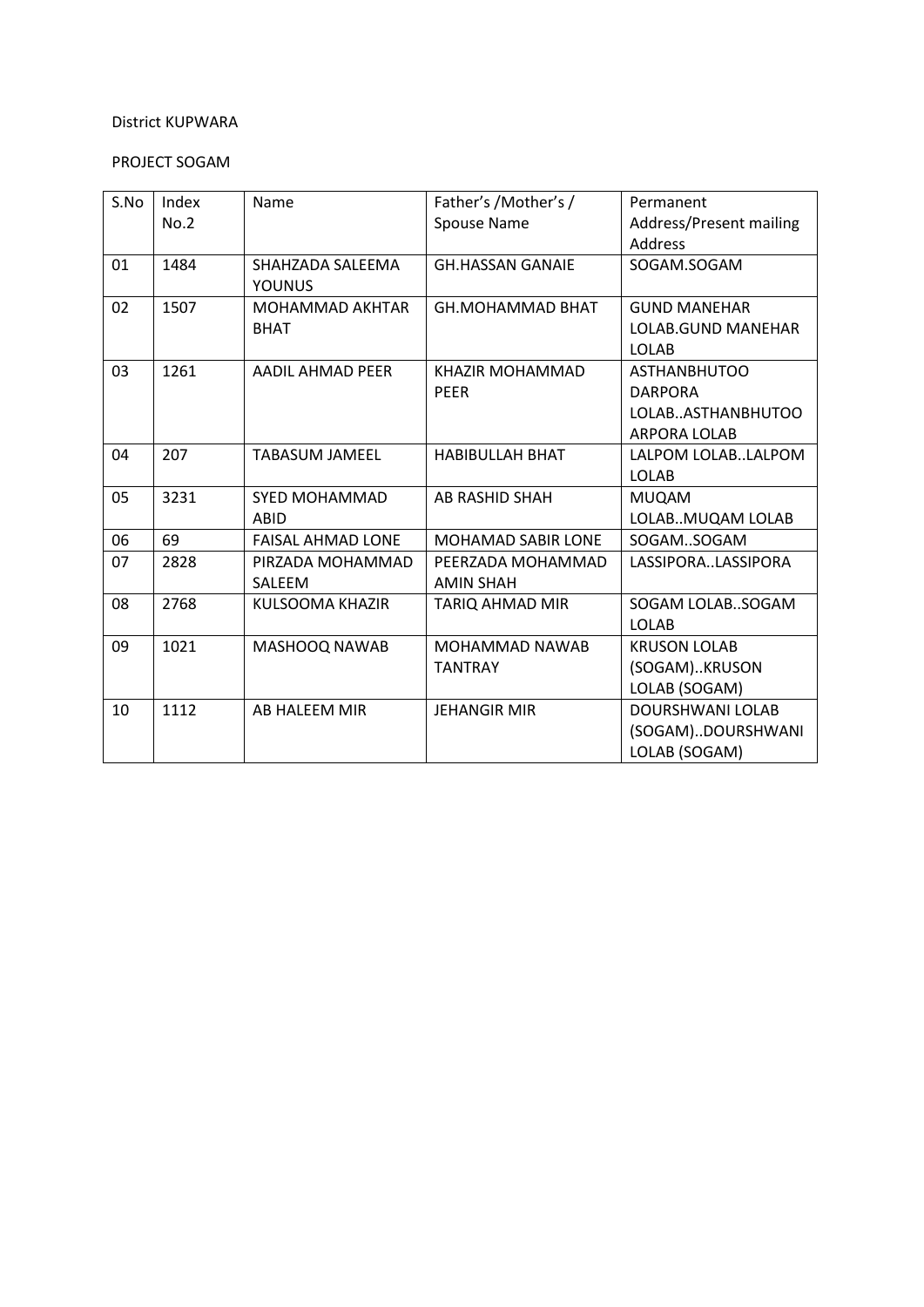### PROJECT RAMHAL

| S.No | Index | Name                     | Father's /Mother's /     | Permanent               |
|------|-------|--------------------------|--------------------------|-------------------------|
|      | No.2  |                          | Spouse Name              | Address/Present mailing |
|      |       |                          |                          | Address                 |
| 01   | 579   | FAYAZ AHMAD BHAT         | <b>GH NABI BHAT</b>      | MANZGAM                 |
|      |       |                          |                          | RAMHALMANZGAM           |
|      |       |                          |                          | RAMHAL                  |
| 02   | 298   | AAFAQ ASHRAF             | <b>MOHD ASHRAF MALIK</b> | <b>NEW COLONY</b>       |
|      |       |                          |                          | <b>KALMOONA</b>         |
|      |       |                          |                          | KUPWARANEW COLONY       |
|      |       |                          |                          | <b>KALMOONA</b>         |
| 03   | 3068  | SOHAIL NAZIR SHAH        | <b>NAZIR AHMAD SHAH</b>  | <b>HURDOONA</b>         |
|      |       |                          |                          | RAMHALHURDOONA          |
|      |       |                          |                          | RAMHAL                  |
| 04   | 3067  | <b>HUMA SHAFI</b>        | SOHAIL NAZIR SHAH        | <b>HURDOONA</b>         |
|      |       |                          |                          | RAMHALHURDOONA          |
|      |       |                          |                          | RAMHAL                  |
| 05   | 2233  | RAFIQA RAMZAN            | <b>MOHD RAMZAN WAR</b>   | <b>KUKROOSA</b>         |
|      |       |                          |                          | RAMHALKUKROOSA          |
|      |       |                          |                          | RAMHAL                  |
| 06   | 2639  | <b>TUFAIL AHMAD SHAH</b> | <b>WALI MOHD SHAH</b>    | VILLAGAMVILLAGAM        |
| 07   | 342   | <b>MOHD RAFIQ SHAH</b>   | <b>MOHD SULTAN SHAH</b>  | VILLAGAMVILLAGAM        |
| 08   | 1643  | <b>MIR TANVEER UL</b>    | <b>GH HASSAN MIR</b>     | <b>VILLAGAM</b>         |
|      |       | <b>HASSAN</b>            |                          | RAMHAL. VILLAGAM        |
|      |       |                          |                          | RAMHAL                  |
| 09   | 306   | <b>SHAHIDA HUSSAIN</b>   | ASHIQ HUSSAIN SHEIKH     | VILLAGAM                |
|      |       |                          |                          | RAMHALVILLAGAM          |
|      |       |                          |                          | RAMHAL                  |
| 10   | 2183  | SHEIKH MURAFATUL         | <b>GH RASOOL SHEIKH</b>  | VILLAGAM                |
|      |       | <b>HAQ</b>               |                          | RAMHALVILLAGAM          |
|      |       |                          |                          | RAMHAL                  |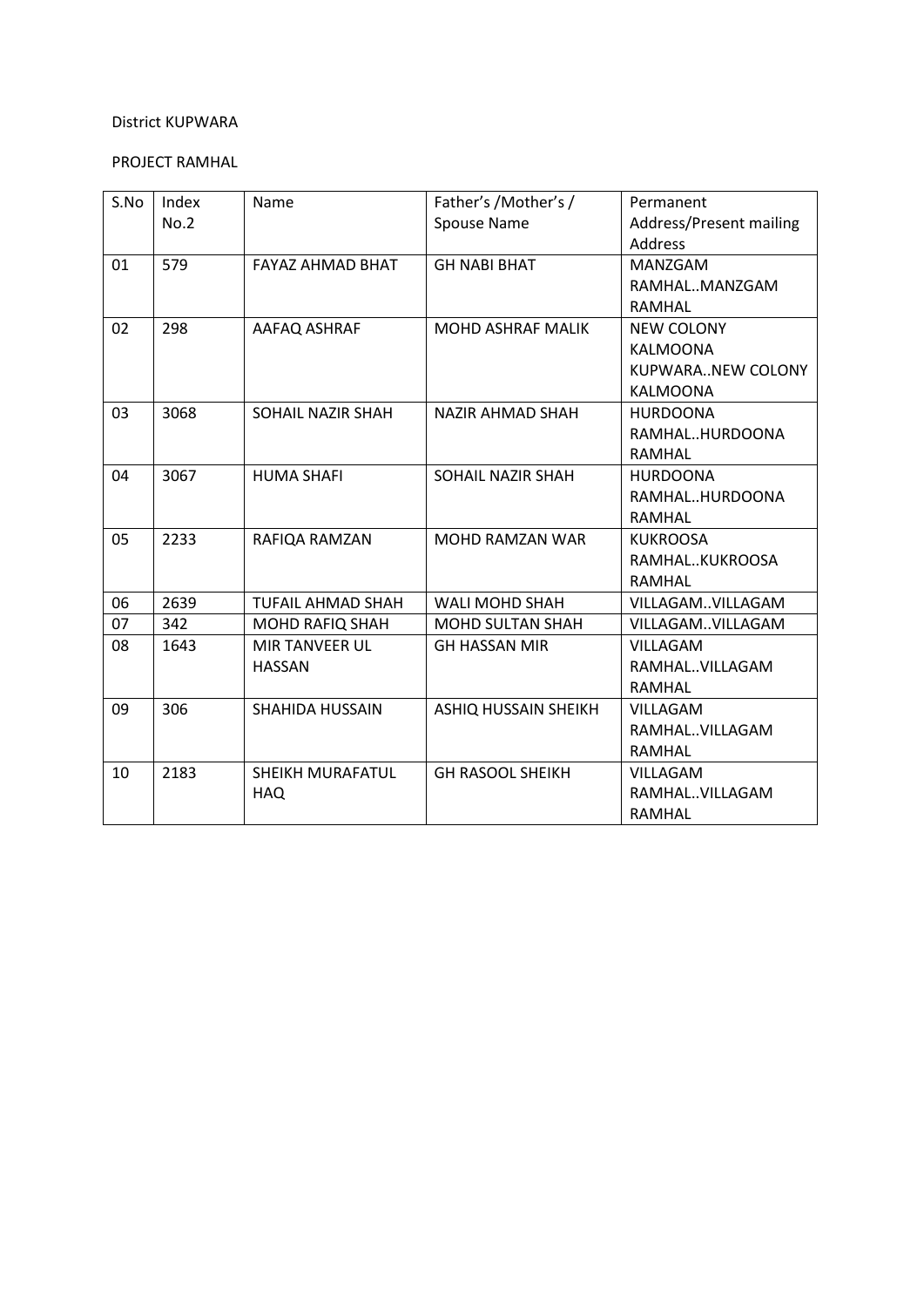# PROJECT RAJWARA

| S.No | Index | Name                    | Father's /Mother's /     | Permanent               |
|------|-------|-------------------------|--------------------------|-------------------------|
|      | No.2  |                         | Spouse Name              | Address/Present mailing |
|      |       |                         |                          | <b>Address</b>          |
| 01   | 494   | SHAZIYA MOHI UD DIN     | <b>GH MOHI UD DIN</b>    | <b>WADIPORA</b>         |
|      |       |                         |                          | RAJWARAWADIPORA         |
|      |       |                         |                          | <b>RAJWARA</b>          |
| 02   | 75    | <b>SHAHZAH AKHTER</b>   | <b>SHAMAS U DIN WANI</b> | <b>CHOGAL</b>           |
|      |       |                         |                          | HANDWARACHOGAL          |
|      |       |                         |                          | <b>HANDWARA</b>         |
| 03   | 121   | <b>JAVID AHMAD BHAT</b> | <b>GH MOHI UD DIN</b>    | <b>HERPORA</b>          |
|      |       |                         |                          | KUPWARAHERPORA          |
|      |       |                         |                          | <b>KUPWARA</b>          |
| 04   | 130   | <b>NAVEED NABI</b>      | <b>GH NABI DAR</b>       | <b>SHAHEEN COLONY</b>   |
|      |       |                         |                          | HANDWARASHAHEEN         |
|      |       |                         |                          | <b>COLONY</b>           |
| 05   | 288   | <b>KHALID MAHMOOD</b>   | <b>GH MOHD MIR</b>       | <b>BAKIAKER</b>         |
|      |       |                         |                          | RAJWARABAKIAKER         |
|      |       |                         |                          | RAJWARA                 |
| 06   | 78    | <b>SABA RASHID</b>      | AB RASHID BHAT           | <b>DODIPORA</b>         |
|      |       |                         |                          | HANDWARADODIPORA        |
|      |       |                         |                          | <b>HANDWARA</b>         |
| 07   | 104   | <b>SHAGUFTA</b>         | <b>GH RASOOL</b>         | <b>HERPORA</b>          |
|      |       |                         |                          | HANDWARAHERPORA         |
|      |       |                         |                          | <b>HANDWARA</b>         |
| 08   | 484   | <b>HIMIDA RASOOL</b>    | <b>FAROOQ AHMAD</b>      | <b>HERPORA HANDWARA</b> |
|      |       |                         |                          | KUPWARAHERPORA          |
|      |       |                         |                          | <b>HANDWARA</b>         |
| 09   | 80    | <b>KOUSAR HAMID</b>     | AIJAZ AHMAD BHAT         | <b>HERPORA</b>          |
|      |       |                         |                          | HANDWARAHERPORA         |
|      |       |                         |                          | <b>HANDWARA</b>         |
| 10   | 177   | <b>TAHIRA REHMAN</b>    | <b>WASEEM AKBAR</b>      | <b>HANDWARA</b>         |
|      |       |                         |                          | RAJWARAHANDWARA         |
|      |       |                         |                          | <b>RAJWARA</b>          |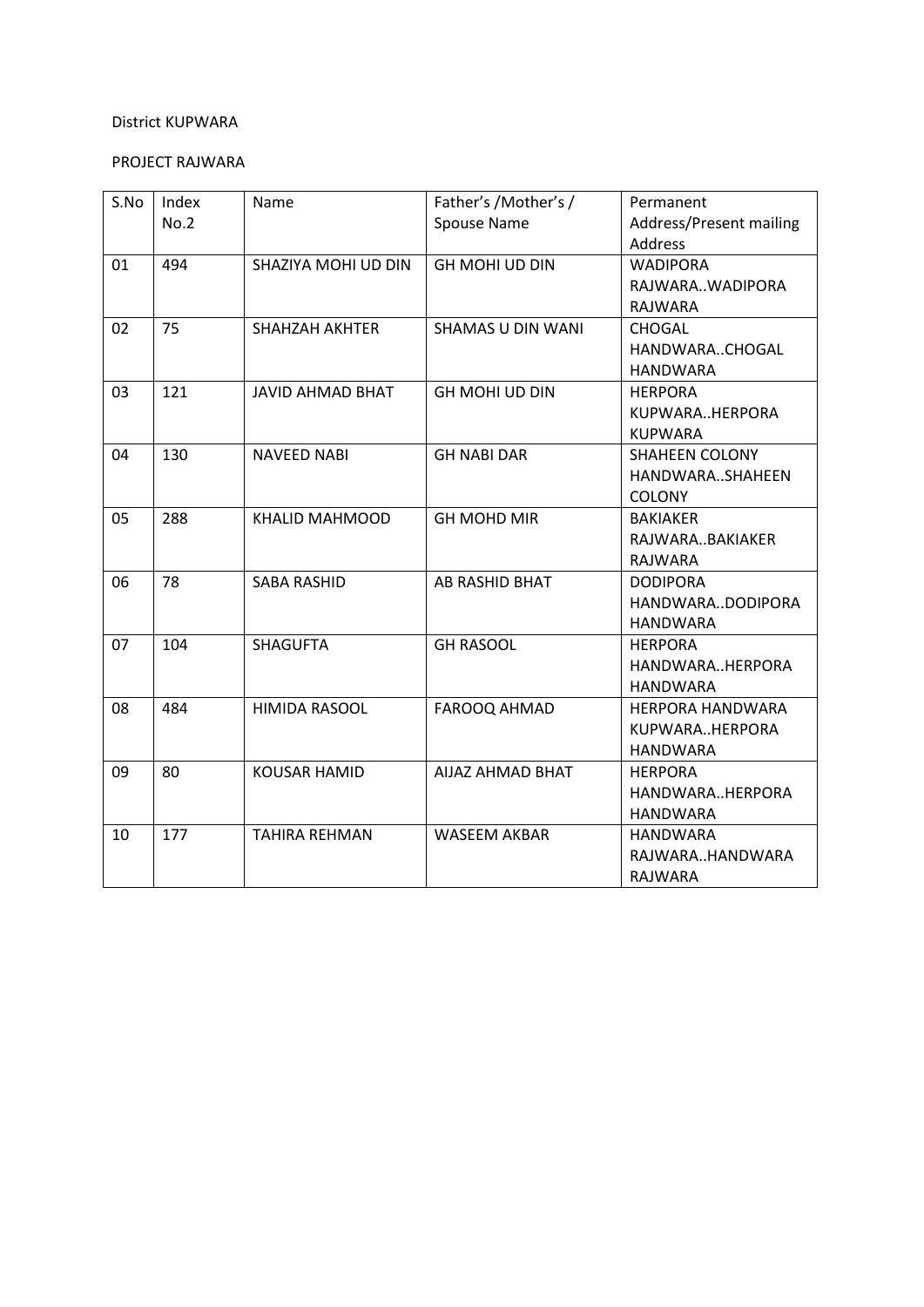# PROJECT KRALPORA

| S.No | Index | Name                     | Father's /Mother's /   | Permanent                 |
|------|-------|--------------------------|------------------------|---------------------------|
|      | No.2  |                          | Spouse Name            | Address/Present mailing   |
|      |       |                          |                        | <b>Address</b>            |
| 01   | 416   | <b>MUDASIR YOSUF MIR</b> | M YOSUF MIR            | <b>BATPORA</b>            |
|      |       |                          |                        | KRALPORABATPORA           |
|      |       |                          |                        | <b>KRALPORA</b>           |
| 02   | 2833  | <b>ISHRAT UL AIN</b>     | <b>GH MOHAMMAD MIR</b> | <b>LONEHARIE</b>          |
|      |       |                          |                        | KRALPORALONEHARIE         |
|      |       |                          |                        | <b>KRALPORA</b>           |
| 03   | 646   | HADIYA RAFIQ MIR         | RAFIQ AHMAD            | RAWATPORA                 |
|      |       |                          |                        | KRALPORARAWATPORA         |
|      |       |                          |                        | <b>KRALPORA</b>           |
| 04   | 599   | <b>NISAR AHMAD MIR</b>   | AB MAJEED MIR          | <b>RAWATPORA</b>          |
|      |       |                          |                        | KRALPORARAWATPORA         |
|      |       |                          |                        | <b>KRALPORA</b>           |
| 05   | 598   | MIR WAQAR UL NABI        | <b>GHULAM NABI MIR</b> | <b>RAWATPORA</b>          |
|      |       |                          |                        | KRALPORARAWATPORA         |
|      |       |                          |                        | <b>KRALPORA</b>           |
| 06   | 413   | AALIYA YOUSUF MIR        | M YOUSUF MIR           | <b>BATPORA</b>            |
|      |       |                          |                        | KRALPORABATPORA           |
|      |       |                          |                        | <b>KRALPORA</b>           |
| 07   | 1684  | <b>OWAIS AHMAD GANIE</b> | <b>GH AHMAD GANIE</b>  | <b>GAZRIYAL</b>           |
|      |       |                          |                        | KRALPORAGAZRIYAL          |
|      |       |                          |                        | <b>KRALPORA</b>           |
| 08   | 1294  | <b>GOWHAR AHMAD</b>      | AB GANI SHAH           | <b>SHULOORA</b>           |
|      |       | <b>SHAH</b>              |                        | KRALPORASHULOORA          |
|      |       |                          |                        | <b>KRALPORA</b>           |
| 09   | 155   | ABDUL QAYOOM LONE        | AB GANIE LONE          | <b>DARDHANE</b>           |
|      |       |                          |                        | KRALPORADARDHANE          |
|      |       |                          |                        | <b>KRALPORA</b>           |
| 10   | 2141  | PARVEENA AKHTER          | <b>MOHD MUNAWAR</b>    | <b>LONE HARIE</b>         |
|      |       |                          | <b>NAJAR</b>           | <b>KRALPORALONE HARIE</b> |
|      |       |                          |                        | <b>KRALPORA</b>           |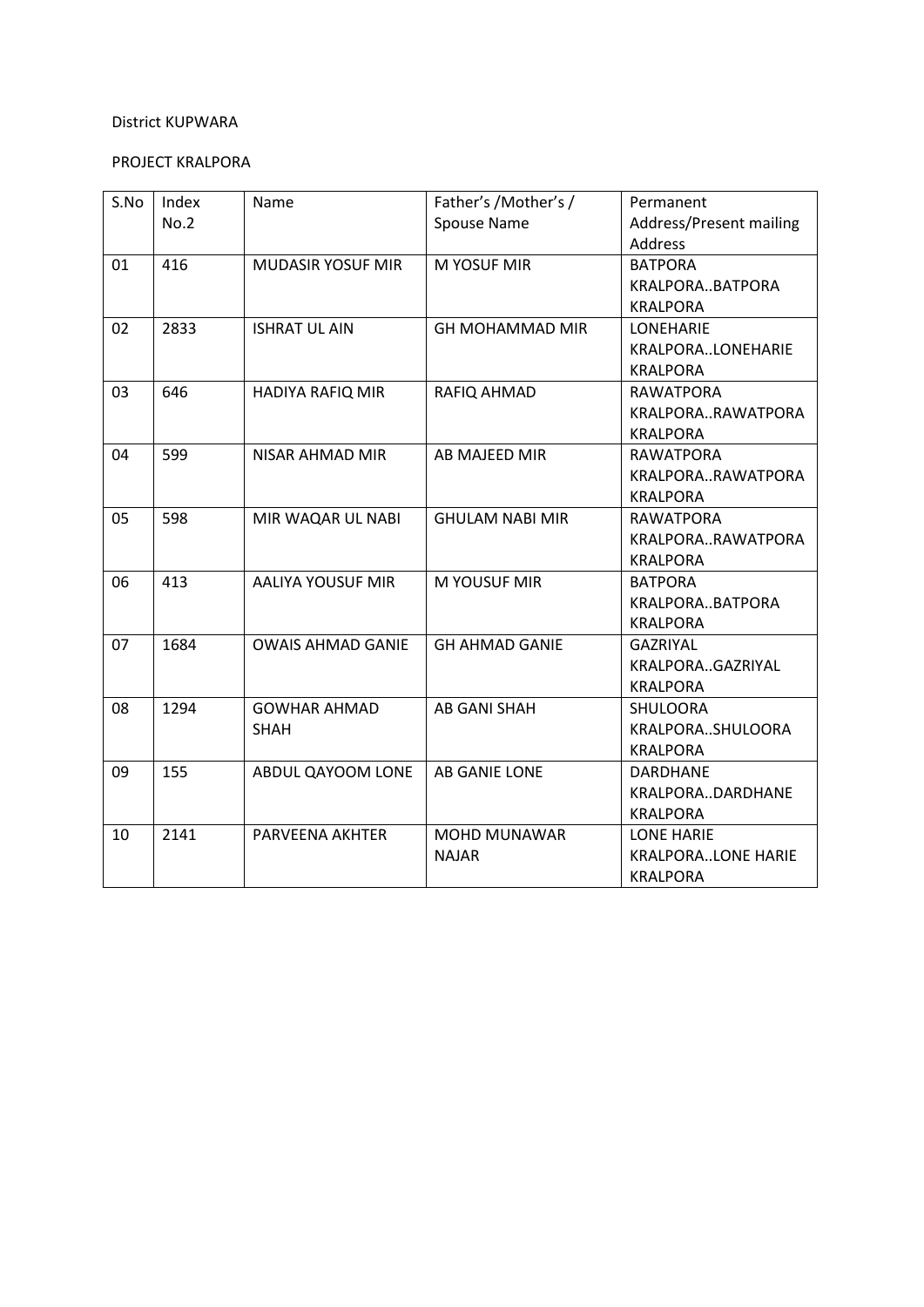# PROJECT LANGATE

| S.No | Index | Name                     | Father's /Mother's /  | Permanent Address/Present |
|------|-------|--------------------------|-----------------------|---------------------------|
|      | No.2  |                          | Spouse Name           | mailing Address           |
| 01   | 1453  | <b>IRSHAD AHMAD BHAT</b> | <b>AB MAJEED</b>      | LANGATELANGATE            |
| 02   | 900   | SHUJAUA T HASSAN         | <b>GH MOHD</b>        | PALPORAPALPORA            |
| 03   | 936   | <b>SHAFQAT HUSSAIN</b>   | <b>GH MOHAMMAD</b>    | <b>PALPORA</b>            |
|      |       |                          |                       | QAZIABADPALPORA           |
|      |       |                          |                       | QAZIABAD                  |
| 04   | 2593  | MUSADIQ AH               | <b>MANZOOR AH</b>     | UJROO LANGATEUJROO        |
|      |       |                          |                       | LANGATE                   |
| 05   | 578   | RAFEEQ SADIQ             | M SADIQ               | <b>SHOMOO</b>             |
|      |       |                          |                       | LANGATESHOMOO             |
|      |       |                          |                       | LANGATE                   |
| 06   | 6     | <b>BILKEES NAZIR</b>     | <b>NAZIR AH</b>       | LACHMAWARLACHMAWAR        |
| 07   | 980   | <b>MUBASHERAH</b>        | AB MAJEED             | HARIPORAHARIPORA          |
|      |       | <b>MAJEED</b>            |                       |                           |
| 08   | 239   | KHURSHEED AHMAD          | <b>GH MOHD</b>        | <b>CHOTIPORA</b>          |
|      |       |                          |                       | HANDWARACHOTIPORA         |
|      |       |                          |                       | <b>HANDWARA</b>           |
| 09   | 1725  | <b>REHANA RASHID</b>     | ZAHOOR AH             | <b>LACH MAWER</b>         |
|      |       |                          |                       | LANGATELACH MAWER         |
|      |       |                          |                       | LANGATE                   |
| 10   | 1264  | SYED LATEEF AH           | <b>SYED AB RASHID</b> | <b>POHRUPETH</b>          |
|      |       |                          |                       | LANGATEPOHRUPETH          |
|      |       |                          |                       | LANGATE                   |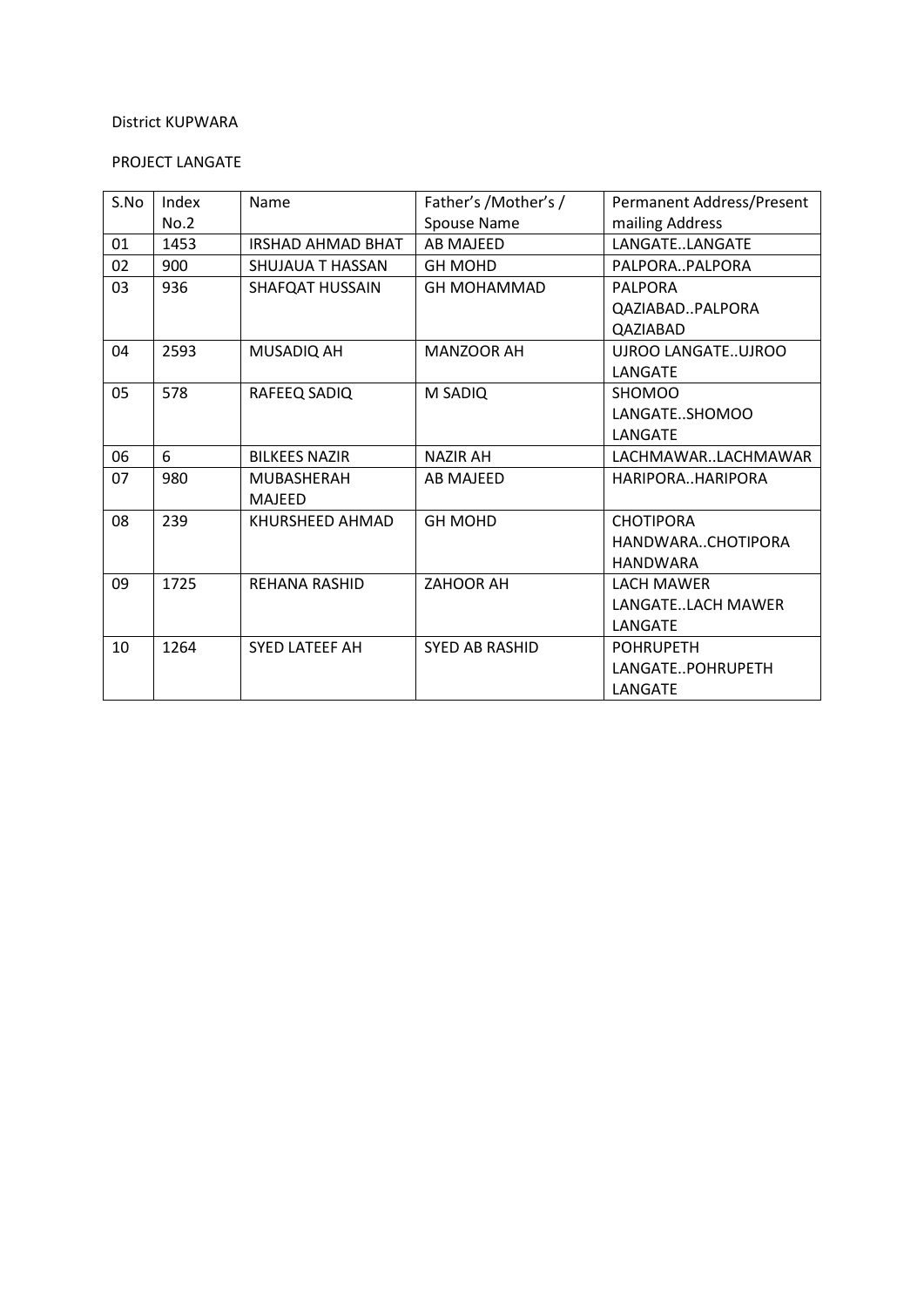# PROJECT WAVOORA

| S.No | Index | Name                     | Father's /Mother's /   | Permanent                      |
|------|-------|--------------------------|------------------------|--------------------------------|
|      | No.2  |                          | <b>Spouse Name</b>     | <b>Address/Present mailing</b> |
|      |       |                          |                        | <b>Address</b>                 |
| 01   | 2774  | <b>GOWHAR RASHID</b>     | ABDUL QAYOOM           | <b>CHEERKOTE</b>               |
|      |       |                          | <b>ANDRABI</b>         | LOLABCHEERKOTE                 |
|      |       |                          |                        | <b>LOLAB</b>                   |
| 02   | 310   | <b>SHAMSUL MUSHTAQ</b>   | AB WAHEED DAR          | <b>CHERKOTE LOLAB</b>          |
|      |       |                          |                        | (WAVOORA)CHERKOTE              |
|      |       |                          |                        | LOLAB (WAVOORA)                |
| 03   | 16    | <b>TAHIRA AKHTER</b>     | SHEIKH JAVED ALI       | <b>HANDWARA</b>                |
|      |       |                          |                        | KUPWARAHANDWARA                |
|      |       |                          |                        | <b>KUPWARA</b>                 |
| 04   | 2222  | SYED NAJAMUL HUDDA       | <b>SYED MOHAMMAD</b>   | DORIWARI WAVOORA               |
|      |       | <b>ANDRABI</b>           | <b>FAROOQ</b>          | LOLABDORIWARI                  |
|      |       |                          |                        | <b>WAVOORA LOLAB</b>           |
| 05   | 2987  | <b>IRFANA SHAMEEM</b>    | SANAULLAH BHAT         | <b>SURIGAM LOLAB</b>           |
|      |       |                          |                        | (WAVOORA)SURIGAM               |
|      |       |                          |                        | LOLAB (WAVOORA)                |
| 06   | 1981  | <b>BILAL AHMAD MIR</b>   | MOHAMMAD SABIR MIR     | <b>KULIGAM LOLAB</b>           |
|      |       |                          |                        | (WAVOORA) KULIGAM              |
|      |       |                          |                        | LOLAB (WAVOORA)                |
| 07   | 1195  | MUNEER AHMAD MIR         | <b>GH AHMAD MIR</b>    | <b>KANTIPORA LOLAB</b>         |
|      |       |                          |                        | (WAVOORA)KANTIPORA             |
|      |       |                          |                        | LOLAB (WAVOORA)                |
| 08   | 1996  | ZAHOOR RAMZAN            | <b>MOHAMMAD RAMZAN</b> | <b>SAIWAN LOLAB</b>            |
|      |       | <b>SHAH</b>              | <b>SHAH</b>            | (WAVOORA) SAIWAN               |
|      |       |                          |                        | LOLAB (WAVOORA)                |
| 09   | 2491  | <b>IFTIKHAR UL AKBAR</b> | MOHAMMAD AKBAR         | <b>WARNOO</b>                  |
|      |       |                          | <b>BHAT</b>            | LOLABWARNOO LOLAB              |
| 10   | 3012  | <b>ABIDA HASSAN</b>      | <b>GH HASSAN KHAN</b>  | <b>CHEERPORA LOLAB</b>         |
|      |       |                          |                        | (WAVOORA)CHEERPORA             |
|      |       |                          |                        | <b>LOLAB</b>                   |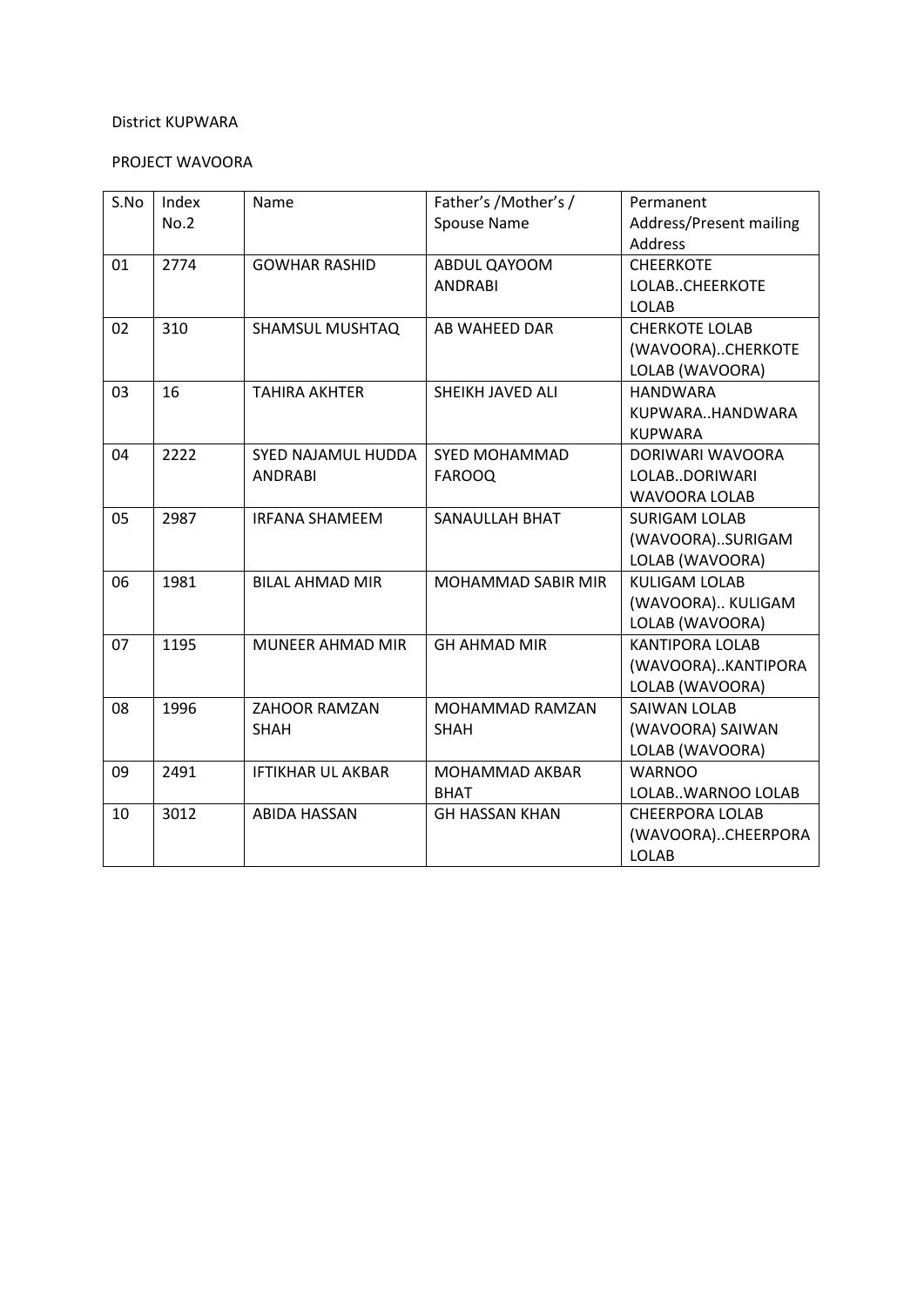# PROJECT KALAROOS

| S.No | Index<br>No.2 | Name                                      | Father's /Mother's /<br>Spouse Name  | Permanent<br>Address/Present mailing<br>Address                 |
|------|---------------|-------------------------------------------|--------------------------------------|-----------------------------------------------------------------|
| 01   | 2780          | <b>ISHFAQ AHMAD BABA</b>                  | <b>MOHD SHAFI BABA</b>               | <b>THAYAN</b><br>KALAROOSTHAYAN<br><b>KALAROOS</b>              |
| 02   | 1621          | <b>GHULAM MOHI UD DIN</b><br><b>GANAI</b> | MOHAMMAD RUSTAM                      | <b>KIRMANI BASTI</b><br>KALAROOSKIRMANI<br><b>BASTI</b>         |
| 03   | 1468          | <b>ASHAN UL HAQ LONE</b>                  | <b>FAROOQ AHMAD</b>                  | KHUMERIYAL<br>KALAROOSKHUMERIYAL<br><b>KALAROOS</b>             |
| 04   | 406           | SHAZIA MALIK                              | RAFI AFZAL SHEIKH                    | <b>VILLGAM</b><br>KUPWARAVILLGAM<br><b>KUPWARA</b>              |
| 05   | 997           | SAKEENA GANI                              | <b>AB GANI MIR</b>                   | <b>SHAI PORA</b><br><b>VILLAGAMSHAI PORA</b><br><b>VILLAGAM</b> |
| 06   | 1042          | <b>ABDUL ROUF WANI</b>                    | ABDUL RASHID WANI                    | <b>MADMADOW</b><br>KALAROOSMADMADOW<br><b>KALAROOS</b>          |
| 07   | 1622          | <b>SHAMSU DIN KHAN</b>                    | <b>GHULAM MOHAMMAD</b>               | <b>PARAYPASS</b><br>KALAROOSPARRAYPASS<br><b>KALAROOS</b>       |
| 08   | 328           | <b>IRFAAT SHAFI</b>                       | <b>MOHAMMAD SHAFI</b><br><b>LONE</b> | KHUMERIYAL<br>KALAROOSKHUMERIYAL<br><b>KALAROOS</b>             |
| 09   | 7689          | PARVEENA AKHTER                           | <b>GH MOHD LONE</b>                  | <b>NUTNUSSA</b><br>KUPWARANUTNUSSA<br><b>KUPWARA</b>            |
| 10   | 2250          | <b>MOHD ASHRAF GANIE</b>                  | <b>MOHD SULTAN GANIE</b>             | KALAROOSA<br>KUPWARAKALAROOSA<br><b>KUPWARA</b>                 |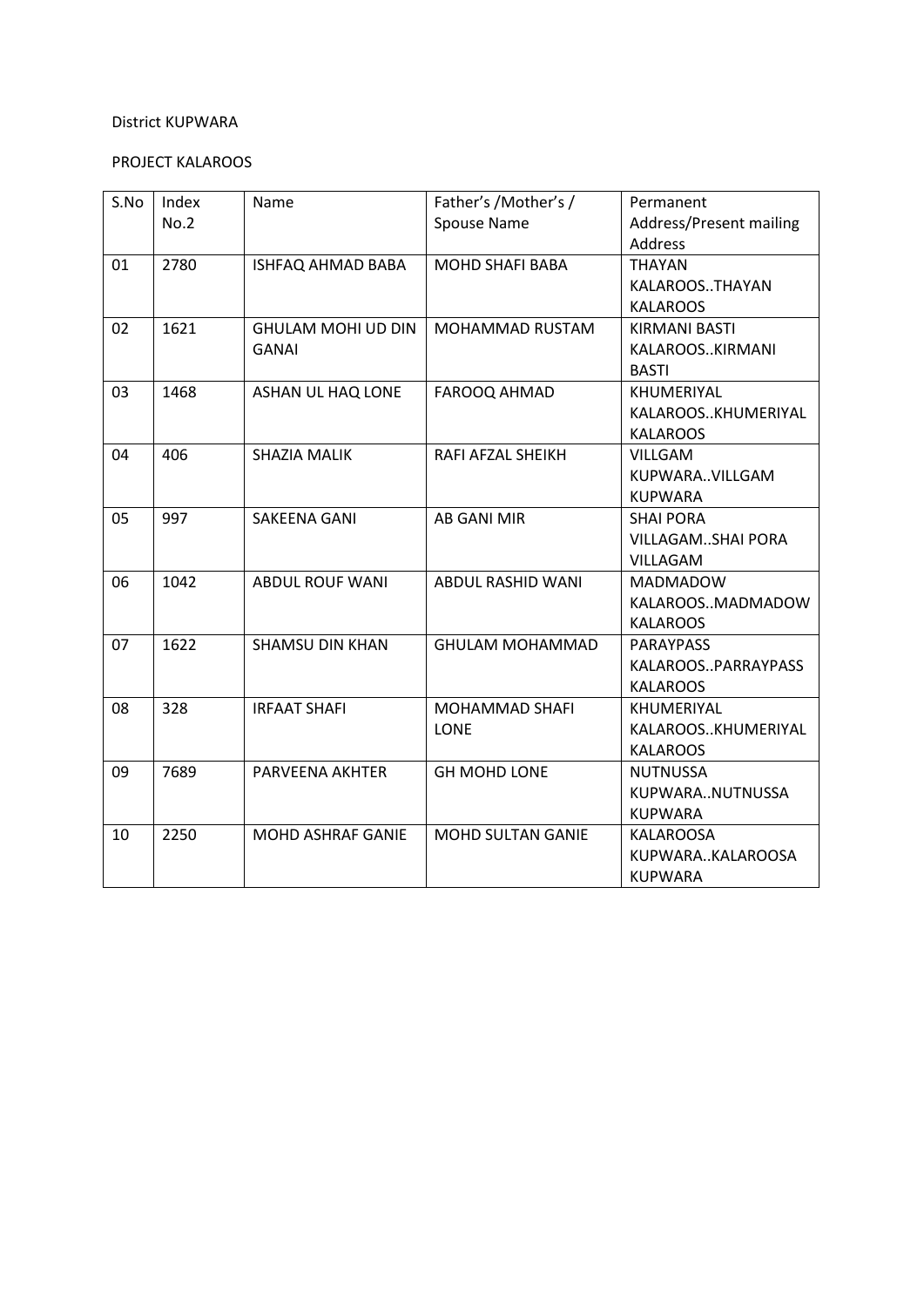### PROJECT WAGOORA

| S.No | Index | Name                      | Father's /Mother's /        | Permanent                      |
|------|-------|---------------------------|-----------------------------|--------------------------------|
|      | No.2  |                           | Spouse Name                 | <b>Address/Present mailing</b> |
|      |       |                           |                             | Address                        |
| 01   | 71    | <b>GH RASOOL LONE</b>     | AB AZIZ LONE                | VIZERBARAMULLAVIZER            |
|      |       |                           |                             | <b>BARAMULLA</b>               |
| 02   | 139   | <b>SHABIA MOHD</b>        | <b>NAZIR AHMAD KHAN</b>     | <b>WAGOORA</b>                 |
|      |       |                           |                             | BARAMULLAWAGOORA               |
|      |       |                           |                             | <b>BARAMULLA</b>               |
| 03   | 138   | <b>GANANDEEP SINGH</b>    | <b>SAYA SINGH BALLI</b>     | <b>GAHAN</b>                   |
|      |       |                           |                             | BARAMULLAGAHAN                 |
|      |       |                           |                             | BARAMULLA                      |
| 04   | 31    | <b>TAHIRA GANIE</b>       | <b>AB GANI MIR</b>          | <b>NOWPORA</b>                 |
|      |       |                           |                             | JAGIRNOWPORA JAGIR             |
| 05   | 123   | SHABNUM                   | KHURSHEED WANI              | KHAWAJA MOHALLA                |
|      |       |                           |                             | WAGOORAKHAWAJA                 |
|      |       |                           |                             | <b>MOHALLA</b>                 |
| 06   | 42    | NAJIBAH MAQBOOL           | MAQBOOL UR REHMAN           | PATI KACHWA                    |
|      |       |                           |                             | MUQAMPATI KACHWA               |
|      |       |                           |                             | <b>MUQAM</b>                   |
| 07   | 24    | <b>BILAL MAQBOOL WANI</b> | MOHD MAQBOOL WANI           | <b>KACHWA</b>                  |
|      |       |                           |                             | MUQAMKACHWA                    |
|      |       |                           |                             | <b>MUQAM</b>                   |
| 08   | 3     | <b>SYED SHAZIA RASHID</b> | <b>SYED TAJAMUL HUSSAIN</b> | <b>KEERIKEERI</b>              |
| 09   | 23    | <b>BILAL AH BHAT</b>      | FAROOQ AHMAD BHAT           | <b>VIZER WAGOORA</b>           |
|      |       |                           |                             | BARAMULLAVIZER                 |
|      |       |                           |                             | WAGOORA BARAMULLA              |
| 10   | 113   | WASEEM                    | M AKBER MIR                 | <b>KREERI</b>                  |
|      |       |                           |                             | BARAMULLAKREERI                |
|      |       |                           |                             | <b>BARAMULLA</b>               |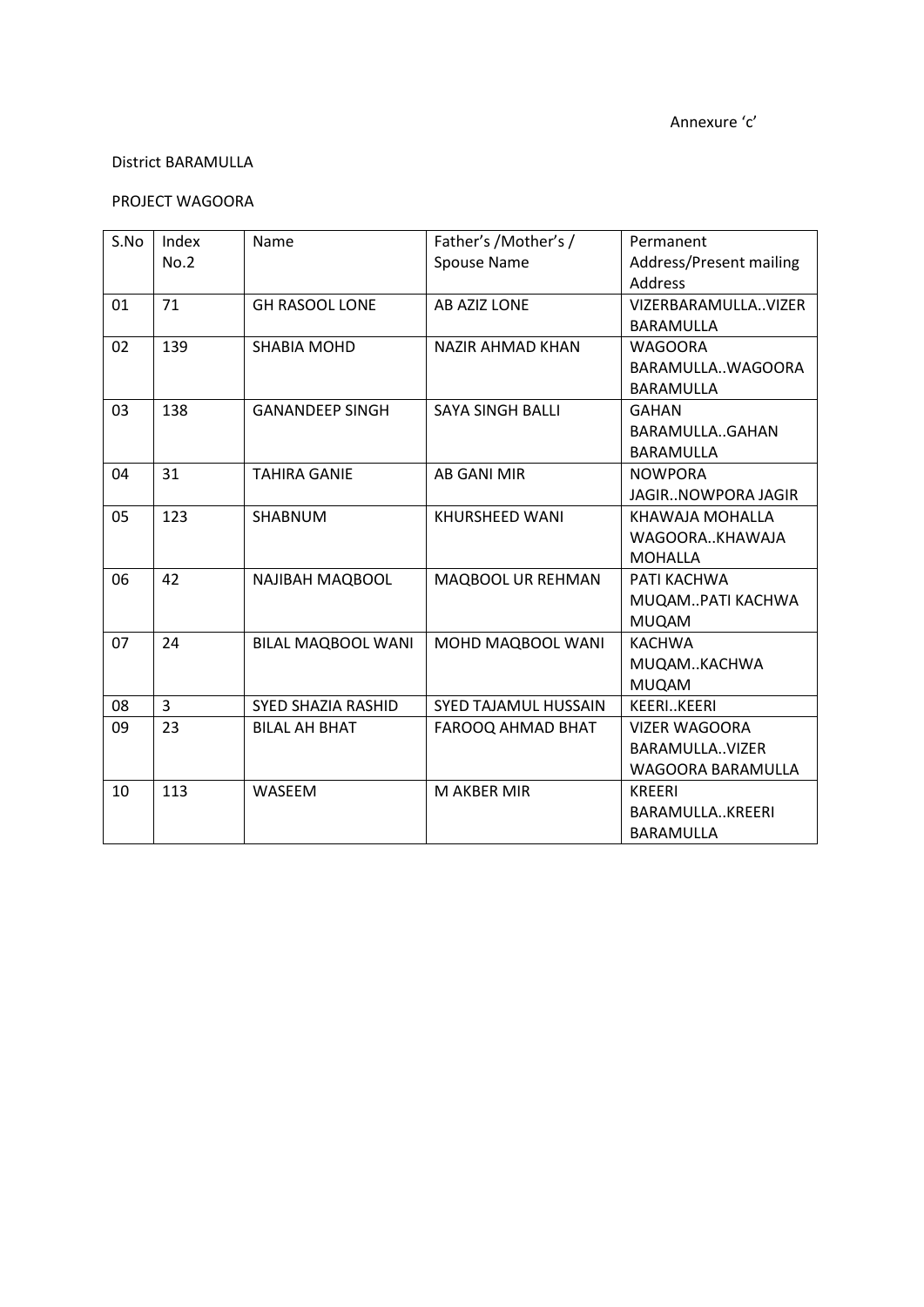# PROJECT BONIYAR

| S.No | Index | Name                     | Father's /Mother's /      | Permanent                   |
|------|-------|--------------------------|---------------------------|-----------------------------|
|      | No.2  |                          | Spouse Name               | Address/Present mailing     |
|      |       |                          |                           | Address                     |
| 01   | 103   | RIYES UN AZIZ            | <b>SAREER AH KHAN</b>     | <b>BIMYAR</b>               |
|      |       |                          |                           | BONIYARBIMYAR               |
|      |       |                          |                           | <b>BONIYAR</b>              |
| 02   | 23    | <b>SHABIR AHMAD KHAN</b> | ABDUL RASHID KHAN         | <b>NUTNUSSA</b>             |
|      |       |                          |                           | HANDWARANUTNUSSA            |
|      |       |                          |                           | <b>HANDWARA</b>             |
| 03   | 50    | <b>NOWSHEEN</b>          | MOHD DILAWAR MALIK        | <b>BONIYAR BLABONIYAR</b>   |
|      |       |                          |                           | <b>BLA</b>                  |
| 04   | 19    | <b>AMJAD KHAN</b>        | <b>MOHD AKHTER</b>        | <b>RAMPOUR</b>              |
|      |       |                          |                           | BONIYARRAMPOUR              |
|      |       |                          |                           | <b>BONIYAR</b>              |
| 05   | 111   | KHURSHEED AH             | <b>GH MOHD SHEIKH</b>     | <b>GIRDNAWA</b>             |
|      |       |                          |                           | BONIYARGIRDNAWA             |
|      |       |                          |                           | <b>BONIYAR</b>              |
| 06   | 301   | <b>SAMEENA HASSAN</b>    | LT GH HASSAN DAR          | <b>JAGGERPORA</b>           |
|      |       |                          |                           | KUPWARAJAGGERPORA           |
|      |       |                          |                           | <b>KUPWARA</b>              |
| 07   | 76    | <b>SNOBAR BEIG</b>       | <b>MOHD SIKANDER BEIG</b> | <b>IJARA BONIYAR. IJARA</b> |
|      |       |                          |                           | <b>BONIYAR</b>              |
| 08   | 65    | AABIDA BANO              | <b>BASHIR AHMAD JAN</b>   | <b>GIRDNAWA</b>             |
|      |       |                          | <b>SHEIKH</b>             | NOWSHERAGIRDNAWA            |
|      |       |                          |                           | <b>NOWSHERA</b>             |
| 09   | 77    | AB HAMEED MALIK          | AB KHALIQ MALIK           | <b>NOWSHERA</b>             |
|      |       |                          |                           | BONIYARNOWSHERA             |
|      |       |                          |                           | <b>BONIYAR</b>              |
| 10   | 109   | <b>SHEIKH UMER</b>       | SHEIKH FAROOQ NAZIR       | <b>NOWSHERA</b>             |
|      |       |                          |                           | BONIYARNOWSHERA             |
|      |       |                          |                           | <b>BONIYAR</b>              |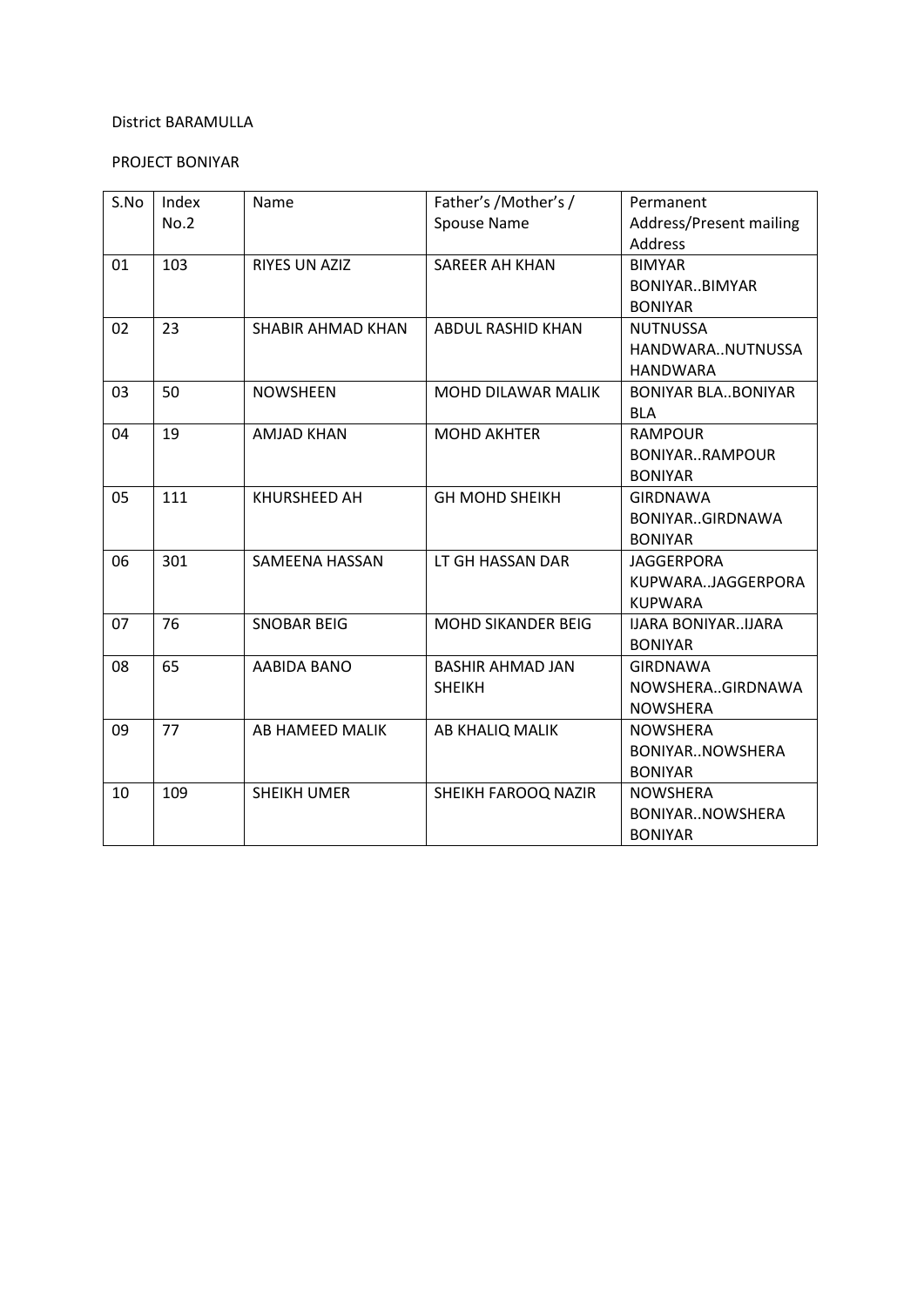# PROJECT KUNZAR

| S.No | Index | Name                    | Father's /Mother's /     | Permanent               |
|------|-------|-------------------------|--------------------------|-------------------------|
|      | No.2  |                         | Spouse Name              | Address/Present mailing |
|      |       |                         |                          | Address                 |
| 01   | 61    | <b>AIJAZ AHMAD</b>      | ALI MOHD WANI            | <b>UTIROO BANGIL</b>    |
|      |       |                         |                          | KAWAHAMAUTIROO          |
|      |       |                         |                          | <b>BANGIL KAWAHAMA</b>  |
| 02   | 153   | <b>MOHD IDREES WANI</b> | MOHD MAQBOOL WANI        | <b>CHUICHILORA</b>      |
|      |       |                         |                          | KUNZERCHUICHILORA       |
|      |       |                         |                          | <b>KUNZER</b>           |
| 03   | 340   | <b>NEELOFAR SULIMAN</b> | <b>MOHD SULIMAN PEER</b> | <b>DRUGMULLA</b>        |
|      |       |                         |                          | KUPWARAKUNZER           |
|      |       |                         |                          | <b>BARAMULLA</b>        |
| 04   | 83    | <b>FAROOQ AHMAD</b>     | <b>HABIBULLAH HAJAM</b>  | CC RAM KUNZERCC         |
|      |       |                         |                          | <b>RAM KUNZER</b>       |
| 05   | 25    | <b>ZAHOOR AHMAD</b>     | <b>GH RASOOL LONE</b>    | CHUKARCHUKAR            |
| 06   | 137   | <b>ZUBAIR TARIQ</b>     | TARIQ AH QADRI           | <b>NEW COLONY</b>       |
|      |       |                         |                          | WARIPORANEW             |
|      |       |                         |                          | <b>COLONY WARIPORA</b>  |
| 07   | 142   | <b>IQBAL GANI DAR</b>   | <b>AB GANI DAR</b>       | <b>CHUKER</b>           |
|      |       |                         |                          | PATTANCHUKER            |
|      |       |                         |                          | <b>PATTAN</b>           |
| 08   | 14    | <b>JAVID IQBAL</b>      | <b>GH NABI GANIE</b>     | <b>CHICHILORA</b>       |
|      |       |                         |                          | MAGAMCHICHILORA         |
|      |       |                         |                          | <b>MAGAM</b>            |
| 09   | 54    | <b>ISHFAQ MAJID</b>     | <b>AB MAJID</b>          | <b>CHICHILORA</b>       |
|      |       |                         |                          | KUNZERCHICHILORA        |
|      |       |                         |                          | <b>KUNZER</b>           |
| 10   | 116   | <b>BISMA</b>            | <b>SONULLAH KHAN</b>     | USSAN BANGILUSSAN       |
|      |       |                         |                          | <b>BANGIL</b>           |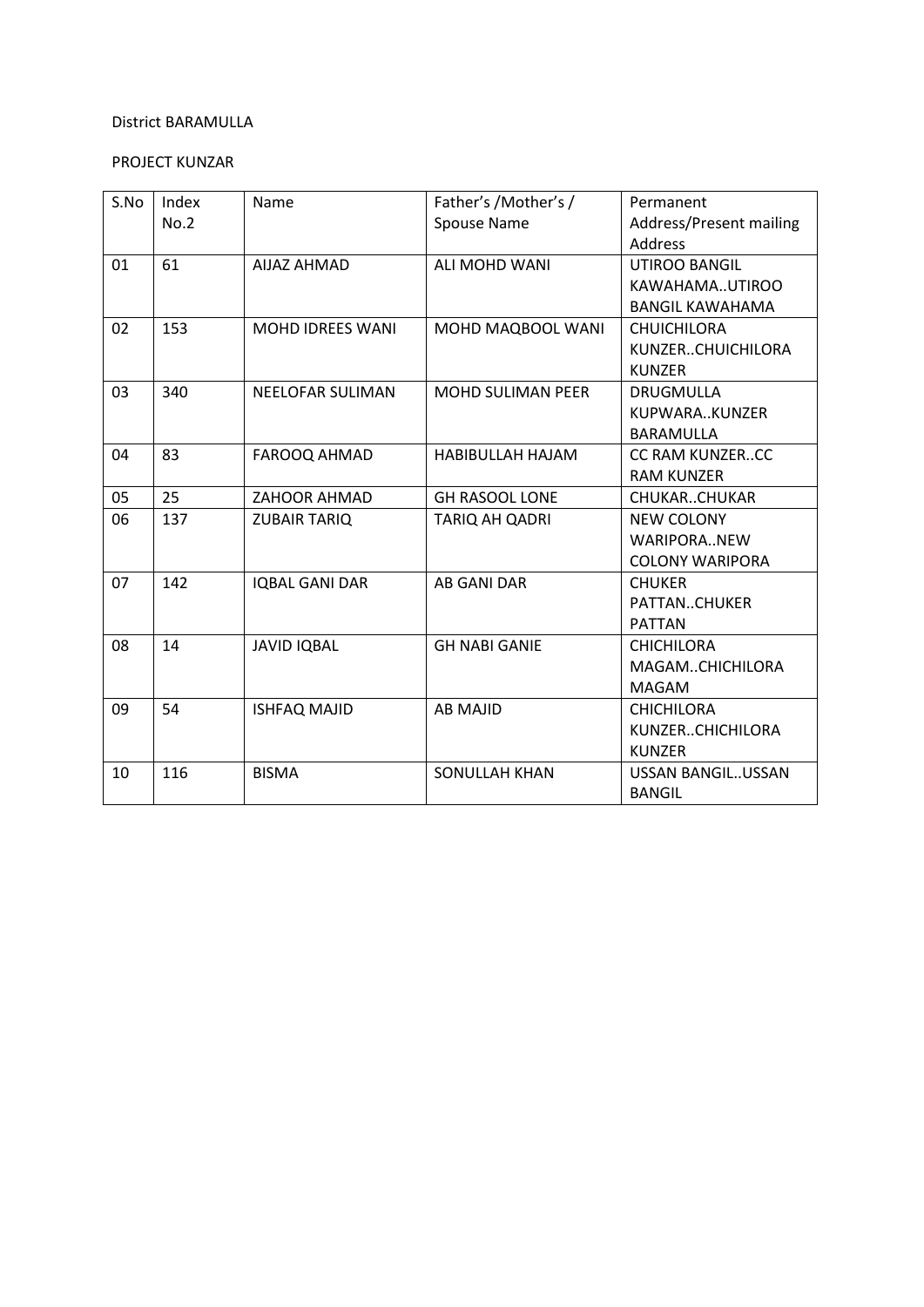# PROJECT NARVA

| S.No | Index<br>No.2 | Name                           | Father's /Mother's /<br>Spouse Name | Permanent<br>Address/Present mailing<br><b>Address</b>     |
|------|---------------|--------------------------------|-------------------------------------|------------------------------------------------------------|
| 01   | 19            | FARUKH BADAKHSHAN              | SAJAD AHMAD DAR                     | KANLIBAGHKANLIBAGH                                         |
| 02   | 947           | <b>NUSRAT ALTAF CHASTI</b>     | ALTAF AHMAD CHASTI                  | BARAMULLABARAMULLA                                         |
| 03   | 244           | <b>SUPREET KOUR</b><br>SADIWAL | S RANBIR SINGH                      | KANTHRALA<br><b>BLA., KANTHBALA BLA</b>                    |
| 04   | 461           | SAMEENA                        | <b>TANVEER MAQBOOL</b>              | <b>GANIMUHALLA</b><br><b>BLAGANIMUHALLA BLA</b>            |
| 05   | 672           | YUNIS NABI                     | <b>GH NABI GANAIE</b>               | <b>NADIHAL</b><br>RAFIARAD. NADIHAL<br>RAFIABAD            |
| 06   | 6             | <b>INSHA RASHID</b>            | AB RASHID MIR                       | NAI BASTINAI BASTI                                         |
| 07   | 213           | SAMFFNA MFHRAJ                 | LATE MEHRAJ U DIN                   | KANLIBAGHKANLIBAGH                                         |
| 08   | 8             | <b>FALAK BASHIR</b>            | <b>BASHIR AHMAD</b>                 | SANGRI COLONYSANGRI<br><b>COLONY</b>                       |
| 09   | 247           | <b>QURAT UL AIN HAFEEZ</b>     | <b>HAFEEZ ULLAH BHAT</b>            | <b>BEACON COLONY</b><br>USHKARA BLABEACON<br><b>COLONY</b> |
| 10   | 470           | JAVEED AHMAD                   | <b>FAROOQ SHAH</b>                  | <b>JANBAZPORAB</b><br>LAJANBAZPORAB LA                     |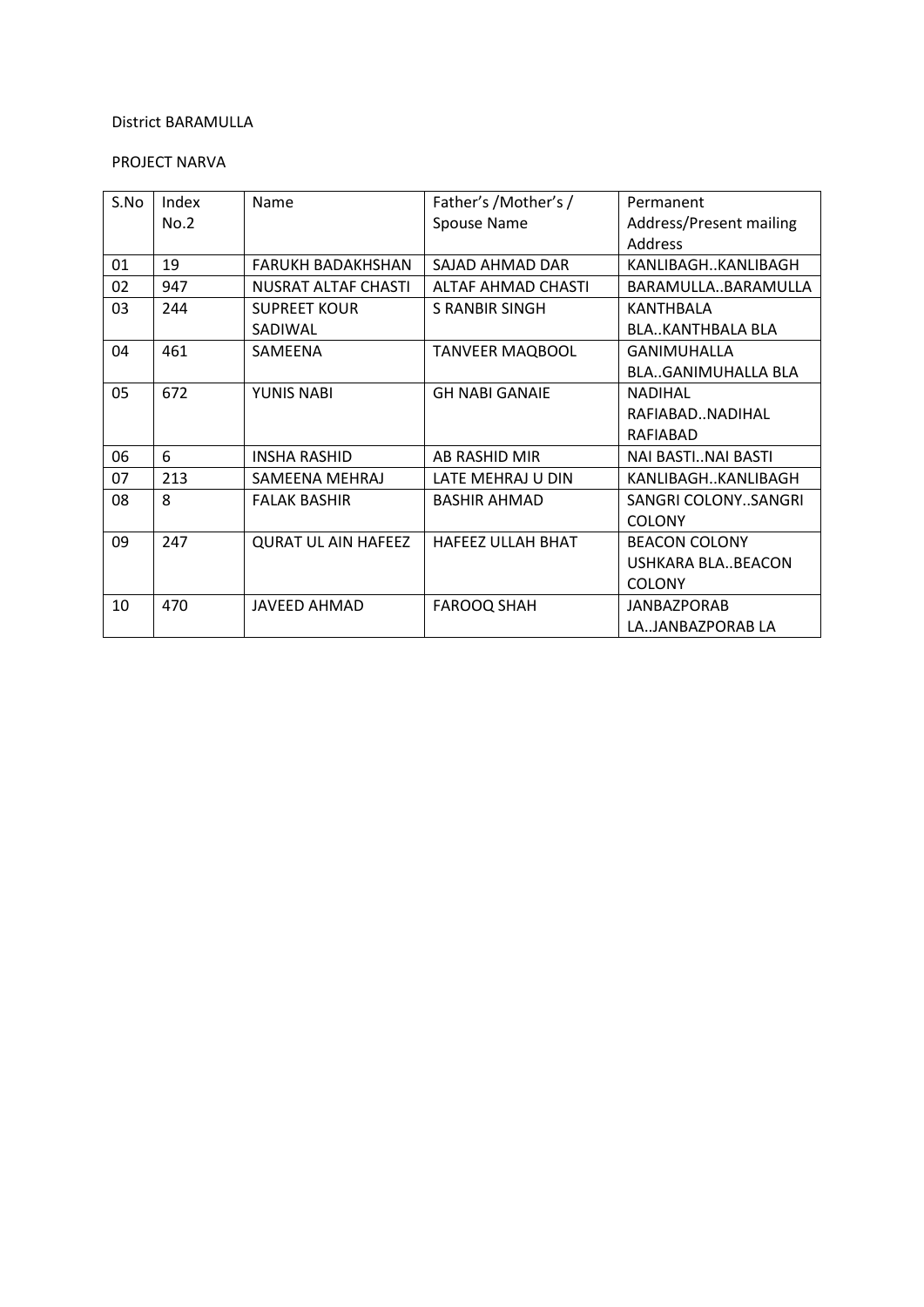# PROJECT PATTAN

| S.No | Index<br>No.2 | Name                   | Father's /Mother's /<br>Spouse Name | Permanent<br>Address/Present mailing |
|------|---------------|------------------------|-------------------------------------|--------------------------------------|
|      |               |                        |                                     | Address                              |
| 01   | 72            | SHABEER AH WANI        | <b>ABDUL AZIZ WANI</b>              | <b>SHIRPORA</b>                      |
|      |               |                        |                                     | PATTANSHIRPORA                       |
|      |               |                        |                                     | <b>PATTAN</b>                        |
| 02   | 77            | MUSTAFA AZHAR          | <b>GH HASSAN LONE</b>               | <b>TILGAM</b>                        |
|      |               |                        |                                     | PATTANTILGAM                         |
|      |               |                        |                                     | <b>PATTAN</b>                        |
| 03   | 199           | <b>ADIL RASHID</b>     | AB RASHID BHAT                      | <b>MALIK SAHAB</b>                   |
|      |               |                        |                                     | PATTANMALIK SAHAB                    |
|      |               |                        |                                     | <b>PATTAN</b>                        |
| 04   | 245           | MASHOOD AH SHAH        | MOHD ZAI UD DIN SHAH                | ANDERGAM                             |
|      |               |                        |                                     | PATTANANDERGAM                       |
|      |               |                        |                                     | <b>PATTAN</b>                        |
| 05   | 229           | <b>ASMAT HAMID</b>     | AB HAMID ZARGAR                     | <b>JAMIA MOHALLA</b>                 |
|      |               |                        |                                     | PATTAN.JAMIA                         |
|      |               |                        |                                     | <b>MOHALLA PATTAN</b>                |
| 06   | 233           | <b>AFSHA SHAFI</b>     | <b>MOHD SHAFI WANI</b>              | PATTANPATTAN                         |
| 07   | 220           | <b>MOHD ASHRAF DAR</b> | AB GANI DAR                         | <b>SHIRPORA</b>                      |
|      |               |                        |                                     | PATTANSHIRPORA                       |
|      |               |                        |                                     | <b>PATTAN</b>                        |
| 08   | 221           | MIRZADI MUNTAHA        | MIR MANZOOR AHMAD                   | PALHALAN                             |
|      |               | <b>JAN</b>             |                                     | PATTANPALHALAN                       |
|      |               |                        |                                     | <b>PATTAN</b>                        |
| 09   | 149           | <b>GH MOHIUDDIN</b>    | <b>GH MOHD KUMAR</b>                | <b>SERIWARPORA</b>                   |
|      |               | <b>KUMAR</b>           |                                     | PATTANSERIWARPORA                    |
|      |               |                        |                                     | <b>PATTAN</b>                        |
| 10   | 165           | <b>RUBEENA GUL</b>     | <b>GH MOHD RATHER</b>               | <b>NEHALPORA</b>                     |
|      |               |                        |                                     | PATTANNEHALPORA                      |
|      |               |                        |                                     | <b>PATTAN</b>                        |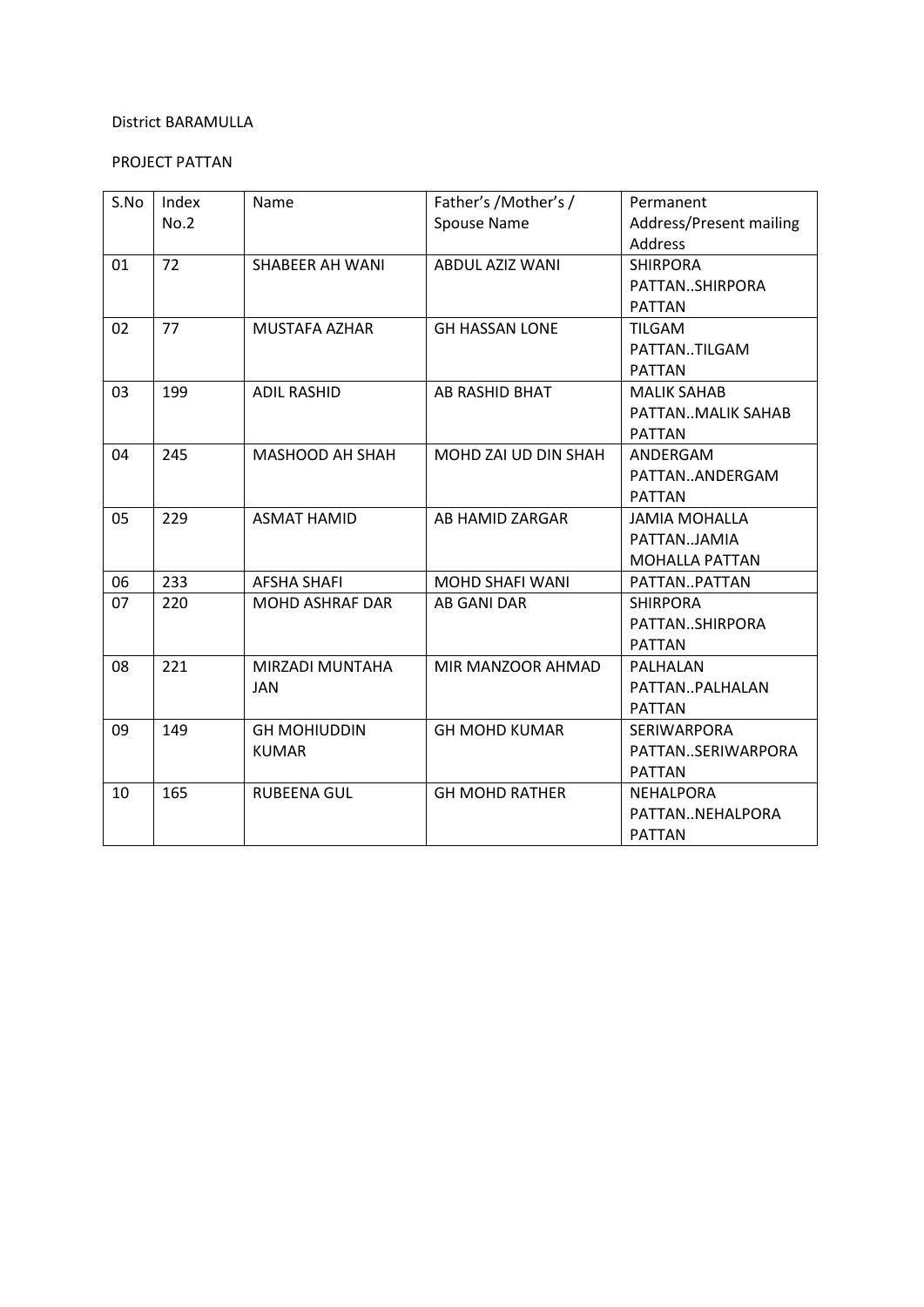### PROJECT RAFIABAD

| S.No | Index | Name                  | Father's /Mother's /     | <b>Permanent Address/Present</b> |
|------|-------|-----------------------|--------------------------|----------------------------------|
|      | No.2  |                       | Spouse Name              | mailing Address                  |
| 01   | 1073  | NIGHAT SALAM          | AB SALAM NAIKOO          | <b>HIBANDFRPORA</b>              |
|      |       |                       |                          | RAFIABADHIBANDERPORA             |
|      |       |                       |                          | RAFIABAD                         |
| 02   | 883   | <b>SALEEM SULTAN</b>  | <b>MOHAMMAD SULTAN</b>   | <b>DANGOOSHA</b>                 |
|      |       |                       | <b>MIR</b>               | BARAMULLADANGOOSHA               |
|      |       |                       |                          | <b>BARAMULLA</b>                 |
| 03   | 1709  | <b>UMER FAROOQ</b>    | <b>FAROOQ NAIKHOO</b>    | RAFIABADRAFIABAD                 |
| 04   | 2494  | <b>NAHIDA TABASUM</b> | <b>SHEIKH BASHIR ALI</b> | <b>WATFRGAM RAFIABAD</b>         |
|      |       |                       |                          | <b>WATERGAM RAFIABAD</b>         |
| 05   | 1287  | <b>NAHIDA TABASUM</b> | MOHAMMAD SADIQ           | <b>BEHRAMPORA</b>                |
|      |       |                       | <b>MIR</b>               | RAFIABADBEHRAMPORA               |
|      |       |                       |                          | <b>RAFIABAD</b>                  |
| 06   | 711   | <b>SUMEET KOUR</b>    | <b>SURINDER SINGH</b>    | <b>SIALKOTE</b>                  |
|      |       |                       |                          | RAFIABADSIALKOTE                 |
|      |       |                       |                          | RAFIABAD                         |
| 07   | 785   | <b>ASMA SHABAN</b>    | <b>MOHAMMAD SHABAN</b>   | DRUSO RAFIABADDRUSO              |
|      |       |                       |                          | RAFIARAD                         |
| 08   | 2079  | DR FIRDOUS AH         | <b>GH MOHD MALLA</b>     | MARAJIGUNDMARAJIGUND             |
| 09   | 524   | <b>NADIYA NAZIR</b>   | SYED MOHD IQBAL          | <b>DANDOOSA</b>                  |
|      |       |                       |                          | RAFIABADDANDOOSA                 |
|      |       |                       |                          | RAFIABAD                         |
| 10   | 2323  | <b>IRSHAD AH BHAT</b> | <b>GH MOHD BHAT</b>      | WATERGAMWATERGAM                 |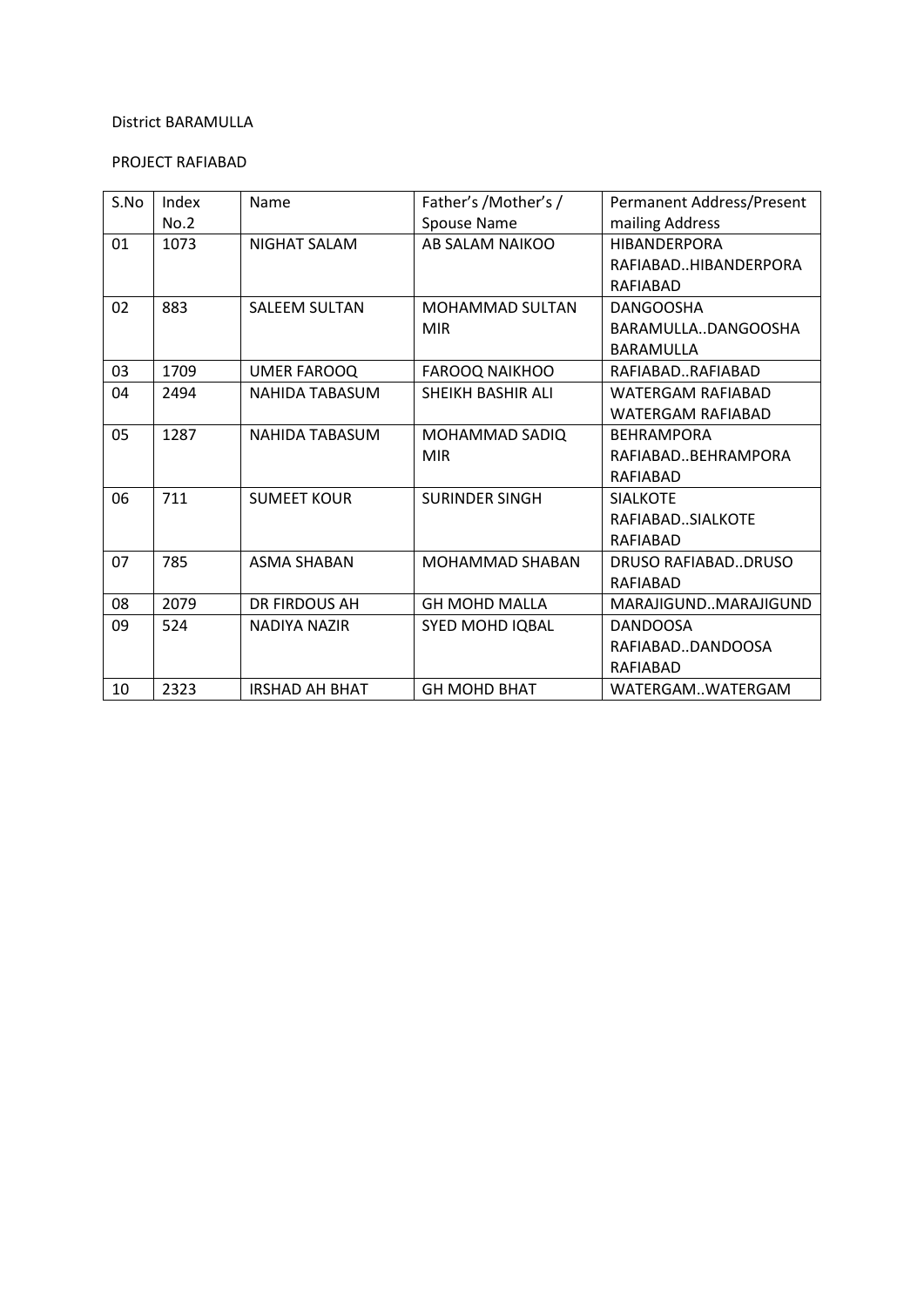# PROJECT ROHAMA

| S.No | Index<br>No.2  | Name                  | Father's /Mother's /<br>Spouse Name | Permanent<br>Address/Present mailing |
|------|----------------|-----------------------|-------------------------------------|--------------------------------------|
| 01   | 23             | LUBNA MASOODI         | FAROOQ AHAMD                        | <b>Address</b><br><b>TRAGPORA</b>    |
|      |                |                       | <b>MASOODI</b>                      | RAFIABADTRAGPORA<br>RAFIABAD         |
| 02   | 119            | <b>JASDEEP SINGH</b>  | <b>SATPAL SINGH</b>                 | <b>THAKPORA</b>                      |
|      |                |                       |                                     | ROHAMATHAKPORA                       |
|      |                |                       |                                     | <b>ROHAMA</b>                        |
| 03   | 805            | <b>ZUBAIR RASHEED</b> | A RASHEED DAR                       | RAFIABADRAFIABAD                     |
| 04   | 48             | MYMOONA JAVAID        | M ALTAF MALIK                       | <b>MALIKPORA</b>                     |
|      |                |                       |                                     | ACHABALMALIKPORA                     |
|      |                |                       |                                     | <b>ACHABAL</b>                       |
| 05   | 110            | <b>SHAHID NABI</b>    | <b>GH NABI LONE</b>                 | <b>CHATIPORA</b>                     |
|      |                |                       |                                     | ACHABALCHATIPORA                     |
|      |                |                       |                                     | ACHABAL                              |
| 06   | 106            | <b>ARSHID AH LONE</b> | M IQBAL LONE                        | <b>HADIPORA</b>                      |
|      |                |                       |                                     | RAFIABADHADIPORA                     |
|      |                |                       |                                     | RAFIABAD                             |
| 07   | $\overline{7}$ | <b>NAHIDA NAZIR</b>   | NAZIR AHMAD MASOODI                 | <b>TRAGPORA</b>                      |
|      |                |                       |                                     | RAFIABADTRAGPORA                     |
|      |                |                       |                                     | RAFIABAD                             |
| 08   | 70             | <b>SHABIR AH DAR</b>  | <b>GH MOHD DAR</b>                  | LADOORA                              |
|      |                |                       |                                     | RAFIABADLADOORA                      |
|      |                |                       |                                     | RAFIABAD                             |
| 09   | 79             | ZAHOOR AH CHOPAN      | <b>M SULTAN CHOPAN</b>              | <b>HADIPORA</b>                      |
|      |                |                       |                                     | RAFIABADHADIPORA                     |
|      |                |                       |                                     | RAFIABAD                             |
| 10   | 123            | <b>MUSAWAR AH</b>     | <b>JAVAID AHAMD</b>                 | <b>TRAGPORA</b>                      |
|      |                | <b>MASOODI</b>        | <b>MASOODI</b>                      | SOPORETRAGPORA                       |
|      |                |                       |                                     | <b>SOPORE</b>                        |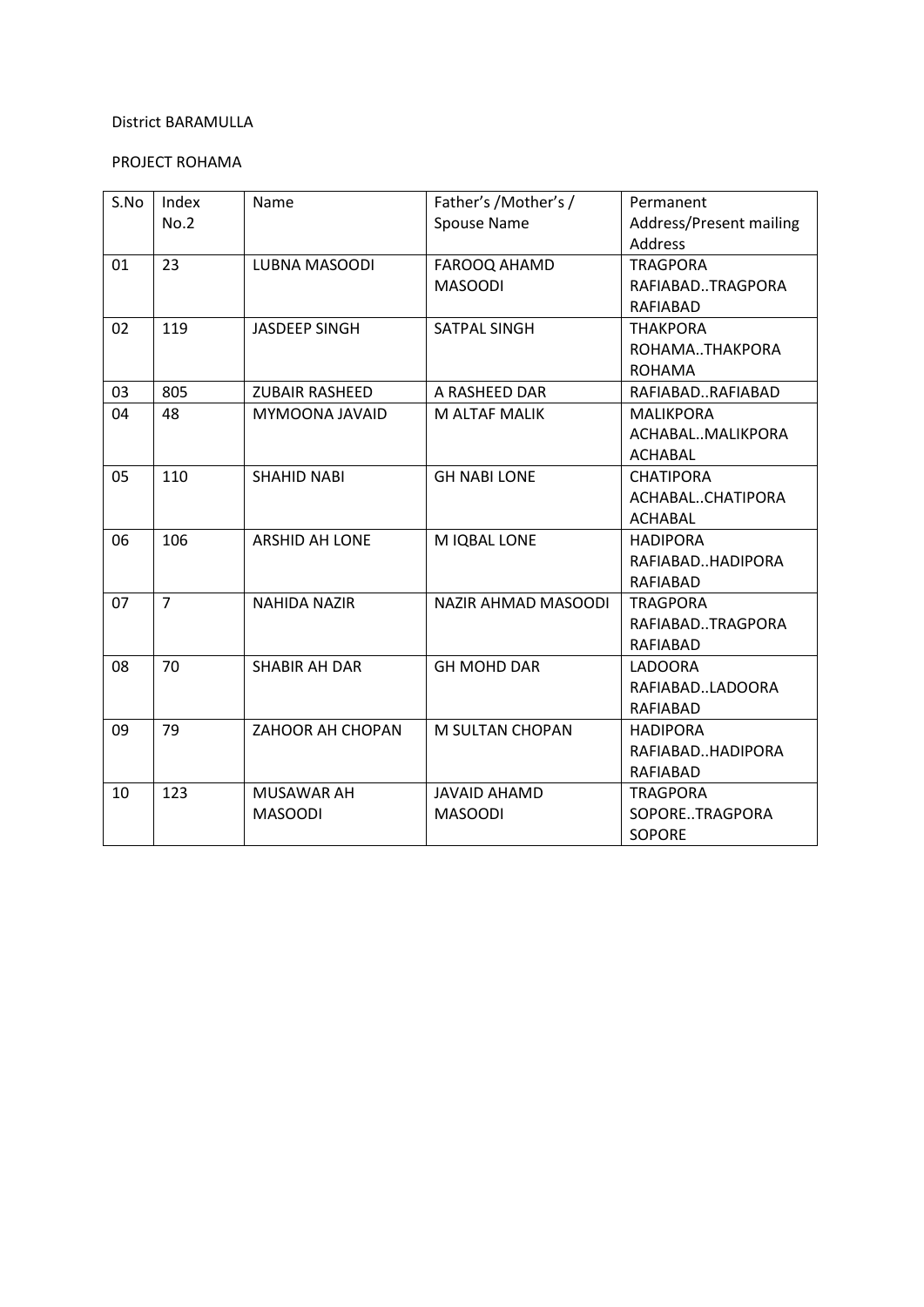# PROJECT SINGHPORA

| S.No | Index          | Name                   | Father's /Mother's /     | Permanent                  |
|------|----------------|------------------------|--------------------------|----------------------------|
|      | No.2           |                        | Spouse Name              | Address/Present mailing    |
|      |                |                        |                          | Address                    |
| 01   | 395            | ZAHIDA AKHTER          | <b>GH MOHD MALIK</b>     | <b>AGAR</b>                |
|      |                |                        |                          | DANGERPORAAGAR             |
|      |                |                        |                          | DANGERPORA                 |
| 02   | 374            | LATEEF AHMAD SOFI      | M RAMZAN SOFI            | <b>CHECKI TELWANI PORA</b> |
|      |                |                        |                          | PARTABGARHCHECKI           |
|      |                |                        |                          | <b>TELWANI PORA</b>        |
|      |                |                        |                          | PARTABGARH                 |
| 03   | 397            | <b>MISS TASLEEMA</b>   | <b>FAROOQ AH BHAT</b>    | <b>CHECKI TELWANI PORA</b> |
|      |                |                        |                          | PARTABGARHCHECKI           |
|      |                |                        |                          | <b>TELWANI PORA</b>        |
|      |                |                        |                          | PARTABGARH                 |
| 04   | 492            | <b>MASOOD A AKHTER</b> | <b>NAZIR AHMAD BHAT</b>  | <b>SINGHPORA</b>           |
|      |                |                        |                          | BARAMULLASINGHPORA         |
|      |                |                        |                          | BARAMULLA                  |
| 05   | 109            | DURAKSHA QUANSER       | <b>MANSOOR AH KHAN</b>   | SHERAABAD                  |
|      |                |                        |                          | KHORESHERAABAD             |
|      |                |                        |                          | <b>KHORE</b>               |
| 06   | 101            | SYEEDA SAMEENA         | <b>SYE NAZIR RAZVI</b>   | <b>BUDI BUGH HAGER</b>     |
|      |                |                        |                          | PORABUDI BUGH              |
|      |                |                        |                          | <b>HAGER PORA</b>          |
| 07   | 378            | <b>FATIMA BANO</b>     | <b>GH RASOOL KHAWAJA</b> | <b>MIRGUND</b>             |
|      |                |                        |                          | ALAMHALMIRGUND             |
|      |                |                        |                          | <b>ALAMHAL</b>             |
| 08   | $\overline{7}$ | <b>SOFFOURA QADRI</b>  | PEER MOHD MAQBOOL        | <b>KONGAMDARA</b>          |
|      |                |                        |                          | PATTANKONGAMDARA           |
|      |                |                        |                          | <b>PATTAN</b>              |
| 09   | 313            | <b>TAHIRA AHKTER</b>   | SYED ALI SHAH            | <b>CHECKI TELWANI PORA</b> |
|      |                |                        |                          | PARTABGARHCHECKI           |
|      |                |                        |                          | <b>TELWANI PORA</b>        |
|      |                |                        |                          | PARTABGARH                 |
| 10   | 417            | <b>IMRAN ALI</b>       | <b>MD AKBAR ALI</b>      | DIVER PATTANDIVER          |
|      |                |                        |                          | <b>PATTAN</b>              |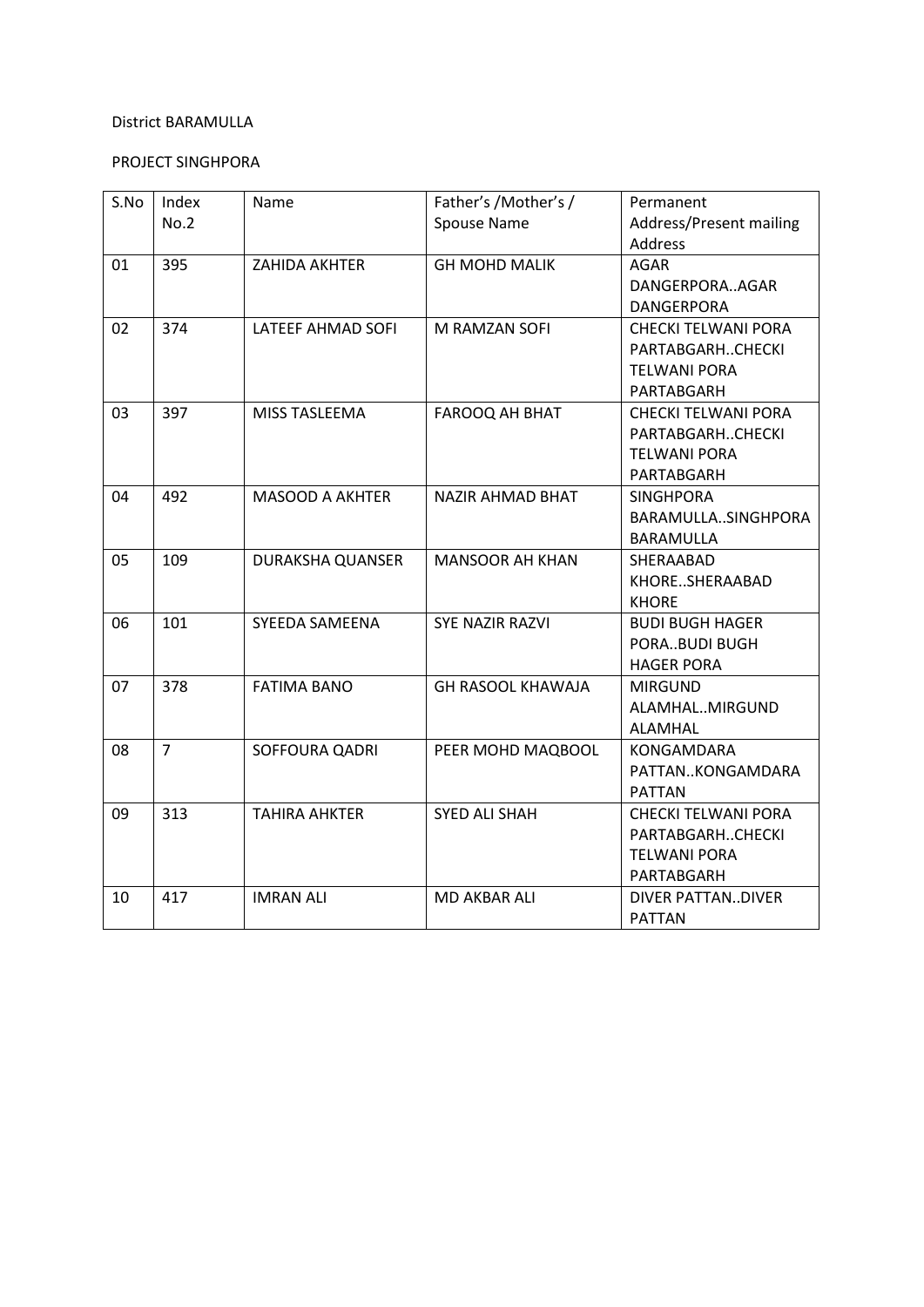# PROJECT SOPORE

| S.No | Index | Name                 | Father's /Mother's /      | Permanent                  |
|------|-------|----------------------|---------------------------|----------------------------|
|      | No.2  |                      | Spouse Name               | Address/Present mailing    |
|      |       |                      |                           | <b>Address</b>             |
| 01   | 396   | YOUSRA AMIN          | <b>MOHD AMIN</b>          | <b>NEW LIGHT COLONY</b>    |
|      |       |                      |                           | <b>SOPORENEW LIGHT</b>     |
|      |       |                      |                           | <b>COLONY SOPORE</b>       |
| 02   | 1339  | REHANA JAVAID        | <b>JAVAID AHMAD ZAKI</b>  | <b>NEW COLONY</b>          |
|      |       |                      |                           | SOPORENEW COLONY           |
|      |       |                      |                           | <b>SOPORE</b>              |
| 03   | 54    | SAQIB REHMAN         | AB REHMAN SHAGOO          | <b>ALSAFA COLONY</b>       |
|      |       |                      |                           | SOPOREALSAFA COLONY        |
|      |       |                      |                           | <b>SOPORE</b>              |
| 04   | 73    | <b>NAYELA SULTAN</b> | <b>WALI MOHD SULTAN</b>   | <b>NAGEEN BAGH</b>         |
|      |       |                      |                           | SOPORENAGEEN BAGH          |
|      |       |                      |                           | <b>SOPORE</b>              |
| 05   | 25    | <b>TARAQ AH</b>      | <b>GH MOHD DAR</b>        | BABARAZA                   |
|      |       |                      |                           | KRANKSHIVANBABARAZA        |
|      |       |                      |                           | <b>KRANKSHIVAN</b>         |
| 06   | 606   | <b>ALIYA BASHIR</b>  | <b>BASHIR GANIE</b>       | <b>MODEL TOWN B. MODEL</b> |
|      |       |                      |                           | <b>TOWN B</b>              |
| 07   | 461   | <b>SURIYA ASHRAF</b> | <b>MOHD ASHRAF BADOO</b>  | <b>BAGHI ISLAM</b>         |
|      |       |                      |                           | KRANKSHIVANBAGHI           |
|      |       |                      |                           | <b>ISLAM KRANKSHIVAN</b>   |
| 08   | 796   | LUBNA MASOODI        | AB MAJEED MASOODI         | <b>BAGHI SALAM SOPORE</b>  |
|      |       |                      |                           | <b>BBAGHI SALAM SOPORE</b> |
|      |       |                      |                           | B                          |
| 09   | 52    | <b>SHABIR AH DAR</b> | <b>GH MOHI UD DIN DAR</b> | <b>COURT ROAD</b>          |
|      |       |                      |                           | SOPORECOURT ROAD           |
|      |       |                      |                           | <b>SOPORE</b>              |
| 10   | 770   | <b>MOHMAD SALEEM</b> | <b>GH RASOOL GADOO</b>    | <b>NAGEEN BAGH COLONY</b>  |
|      |       |                      |                           | SOPORENAGEEN BAGH          |
|      |       |                      |                           | <b>COLONY SOPORE</b>       |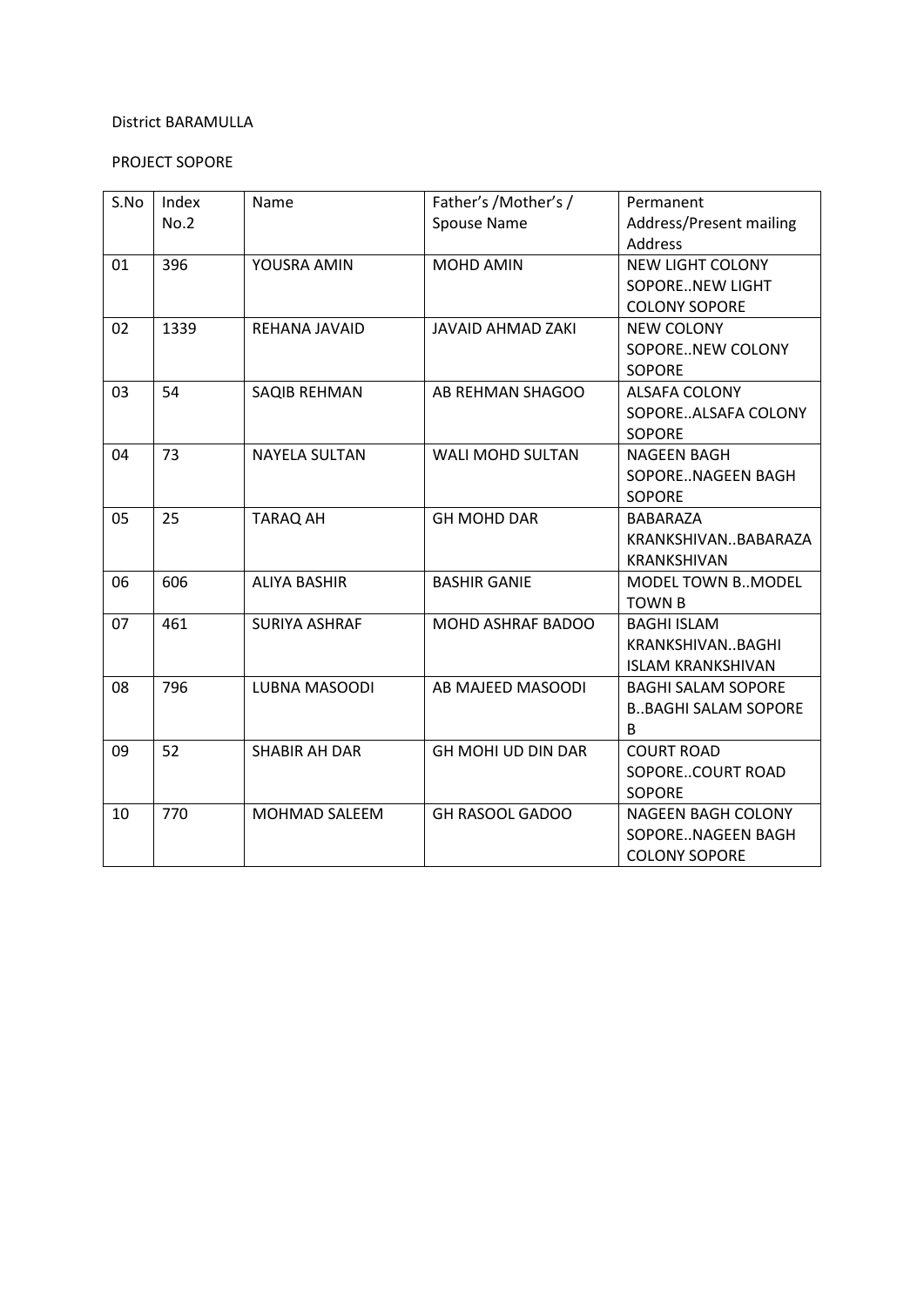# PROJECT TANGMARG

| S.No | Index<br>No.2 | Name                 | Father's /Mother's /<br>Spouse Name | Permanent Address/Present<br>mailing Address                 |
|------|---------------|----------------------|-------------------------------------|--------------------------------------------------------------|
| 01   | 1632          | YOUNIS SALEEM BHAT   | <b>BASHIR AHMAD BAHT</b>            | <b>VAHIPORA</b><br>TANGMARGVAHIPORA<br><b>TANGMARG</b>       |
| 02   | 64            | AABID HAMID          | AB HAMID HAJAM                      | <b>HADIRGUND</b><br>TANGMARGHADIRGUND<br><b>TANGMARG</b>     |
| 03   | 133           | <b>BILAL AH</b>      | AB RASHID KHAN                      | <b>DEVDRAGER</b><br>TANGMARGDEVDRAGER<br><b>TANGMARG</b>     |
| 04   | 63            | DAWOOD AH            | <b>GH NABI MAR</b>                  | <b>HERIWANTNOO</b><br>TANGMARGHERIWANTNOO<br><b>TANGMARG</b> |
| 05   | 321           | RAYEES AHMAD MIR     | <b>GH MOHI UD DIN MIR</b>           | <b>ADIPORA</b><br>BARAMULLAADIPORA<br>BARAMULLA              |
| 06   | 49            | <b>SHAID FAROOQ</b>  | FAROOQ AHMAD LONE                   | <b>FEEROZPORA</b><br>TANGMARGFEEROZPORA<br><b>TANGMARG</b>   |
| 07   | 35            | <b>SAJAD BASHIR</b>  | <b>BASHIR AHMAD DAR</b>             | <b>BUDIPORA</b><br>TANGMARGBUDIPORA<br><b>TANGMARG</b>       |
| 08   | 38            | <b>IMTIYAZ AHMAD</b> | <b>GHULAM AHMAD</b><br><b>GANIE</b> | <b>SHRAI TANGMARGSHRAI</b><br><b>TANGMARG</b>                |
| 09   | 71            | <b>MUNEER AH</b>     | <b>GH MOHD NAJAR</b>                | KHAIPORAKHAIPORA                                             |
| 10   | 101           | <b>FIRDOUSA PEER</b> | <b>MOHD YOUSUF</b>                  | <b>NADURGUND</b><br>TANGMARGNADURGUND<br>TANGMARG            |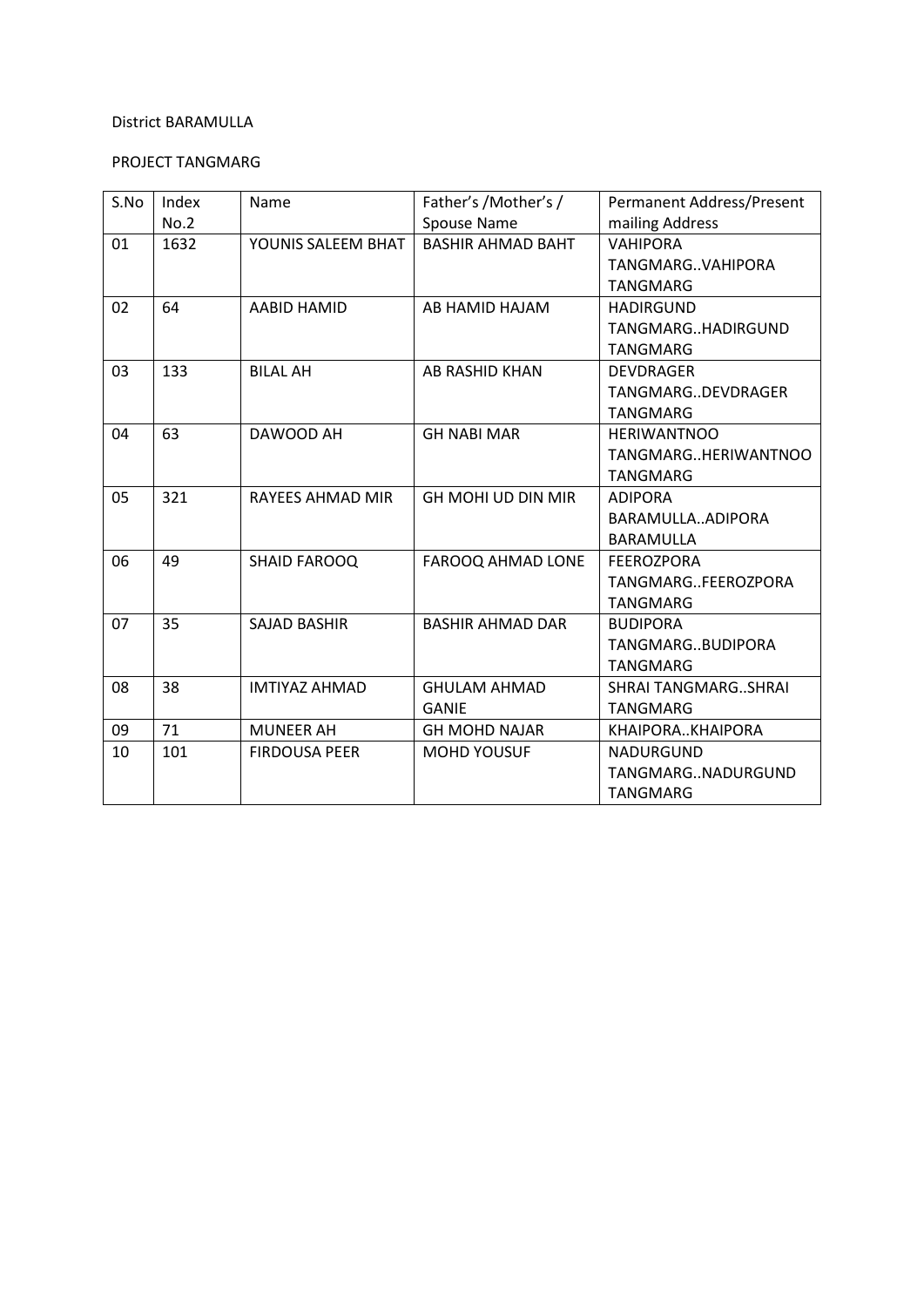# PROJECT URI

| S.No | Index          | Name                 | Father's / Mother's /    | Permanent                |
|------|----------------|----------------------|--------------------------|--------------------------|
|      | No.2           |                      | Spouse Name              | Address/Present mailing  |
|      |                |                      |                          | Address                  |
| 01   | 74             | <b>RIZWAN RASHID</b> | <b>AB RASHID KHAN</b>    | <b>BAGANE NOOR</b>       |
|      |                |                      |                          | KHANBAGANE NOOR          |
|      |                |                      |                          | <b>KHAN</b>              |
| 02   | 45             | <b>ISHFAQ AFZAL</b>  | <b>MOHD AFZAL</b>        | SALAMABADSALAMABAD       |
| 03   | 46             | <b>ISRAR AH MIR</b>  | <b>MOHD HANEEF</b>       | SALAMABADSALAMABAD       |
| 04   | 44             | <b>BILAL AH KHAN</b> | <b>NAZEER AH KHAN</b>    | <b>BANDIE SARIE</b>      |
|      |                |                      |                          | URIBANDIE SARIE URI      |
| 05   | 66             | <b>BILQUEES KHAN</b> | M RASHID KHAN            | SALAMABAD BONIYAR        |
|      |                |                      |                          | SALAMABAD BONIYAR        |
| 06   | 1461           | SHAISTA ABDULLAH     | MOHAMMAD ABDULLAH        | LANGATELANGATE           |
| 07   | $\overline{7}$ | SAJID MUGHAL         | MUSHTAQ AHMAD            | DAWARA URI               |
|      |                |                      | <b>MUGHAL</b>            | <b>BALDAWARA URI BAL</b> |
| 08   | 5              | ZAREENA BANO         | AB QAYOOM BABA           | <b>BANDIE SARIE</b>      |
|      |                |                      |                          | URIBANDIE SARIE URI      |
| 09   | 34             | UMAR MUKHTAR         | MUKHTAR AH KHAN          | <b>BIJHAMA</b>           |
|      |                |                      |                          | BONIYARBIJHAMA           |
|      |                |                      |                          | <b>BONIYAR</b>           |
| 10   | 51             | <b>NAZAKAT HAMID</b> | <b>TAHIR GANI BANDAY</b> | NAMBAL URINAMBAL         |
|      |                |                      |                          | URI                      |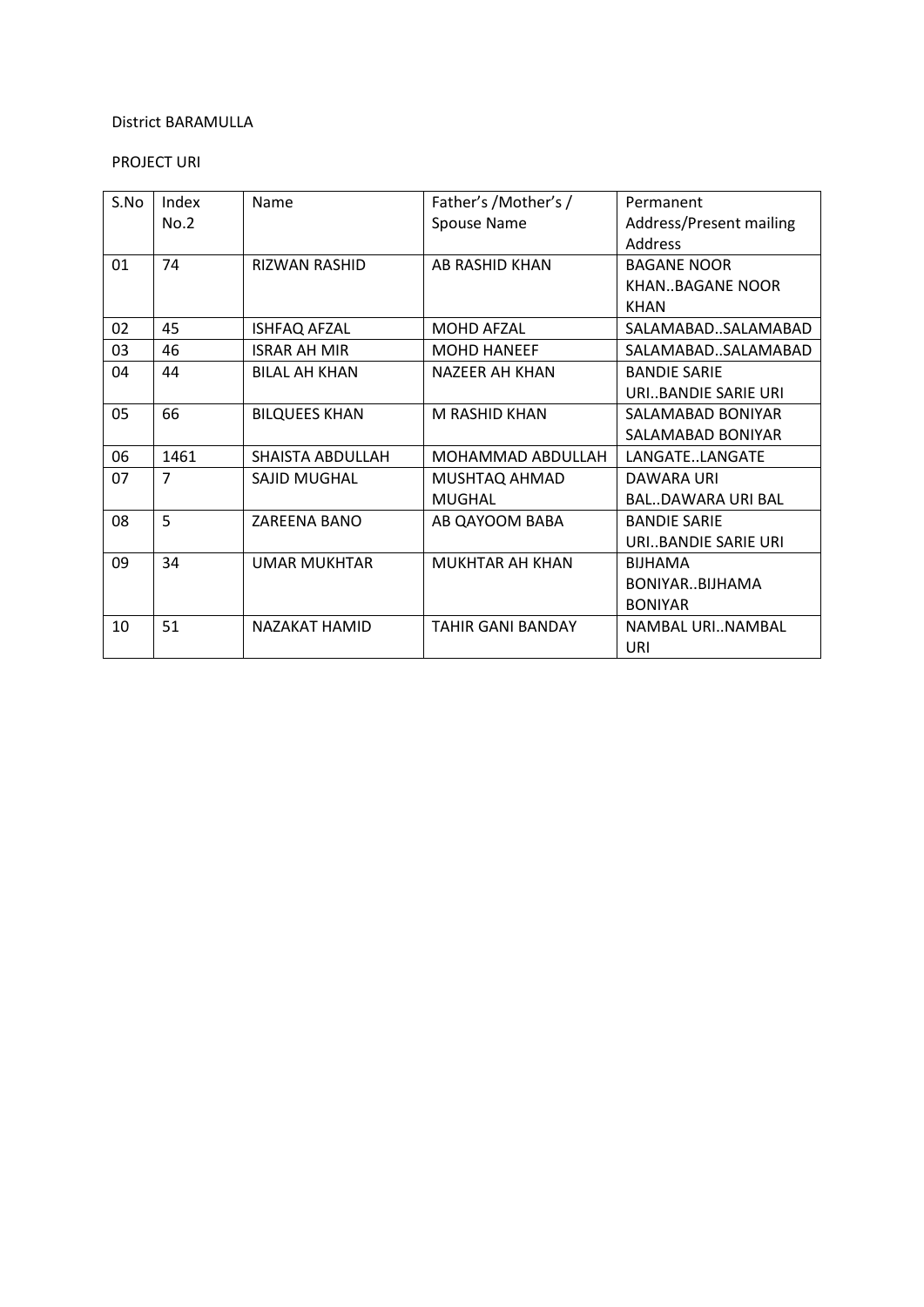# PROJECT ZAINGEER

| S.No | Index          | Name                 | Father's /Mother's /    | Permanent               |
|------|----------------|----------------------|-------------------------|-------------------------|
|      | No.2           |                      | Spouse Name             | Address/Present mailing |
|      |                |                      |                         | Address                 |
| 01   | $\overline{2}$ | <b>IMRAN KAREEM</b>  | AB KAREEM               | SOPORESOPORE            |
| 02   | 50             | SAKEENA              | <b>ASADULLAH KHAN</b>   | DUROO SOPOREDUROO       |
|      |                |                      |                         | <b>SOPORE</b>           |
| 03   | 24             | <b>SABHA</b>         | <b>MUDASIR</b>          | GUNDBRATHGUNDBRATH      |
| 04   | 109            | <b>SNOBER SHAFI</b>  | <b>MOHD SHAFI</b>       | SELLOO SOPORESELLOO     |
|      |                |                      |                         | <b>SOPORF</b>           |
| 05   | 320            | SHABNAM RAMZAN       | M RAMZAN BABA           | MAGRAPORAMAGRAPORA      |
| 06   | 330            | <b>ISHFAQ LONE</b>   | <b>GULZAR LONE</b>      | TJAR.TUJAR              |
| 07   | 94             | <b>KAMAR UN NISA</b> | <b>JAVAID AHMAD MIR</b> | <b>SAGIPORA</b>         |
|      |                |                      |                         | BARAMULLASAGIPORA       |
|      |                |                      |                         | <b>BARAMULLA</b>        |
| 08   | 77             | SAIAD AHMAD          | <b>MOHD SHAFI SHAH</b>  | DUROO SOPOREDUROO       |
|      |                |                      |                         | <b>SOPORE</b>           |
| 09   | 29             | <b>SHOWKET</b>       | AB GAFFAR MIR           | <b>MALIKPORA</b>        |
|      |                |                      |                         | BOMAIMALIKPORA BOMAI    |
| 10   | 8              | SHAHID MAQBOOL       | M MAQBOOL               | <b>TUJAR SHAREEF</b>    |
|      |                |                      |                         | SOPORETUJAR SHAREEF     |
|      |                |                      |                         | <b>SOPORE</b>           |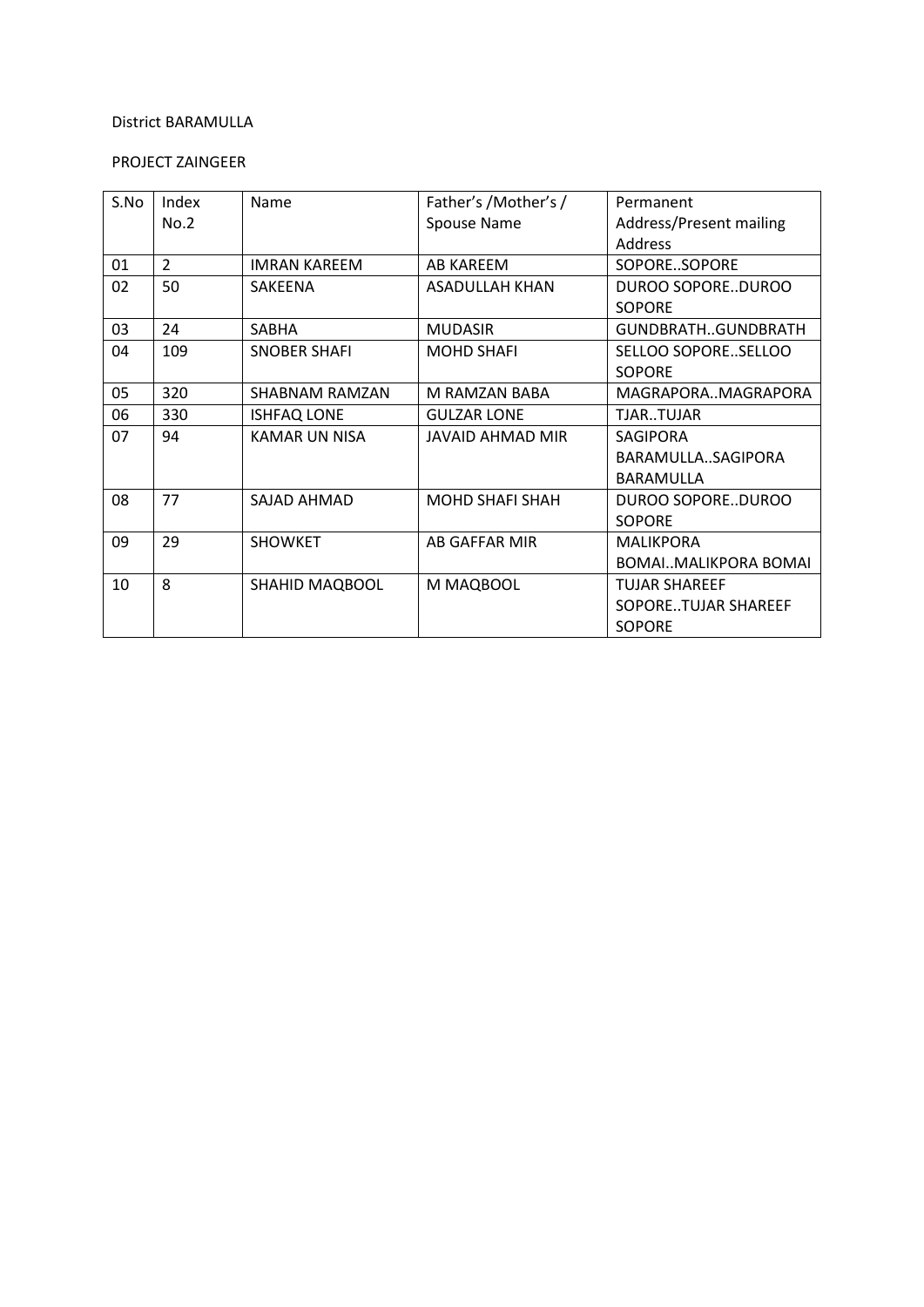### PROJECT BANDIPORA

| S.No | Index | Name                    | Father's /Mother's /       | Permanent                 |
|------|-------|-------------------------|----------------------------|---------------------------|
|      | No.2  |                         | Spouse Name                | Address/Present mailing   |
|      |       |                         |                            | Address                   |
| 01   | 1834  | <b>HASHAM SHAFI</b>     | <b>MOHD SHAFI SOFI</b>     | QAJIPORAQAJIPORA          |
| 02   | 2284  | <b>MALIK TABINDAH</b>   | <b>MALIK FAYAZ MASROOR</b> | ALOOSAALOOSA              |
| 03   | 429   | <b>HAJI NISAR AHMAD</b> | <b>MOHD YOUSUF DAR</b>     | <b>PATUSHAY</b>           |
|      |       |                         |                            | BANDIPORAPATUSHAY         |
|      |       |                         |                            | <b>BANDIPORA</b>          |
| 04   | 503   | KHALIDA PARVFFN         | <b>SONA ULLAH BHAT</b>     | <b>ALOOSA</b>             |
|      |       |                         |                            | BANDIPORAALOOSA           |
|      |       |                         |                            | <b>BANDIPORA</b>          |
| 05   | 524   | <b>ABIDA RASHID</b>     | <b>AB RASHID</b>           | WARD NO 4 PLAN            |
|      |       |                         |                            | <b>BANDIPORAWARD NO 4</b> |
|      |       |                         |                            | PLAN BANDIPORA            |
| 06   | 190   | JAVEED AHMAD            | ABDUL MAJEED KUMARI        | <b>GUNDI KASERGUNDI</b>   |
|      |       |                         |                            | <b>KASFR</b>              |
| 07   | 591   | SHAFQAT SHAFIQ          | GH MOHI UD DIN BHAT        | <b>NADIHAL</b>            |
|      |       |                         |                            | BANDIPORANADIHAL          |
|      |       |                         |                            | <b>BANDIPORA</b>          |
| 08   | 606   | <b>SUMAIRA AZIZ</b>     | AB AZIZ DAR                | LOWDARALOWDARA            |
| 09   | 406   | MOHD ASHIQ SHAH         | <b>SHARIF AH SHAH</b>      | PAGCHAN WARD NO           |
|      |       |                         |                            | 9. PAGCHAN WARD NO 9      |
| 10   | 204   | HAAMID MUJTABA          | MOHAMMAD MUBARAK           | RAMPURARAMPURA            |
|      |       |                         | <b>RESHI</b>               |                           |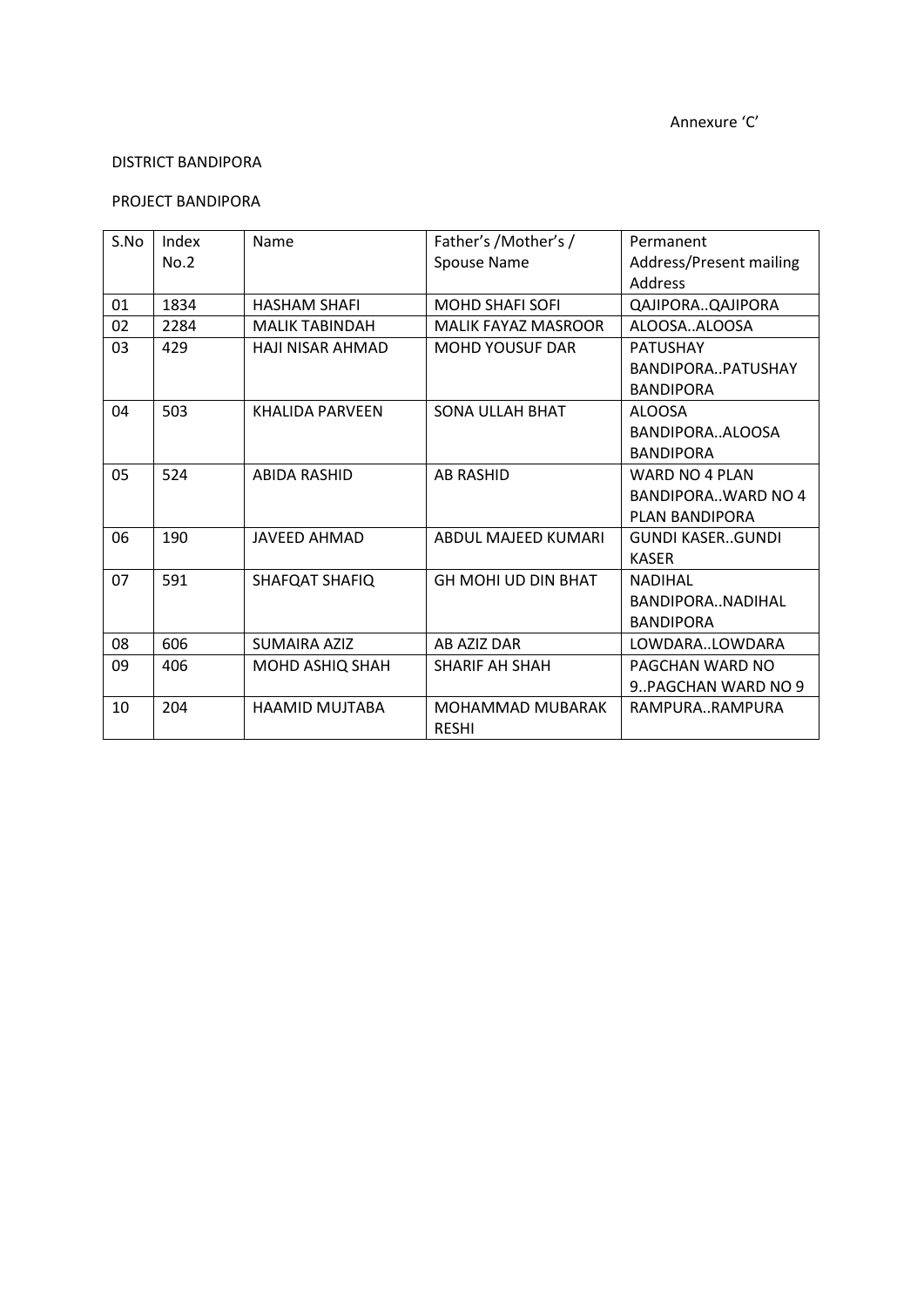# PROJECT GUREZ

| S.No | Index<br>No.2 | Name                     | Father's /Mother's /<br><b>Spouse Name</b> | Permanent<br><b>Address/Present mailing</b> |
|------|---------------|--------------------------|--------------------------------------------|---------------------------------------------|
|      |               |                          |                                            | <b>Address</b>                              |
| 01   | 1616          | <b>AISHA MAPNOO</b>      | <b>GH AHMAD MAPNOO</b>                     | <b>BADWAN</b>                               |
|      |               |                          |                                            | <b>GUREZBADWAN GUREZ</b>                    |
| 02   | 601           | <b>SAMRAH ZAHOOR</b>     | <b>ZAHOOR AHMAD</b>                        | <b>KHANDIYAL</b>                            |
|      |               |                          | SAMOON                                     | GUREZKHANDIYAL                              |
|      |               |                          |                                            | <b>GUREZ</b>                                |
| 03   | 52            | <b>ASIF HUSSAIN LONE</b> | <b>HABIBULLAH LONE</b>                     | <b>SHAHPORA PAYEEN</b>                      |
|      |               |                          |                                            | GUREZSHAHPORA                               |
|      |               |                          |                                            | <b>PAYEEN GUREZ</b>                         |
| 04   | 876           | <b>IMTIYAZ AHMAD</b>     | <b>GHULAM AHMAD</b>                        | <b>GULSHAPORA BAGTORE</b>                   |
|      |               | <b>AHANGER</b>           | <b>AHANGER</b>                             | GUREZGULSHAPORA                             |
|      |               |                          |                                            | <b>BAGTORE GUREZ</b>                        |
| 05   | 804           | <b>NAZIA RASOOL</b>      | <b>GH RASOOL LONE</b>                      | <b>MASTAN</b>                               |
|      |               |                          |                                            | <b>GUREZMASTAN GUREZ</b>                    |
| 06   | 281           | <b>BILAL AHMAD LONE</b>  | <b>AB GAFFAR LONE</b>                      | <b>TULAIL GUREZTULAIL</b>                   |
|      |               |                          |                                            | <b>GUREZ</b>                                |
| 07   | 2608          | <b>TAHIRA BANOO</b>      | <b>MOHD SHAFI AHANGER</b>                  | <b>GULSHANPORA TARABAL</b>                  |
|      |               |                          |                                            | GUREZGULSHANPORA                            |
|      |               |                          |                                            | <b>TARABAL GUREZ</b>                        |
| 08   | 1352          | <b>MUSA RAZA DAR</b>     | <b>GH RASOOL DAR</b>                       | DAWAR GUREZ., DAWAR                         |
|      |               |                          |                                            | <b>GUREZ</b>                                |
| 09   | 797           | <b>GAZALA ANWAR</b>      | <b>MOHD ANWAR LONE</b>                     | <b>MARKOOT</b>                              |
|      |               |                          |                                            | <b>GUREZMARKOOT</b>                         |
|      |               |                          |                                            | <b>GUREZ</b>                                |
| 10   | 377           | <b>SHEEBA BANO</b>       | <b>GH QADIR DAR</b>                        | NAZ COLONY SEC A                            |
|      |               |                          |                                            | BANDIPORANAZ                                |
|      |               |                          |                                            | <b>COLONY SEC A</b>                         |
|      |               |                          |                                            | <b>BANDIPORA</b>                            |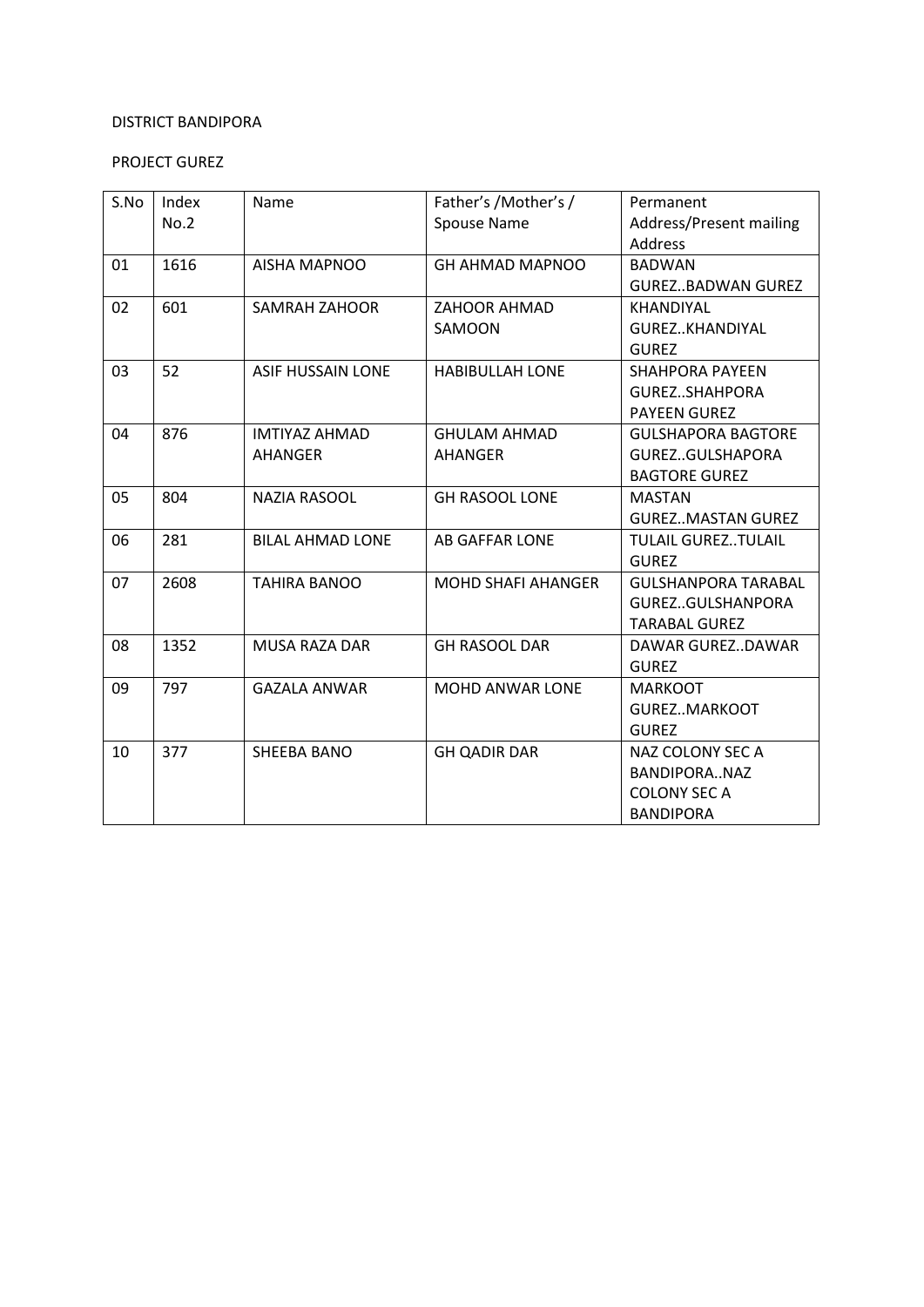### PROJECT HAJIN

| S.No | Index | Name                      | Father's / Mother's /     | Permanent               |
|------|-------|---------------------------|---------------------------|-------------------------|
|      | No.2  |                           | Spouse Name               | Address/Present mailing |
|      |       |                           |                           | Address                 |
| 01   | 1096  | YASIR AHMAD RATHER        | <b>GH MOHI UD DIN</b>     | AJAS BANDIPORAAJAS      |
|      |       |                           |                           | <b>BANDIPORA</b>        |
| 02   | 882   | <b>JAVEED AHMAD</b>       | <b>MOHD YOUSUF RATHER</b> | <b>AJAS LONE</b>        |
|      |       | <b>RATHER</b>             |                           | <b>MOHALLAAJAS LONE</b> |
|      |       |                           |                           | <b>MOHALLA</b>          |
| 03   | 257   | <b>FEROZ AHAMAD DAR</b>   | ALI MOHAMMAD DAR          | HAJIN SONAWARIHAJIN     |
|      |       |                           |                           | SONAWARI                |
| 04   | 649   | DR NAZIR AHMAD            | <b>HABIB ULLAH GANIE</b>  | <b>VIIIPARA HAIIN</b>   |
|      |       | <b>GANIE</b>              |                           | BANDIPORAVIJIPARA       |
|      |       |                           |                           | <b>HAJIN BANDIPORA</b>  |
| 05   | 2803  | MAAJID AHMAD JAN          | <b>NAZIR AHAMD JAN</b>    | AJAS SONAWARIAJAS       |
|      |       |                           |                           | SONAWARI                |
| 06   | 1569  | <b>MUDASIR HAMID</b>      | AB HAMID HAKEEM           | ANDERGAM                |
|      |       |                           |                           | PATTANANDERGAM          |
|      |       |                           |                           | <b>PATTAN</b>           |
| 07   | 858   | <b>MEHRAJ UD DIN BHAT</b> | AB HAMID BHAT             | ANDERGAM                |
|      |       |                           |                           | PATTANANDERGAM          |
|      |       |                           |                           | <b>PATTAN</b>           |
| 08   | 2811  | <b>ANJUM HAMID</b>        | <b>ABDUL HAMID RATHER</b> | AJAS BANDIPORA AJAS     |
|      |       |                           |                           | <b>BANDIPORA</b>        |
| 09   | 1541  | <b>AASIA MOHD</b>         | ATTA MOHD DAR             | HAJINHAJIN              |
| 10   | 737   | <b>ZAHID MANZOOR</b>      | PEER MANZOOR AHMAD        | <b>ANDERGAM PATTAN</b>  |
|      |       |                           |                           | ANDERGAM PATTAN         |